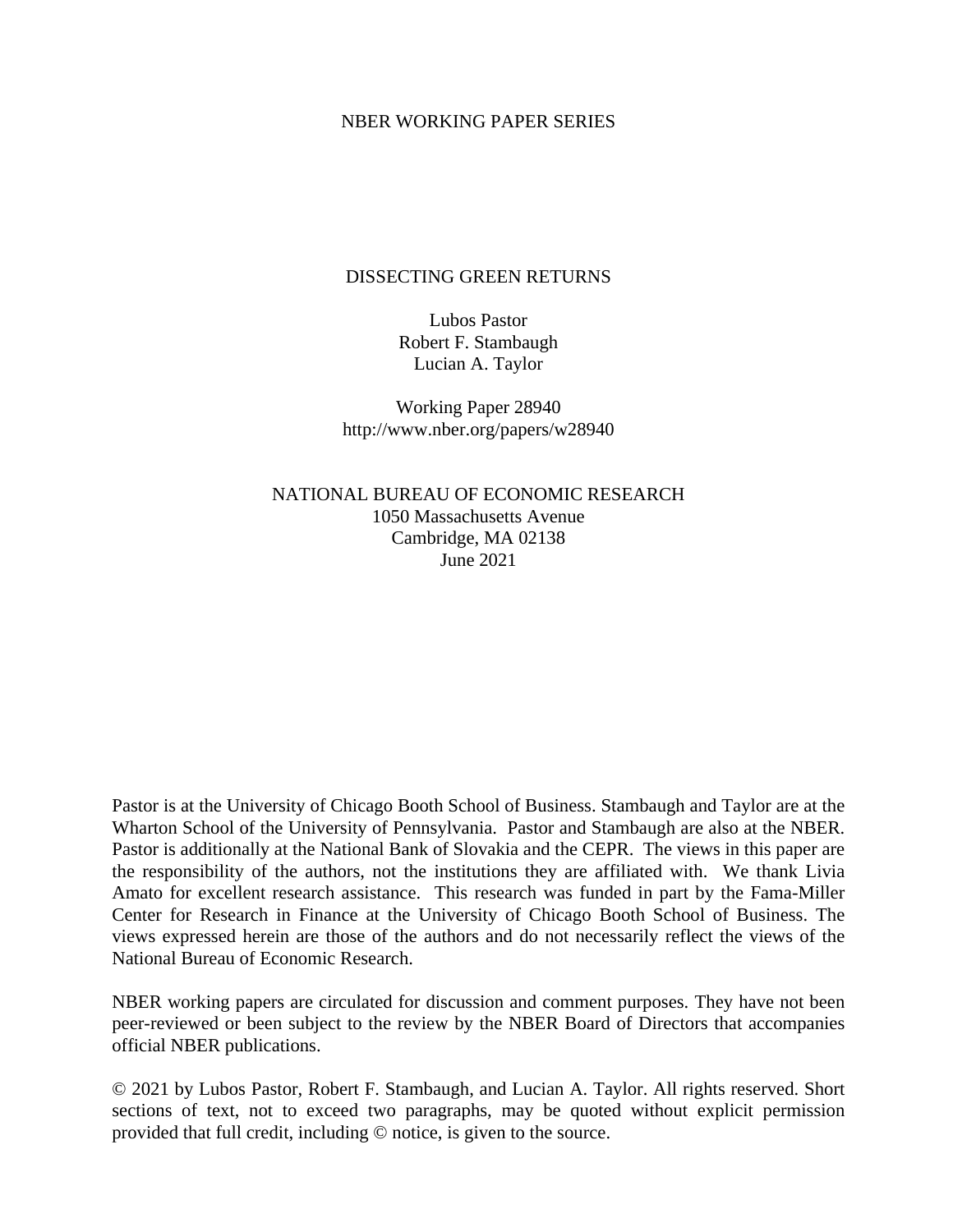Dissecting Green Returns Lubos Pastor, Robert F. Stambaugh, and Lucian A. Taylor NBER Working Paper No. 28940 June 2021 JEL No. G12,G14

#### **ABSTRACT**

Green assets delivered high returns in recent years. This performance reflects unexpectedly strong increases in environmental concerns, not high expected returns. German green bonds outperformed their higher-yielding non-green twins as the "greenium" widened, and U.S. green stocks outperformed brown as climate concerns strengthened. To show the latter, we construct a theoretically motivated green factor—a return spread between environmentally friendly and unfriendly stocks—and find that its positive performance disappears without climate-concern shocks. The factor lags those shocks, curiously, by about a month. A theory-driven two-factor model featuring the green factor explains much of the recent underperformance of value stocks.

Lubos Pastor University of Chicago Booth School of Business 5807 South Woodlawn Ave Chicago, IL 60637 and NBER lubos.pastor@chicagobooth.edu

Robert F. Stambaugh Finance Department The Wharton School University of Pennsylvania Philadelphia, PA 19104-6367 and NBER stambaugh@wharton.upenn.edu Lucian A. Taylor Finance Department The Wharton School University of Pennsylvania 2300 Steinberg Hall - Dietrich Hall 3620 Locust Walk Philadelphia, PA 19104-6367 luket@wharton.upenn.edu

A data appendix is available at http://www.nber.org/data-appendix/w28940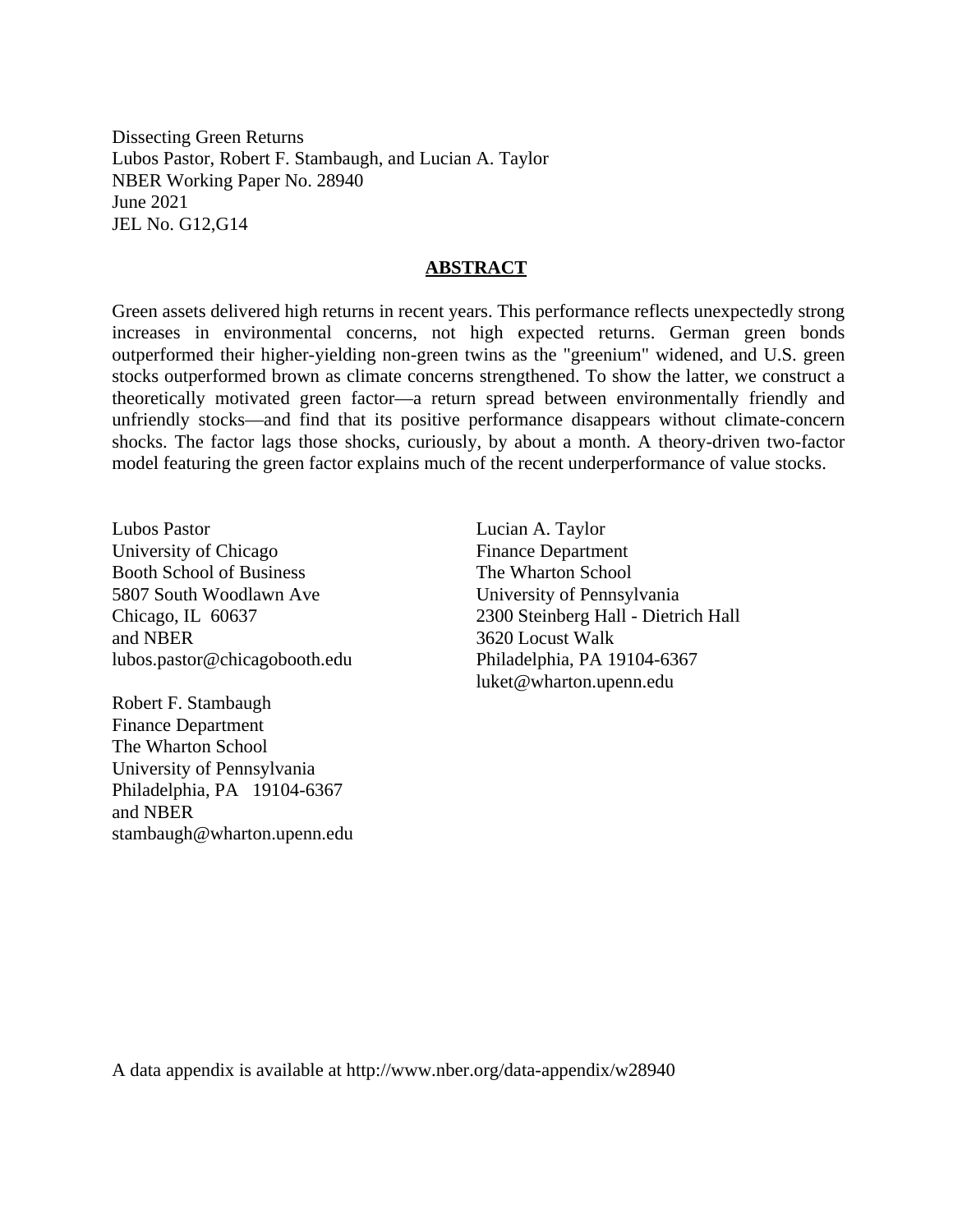# 1. Introduction

The growth of sustainable investing is one of the most dramatic trends in the investment industry over the past decade. Today, sustainable strategies comprise one third of professionally managed U.S. assets (US SIF Foundation, 2020). Sustainable investing applies environmental, social, and governance (ESG) criteria, with environmental concerns playing the leading role. For example, 88% of the clients of BlackRock, the world's largest asset manager, rank environment as "the priority most in focus" among ESG criteria (BlackRock, 2020). Investments considered environmentally friendly are often referred to as "green," with "brown" denoting the opposite.

Asset managers often market sustainable investment products as offering superior riskadjusted returns.<sup>1</sup> Past performance is a popular marketing tool, and indeed a number of studies report superior historical returns to sustainable strategies (e.g., Edmans, 2011, Nagy, Kassam, and Lee, 2016, and In, Park, and Monk, 2019). Of course, as the SEC generally requires of all marketed funds, managers must warn that past performance does not necessarily predict future performance. In this study we show why investors would be especially well advised to heed that warning when investing in green assets.

What does the past performance of green assets imply about their future performance? We address this question empirically, guided by the equilibrium model of Pástor, Stambaugh, and Taylor (2021, henceforth PST). The PST model predicts that green assets have lower expected returns than brown, due to investors' tastes for green assets, yet green assets can have higher *realized* returns while agents' tastes shift unexpectedly in the green direction. This wedge between expected and realized returns is central to our paper. As PST explain, green tastes can shift in two ways. First, investors' preference for green assets can increase, directly driving up green asset prices. Second, consumers' demands for green products can strengthen—for example, due to environmental regulations—driving up green firms' profits and thus their stock prices. Similarly, investors' preference for brown assets or consumers' demand for brown products can decrease, again making green stocks outperform. We also leverage PST's result that assets are priced by a two-factor model, where the factors are the market portfolio and the ESG factor. The ESG factor is the return on a portfolio that goes long green and short brown assets, where the assets are weighted by their greenness. The ESG factor's expected return, as derived by PST, is negative.

<sup>1</sup>For example, BlackRock believes that "integrating sustainability can help investors build more resilient portfolios and achieve better long-term, risk-adjusted returns" (Fink, 2021). According to State Street, "ESG is a source of alpha that leads to positive portfolio performance" (Lester and He, 2018).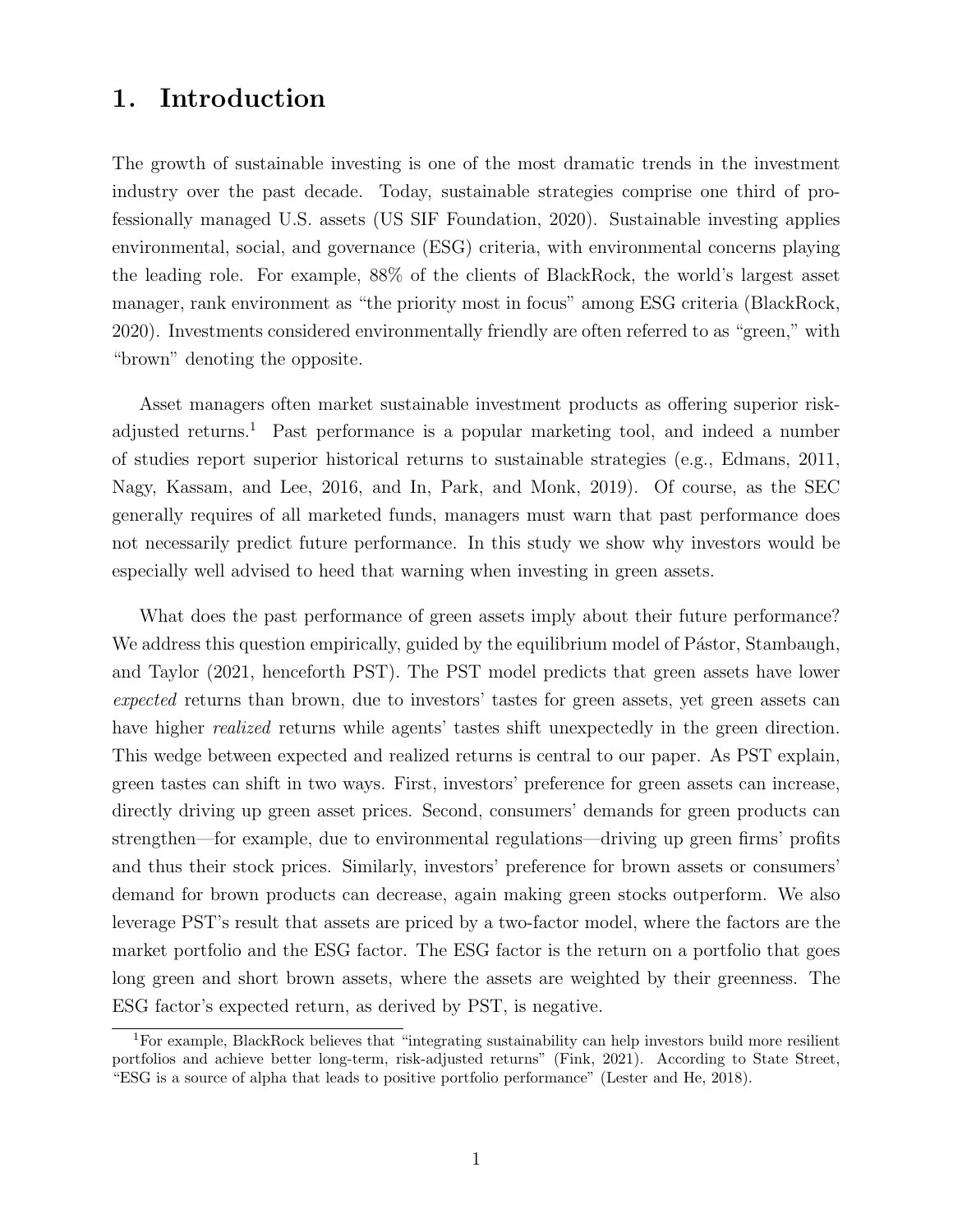Our analysis focuses primarily on the U.S. stock market. We use individual stocks' environmental ratings from MSCI, a leading provider of ESG ratings. We construct a monthly "green factor," a return spread between green and brown stocks, following PST's procedure for constructing the ESG factor. Our sample begins in November 2012, when MSCI's data coverage increased sharply, and ends in December 2020. We find that the green factor earned a cumulative return spread of 35% over this period. The factor's average return is 31 basis points (bps) per month, with a t-statistic of 2.91. In short, green stocks significantly outperformed brown stocks in recent years.

Should green stocks' recent outperformance lead one to expect high green returns going forward? No, we argue. That outperformance likely reflects an unanticipated increase in environmental concerns. To reach this conclusion, we compute a measure of concerns about climate change, using the media index constructed by Ardia et al. (2021). We observe a steady increase in climate concerns during the last decade, with the level of our measure nearly doubling. We then isolate monthly shocks to climate concerns and find they exhibit a significant positive relation to the green factor. In other words, green stocks tend to outperform when there is bad news about climate change. If we set the climate shocks to zero, the green factor's estimated counterfactual performance becomes flat. That is, green stocks would not have outperformed brown without strengthened climate concerns.

In fact, green stocks might have underperformed brown, absent strengthened climate concerns. Such a possibility is suggested when we include capital flows into sustainable mutual funds as another measure of changes in climate concerns. The relation between fund flows and the green factor is more difficult to estimate reliably, due to endogeneity issues. Nevertheless, given our point estimates, when we zero out sustainable fund flows as well as the above climate-concern shocks, the resulting counterfactual performance of the green factor becomes negative, consistent with the factor having a negative expected return.

Our empirical explanation of green stocks' outperformance accords with the PST model. During a period when climate concerns strengthen sufficiently, the green factor delivers a positive return, as investors demand greener stocks or customers demand greener products. Outperformance caused by the strengthening of investor concerns is followed by lower expected performance of the green factor going forward. That is, a shift in the green factor's expected future performance relates inversely to its realized performance.

An inverse relation between realized returns and shifts in expected returns is not new in the stock return literature.<sup>2</sup> With stocks, a challenge to documenting this relation is

<sup>2</sup>For example, this inverse relation figures prominently in empirical analyses of the equity premium by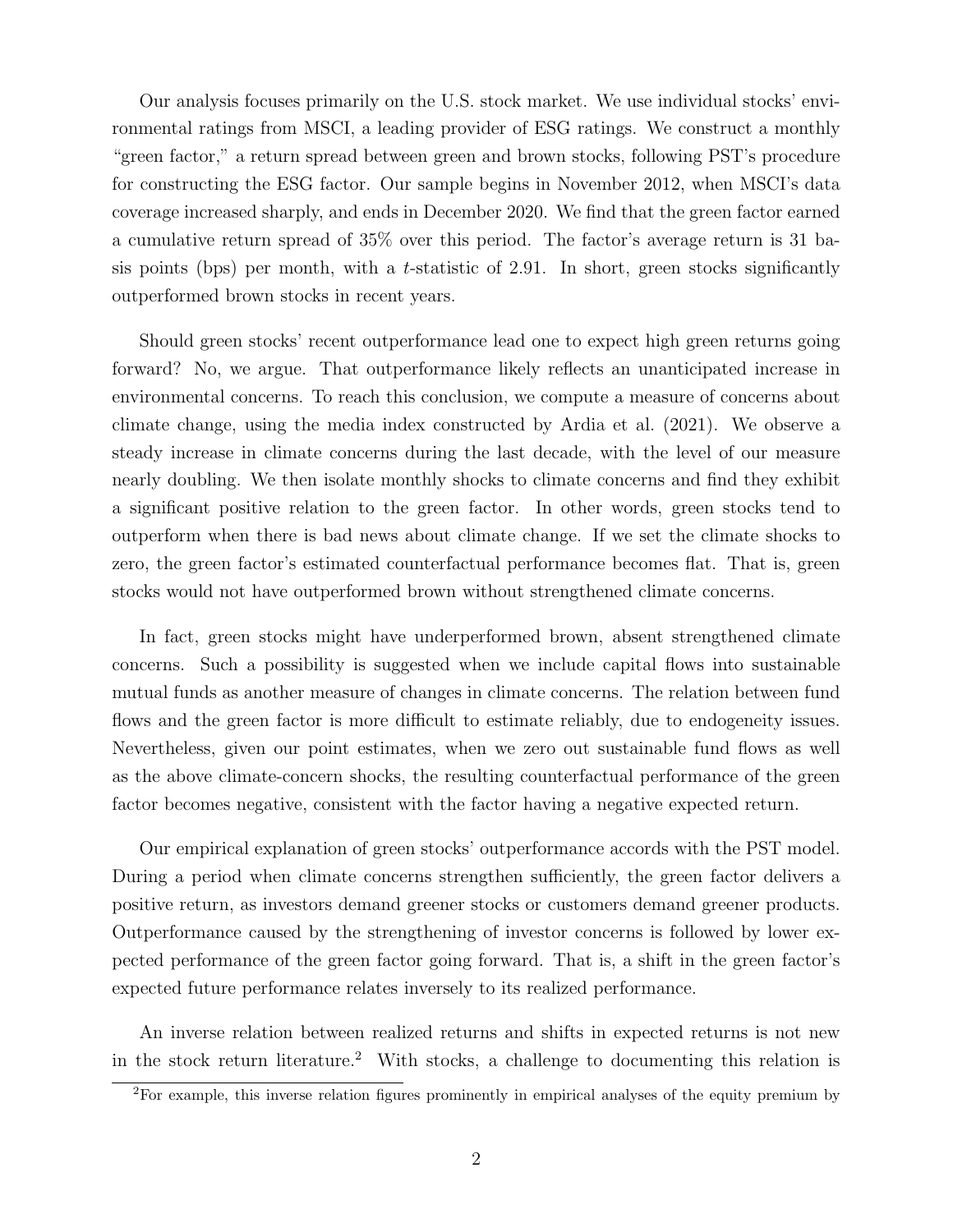that expected stock returns are unobservable and generally hard to estimate. With bonds, however, we can see the relation more clearly. The inverse relation between a bond's realized return and the change in its yield to maturity is well understood, and the yield provides direct information about expected return, especially for buy-and-hold investors.

The case of German "twin" bonds illustrates this inverse relation in the context of climate concerns. Since 2020, the German government has issued green bonds, along with virtually identical non-green twins. The green bonds trade at lower yields, indicating lower expected returns compared to non-green bonds. The yield spread between the green and non-green twins, known as the "greenium," reflects investors' willingness to accept a lower return in exchange for holding assets more aligned with their environmental values. Since issuance, the 10-year greenium experienced roughly a three-fold widening, presumably due to growing climate concerns. As a result, the green bond outperformed its non-green twin by a significant margin over the same period. However, this outperformance does not imply green outperformance going forward. Rather the opposite is clearly true, given the now wider greenium. This case study has a counterpart in the outperformance of the green factor in stocks. A downward shift in the green factor's expected future return is simply less easily documented, given that stocks offer no directly observable analog to the greenium.

Our main results relating climate shocks to green stock returns rely on the time series of the green factor. We also conduct a parallel analysis by running panel regressions on individual stocks, leading to two findings. First, there is a significantly positive relation between a stock's greenness and its average return. Second, that positive relation disappears when we interact the stock's greenness with climate-concern shocks, revealing that these shocks fully account for the superior performance of green stocks during the sample period. Both results echo our time-series evidence: despite having lower expected returns, green stocks outperform brown due to positive surprises over the sample period.

Green stocks' recent outperformance helps us understand the poor performance of value stocks in the 2010s, the worst decade on record for the HML factor of Fama and French (1993). We examine this performance through the lens of PST's two-factor model, with our green factor assuming the role of the ESG factor. We find that the two-factor model explains much of HML's recent underperformance. From November 2012 through December 2020, HML's monthly CAPM alpha is a marginally significant −71 bps, whereas HML's two-factor alpha is an insignificant −15 bps. In contrast, the green factor's alpha with respect to the Fama-French three-factor model is a significant 21 bps. The green factor and HML are negatively correlated, as value stocks are more often brown than green. Insofar as recent

Fama and French (2002) and Pástor and Stambaugh (2001, 2009).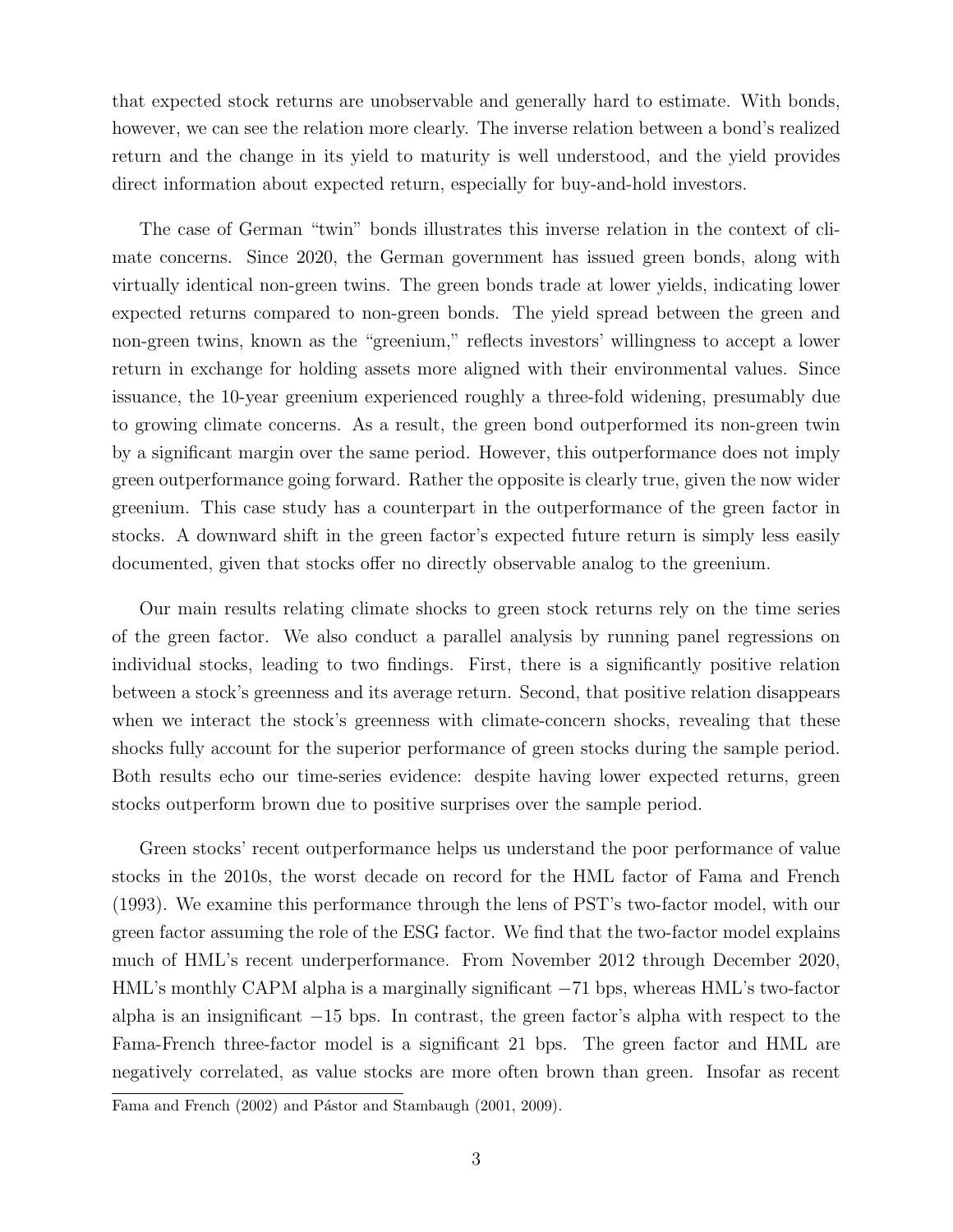average performance, however, the two-factor model explains HML's underperformance better than the three-factor model explains the green factor's outperformance. The two-factor model can also explain the momentum strategy's positive performance over the same period: momentum's monthly CAPM alpha is 66 bps, whereas its two-factor alpha is −6 bps.

As noted earlier, the green factor has a significantly positive relation to climate-concern shocks. Curiously, the factor reacts to those shocks with a nontrivial delay. While the factor has only a weak and insignificant positive relation to the current month's climate shock, it has a significantly positive relation to the previous month's shock. Consistent with these monthly results, at a weekly frequency we find climate shocks enter positively at lags of two to five weeks, most strongly at four weeks. It seems that stock prices are slow to incorporate relevant climate news. Ardia et al. (2021) find a positive contemporaneous daily relation between green stock returns and climate news. We confirm that result, but we also find that the relation flips to negative at lags of one and two days, offsetting the positive contemporaneous relation. This behavior is consistent with temporary price pressure from trading on same-day climate news. The bulk of the positive relation between green stock returns and climate-concern shocks evidently occurs with multi-week lags. Our results complement those of Hong, Li, and Xu (2019). They also find that stock prices are slow to react to climate-change risks, but they look at different assets (stocks in food industries across countries) and different climate shocks (trends in the risks of drought).

Our study relates to a large empirical literature investigating returns on green versus brown assets. One set of studies examine returns on an ex ante basis, using proxies for expected future returns. In the bond market, for example, Baker et al. (2018), Zerbib (2019), and Larcker and Watts (2020) analyze yields on green bonds versus brown. In the stock market, Chava (2014) and El Ghoul et al. (2011) compare implied costs of capital estimated for green firms versus brown. Most of these studies find lower ex ante returns on green assets, consistent with theory. A second, larger set of studies examine returns on an ex post basis, measuring realized green-versus-brown returns, generally for stocks. Examples include In, Park, and Monk  $(2019)$ , Bolton and Kacperczyk  $(2020, 2021)$ , Görgen et al. (2020), and Hsu, Li, and Tsou (2020). We depart from all of these studies by focusing on the distinction between ex ante and ex post returns. In particular, we show why high green returns realized in recent years are likely to be misleading predictors of the future.

Our evidence on how climate shocks affect realized returns also relates to studies investigating the pricing of climate risk. Recent work examines that pricing in equities (e.g., Bolton and Kacperczyk, 2020, 2021, Hsu, Li, and Tsou, 2020, and Faccini, Matin, and Skiadopoulos, 2021), corporate bonds (Huynh and Xia, 2021, and Seltzer, Starks, and Zhu, 2021), munici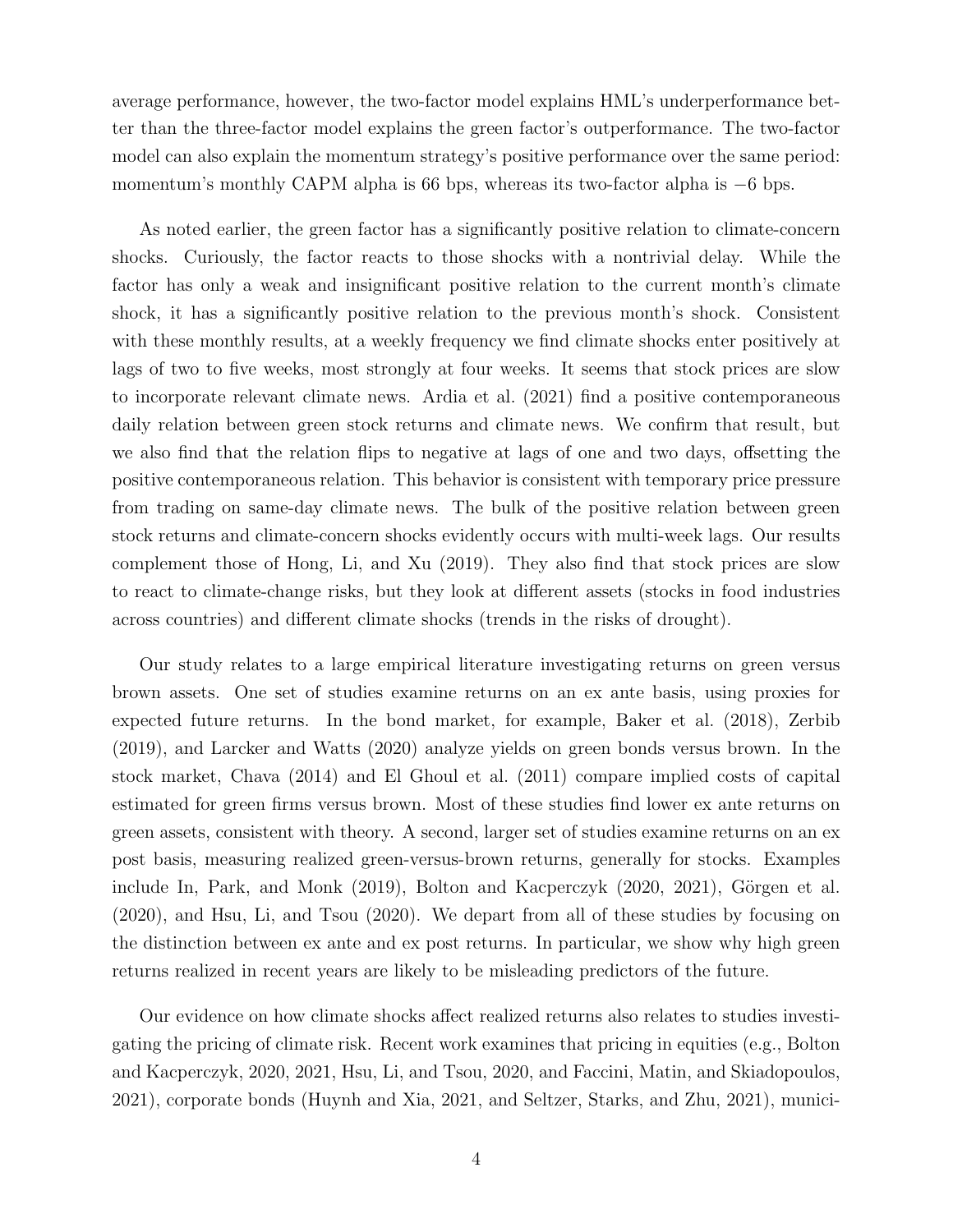pal bonds (Painter, 2020, and Goldsmith-Pinkham et al., 2021), options (Ilhan, Sautner, and Vilkov, 2021), and real estate (Bernstein, Gustafson, and Lewis, 2019, Baldauf, Garlappi, and Yannelis, 2020, and Giglio et al., 2021). Engle et al. (2020) develop a procedure to dynamically hedge climate risk with the help of mimicking portfolios and textual analysis of news sources. Krueger, Sautner, and Starks (2020) document the importance of climate risk in a survey of institutional investors. For a survey of the climate finance literature, see Giglio, Kelly, and Stroebel (2020).

Our empirical analysis is guided by the theoretical model of PST, in which investors' tastes for green assets play a key role. Other models featuring tastes for green assets can be found in Fama and French (2007), Baker et al. (2018), Pedersen, Fitzgibbons, and Pomorski (2021), and Avramov et al. (2021). In some of these models, tastes are not the only force determining green assets' expected returns. For example, in the model of Pedersen et al., green returns are boosted by the presence of ESG-unaware investors. Their mechanism offers an alternative way to view positive green returns caused by increases in consumers' demands for green products. While these returns are viewed as unexpected in the PST setting, in the Pedersen et al. setting they are partly expected by investors who anticipate the taste shifts before market prices respond. In the model of Avramov et al., expected returns depend not only on green tastes but also on uncertainty about the firm's greenness. We rely on the PST model because it analyzes the effects of taste shifts and provides guidance in constructing the ESG factor.

Our results have important implications for research and practice. They underline the danger in using recent average returns to estimate expected returns. In particular, the recent outperformance of green assets does not imply high green returns going forward. In fact, if the outperformance resulted from increased demands by ESG investors, then green assets' expected returns are lower today than a decade ago. In the same spirit, value stocks' recent underperformance is less likely to continue, because value stocks tend to be brown and growth stocks green. From the corporate finance perspective, our findings imply that greener firms have lower costs of capital than their recent stock performance might suggest. This is good news for ESG investors, because one way they exert social impact is by decreasing green firms' cost of capital (e.g., Heinkel et al., 2001, PST).

This paper is organized as follows. Section 2 highlights the gap between expected and realized returns in the context of German twin bonds. Section 3 describes how we measure greenness in our main analysis, which is based on U.S. stocks. Section 4 discusses how we construct the green factor and measure its performance. Section 5 relates this performance to proxies for shifts in green tastes, such as climate news and flows into sustainable funds.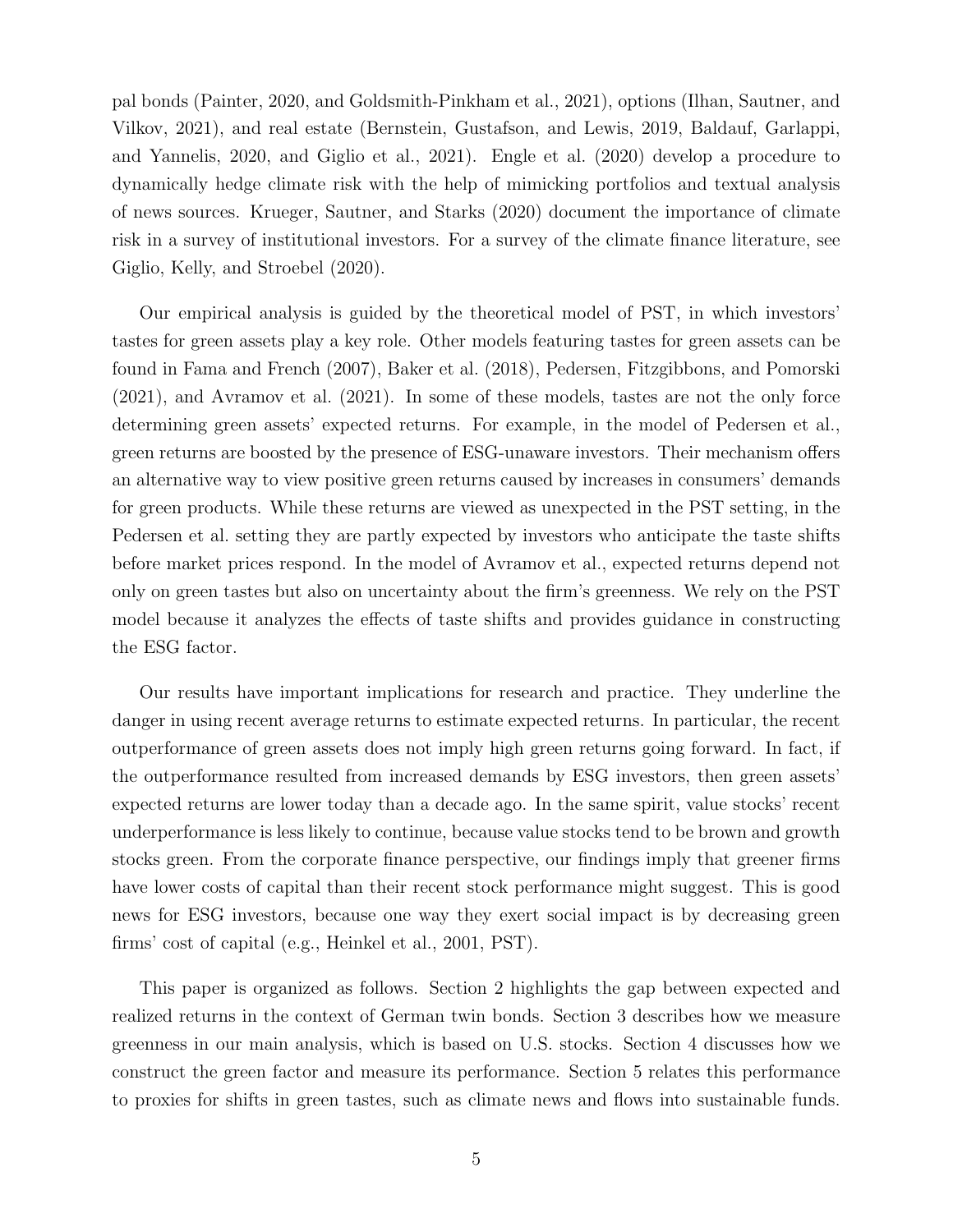Section 6 analyzes the relation between returns and greenness at the stock level. Section 7 documents the delayed reaction of stock prices to climate news. Section 8 concludes.

## 2. German twin bonds

This paper emphasizes the difference between expected and realized returns on green assets. Quantifying this difference for stocks is challenging because expected stock returns are not directly observable. In this section, we illustrate this difference for bonds, whose expected returns are tightly linked to yields to maturity. Conveniently, bond yields are easily observable.

Since 2020, the government of Germany, the largest European economy, has been issuing green securities to finance its transition towards a low-carbon, sustainable economy.<sup>3</sup> The first green security, a 10-year bond, was issued in September 2020 in the amount of 6.5 billion euros. The second green security, a 5-year note, followed two months later in the amount of 5 billion euros. Both securities have zero coupon rates. Germany plans to issue at least one green security per year, including a 30-year bond in May 2021 and a 10-year bond in September 2021. We refer to these securities as "green bonds."

Each green bond is issued with the same characteristics as an existing conventional bond issued by the German government. Besides having the same issuer, the two bonds have the same maturity date, the same coupon rate, and the same coupon payment dates. This pairing creates "twin" bonds, which offer identical streams of cash flows with identical credit risk but different greenness. By comparing the prices of twin bonds, we can gain some insight into the value assigned to greenness by bond market investors.

Even though the twin bonds are paired very carefully, some differences between them remain. First, the issuance date of the green bond always comes after the initial issuance date of the conventional bond. For example, the green bond issued in September 2020 has a conventional twin issued in June 2020. Second, conventional bonds tend to be issued at larger volumes than their green twins. For example, in 2020, the issuance of conventional bonds was almost five times larger than that of the corresponding green bonds. Conventional bonds could thus in principle be more liquid than their green twins. However, the German Finance Agency has committed to play an active role in the secondary market for green bonds to make their liquidity comparable to that of conventional bonds.

 ${}^{3}$ For more details, see https://www.deutsche-finanzagentur.de/en/institutional-investors/ federal-securities/green-federal-securities/.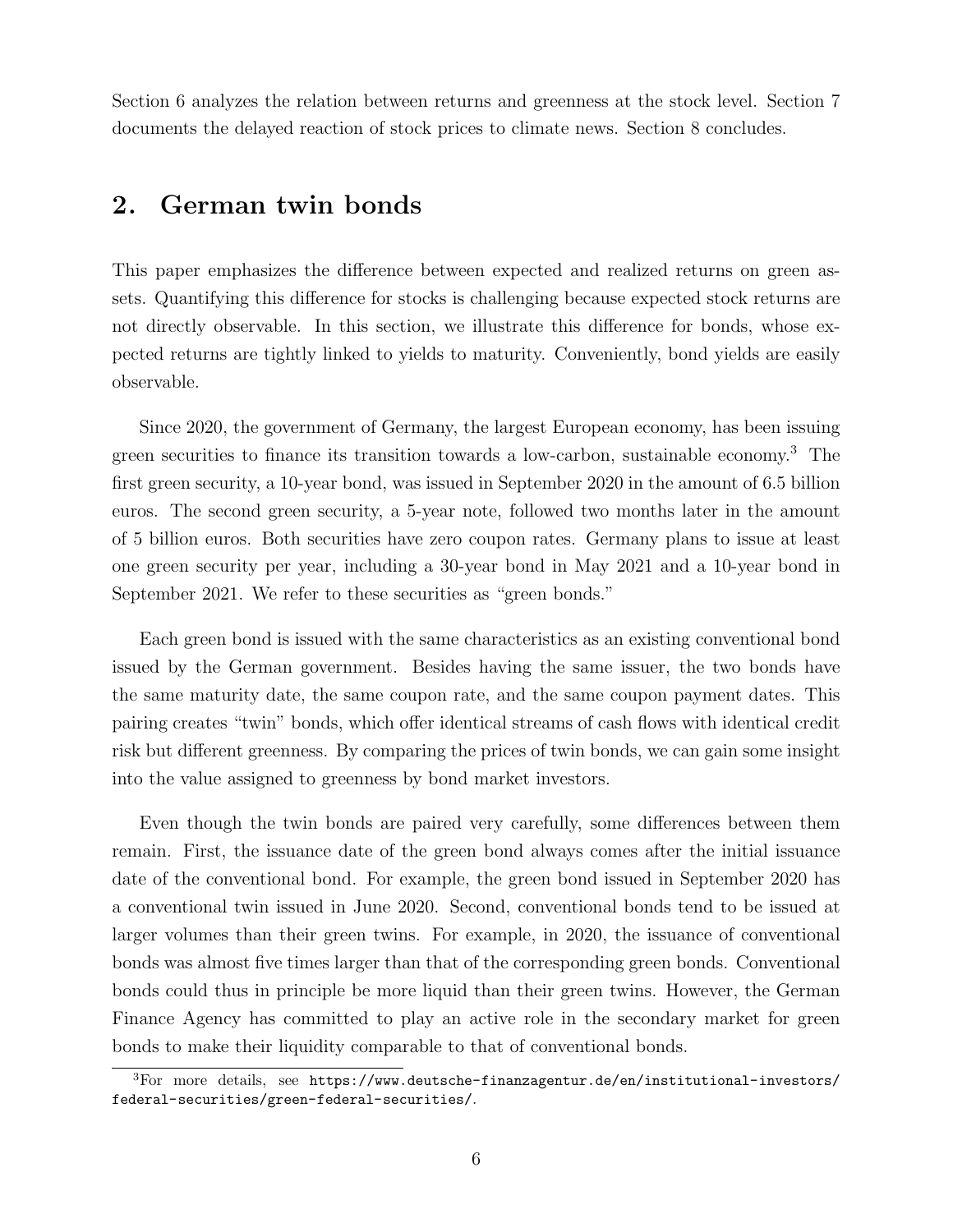We obtain daily data on the first pair of twin bonds, downloading the end-of-day bond prices and mid-yields to maturity for the 10-year green bond (ISIN DE0001030708) and the 10-year non-green bond (DE0001102507) from Bloomberg. We download all available data since the first date of trading for the green bond, which is September 8, 2020, through the present date of April 12, 2021. Over this 7-month period, the two bonds' annual yields fluctuate between  $-67$  and  $-27$  bps. We plot these yields in the Appendix.<sup>4</sup>

Panel A of Figure 1 plots the time series of the difference between the yields of green and non-green bonds, also known as the green premium, or the "greenium" (e.g., Larcker and Watts, 2020). The greenium is always negative, ranging mostly between −5 and −2 bps per year.<sup>5</sup> Therefore, for investors holding the bonds to maturity, the green bond always has a lower expected return than the non-green bond. This evidence is consistent with theories predicting that green assets offer lower expected returns than non-green assets (e.g., Pástor, Stambaugh, and Taylor, 2021).<sup>6</sup>

Given the lower yield of the green bond, one would expect it to deliver a lower return than its conventional twin. Instead the green bond delivered a higher return in our sample. We calculate bond returns as daily percentage changes in bond prices. The full-sample cumulative returns are negative,  $-1.47\%$  for the green bond and  $-1.78\%$  for the non-green bond, due to a rise in yields between September 2020 and April 2021. More interesting, the green bond outperforms its non-green twin. This outperformance accrues steadily through the sample, as shown by Panel B of Figure 1. The figure plots cumulative returns on a longshort portfolio, which goes long the green bond and short the non-green bond. The portfolio's average daily return of 0.2 bps is statistically significant  $(t = 2.33)$ , and its cumulative return of 31 bps is substantial relative to German government bond yields.

Importantly, the positive average return of the long-short portfolio does not imply that the portfolio's expected return is positive. On the contrary, we know with certainty that the portfolio's expected return is negative if the bonds are held to maturity. For example, on September 8, 2020, the green bond's yield was −51.2 bps per year, whereas the non-green

<sup>4</sup>The Appendix is available on the authors' websites. It reports the results also for the second pair of twin bonds, which was first issued in November 2020. Those results are similar to those presented here. We prioritize the first twin pair due to its longer history.

<sup>&</sup>lt;sup>5</sup>These greenium values are close to those estimated by prior studies in different settings. For example, Baker et al. (2018) estimate a greenium of about −6 bps in a sample of over 2,000 U.S. municipal and corporate green bonds, whereas Zerbib (2019) estimates −2 bps in a sample of over 1,000 supranational, sub-sovereign and agency, municipal, corporate, financial, and covered green bonds.

 $6$ This conclusion is reinforced by liquidity considerations. As noted earlier, the non-green bond has been issued at larger volume than its green twin. If this volume difference makes the conventional bond more liquid despite the aforementioned efforts of the German Finance Agency, then the resulting liquidity premium pushes the greenium up, and the expected return penalty associated with greenness is even larger.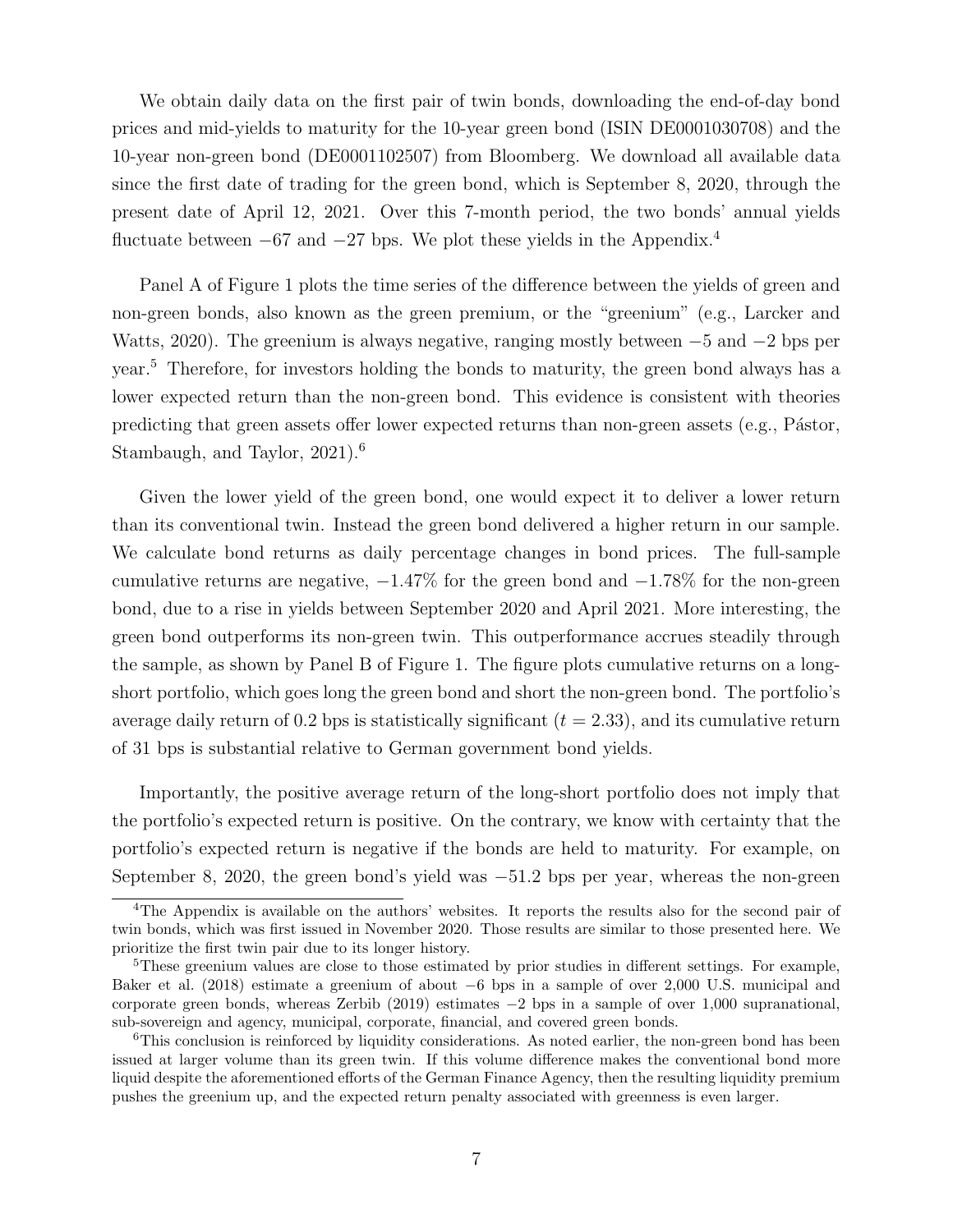bond's yield was −49.6 bps. Therefore, if both bonds are held to maturity, the green bond delivers a return 1.6 bps lower than the non-green bond. The green bond's expected return is lower also if the bonds are not held to maturity under a variety of plausible conditions, such as changes in the greenium being unpredictable. That condition is likely to hold, especially in efficient, or near-efficient, markets. Under that condition, the green bond's expected return is lower at the beginning of the sample, and the expected return of the long-short portfolio is negative. The cumulative value of this expected return is plotted by the dashed line in Panel B of Figure 1, which is gently downward-sloping.

How can we reconcile the higher realized return of the green bond with its lower expected return? The answer is that that the greenium in Panel A grows increasingly negative between September 2020 and April 2021, deepening from −1.6 to −5.1 bps. This steady deepening is responsible for the steady outperformance of the long-short portfolio in Panel B. In the language of Pástor, Stambaugh, and Taylor (2021), if investors' tastes shift toward green assets, they push up the price of the green bond relative to the non-green bond. However, the green bond's outperformance is temporary, as it comes entirely at the expense of the bond's future return. Investors buying the bonds on September 8, 2020 and holding them to maturity expected to earn 1.6 bps less from the green bond, but those buying on April 12, 2021 expected to earn 5.1 bps less.

This example illustrates how time variation in expected returns drives a wedge between returns expected ex ante and those realized ex post. Even though the green bond's realized return is higher than that of the non-green bond, the green bond's expected long-term return is demonstrably lower. In other words, the expected return of the long-short portfolio is negative even though the portfolio's average realized return is positive (and significant at the 5% confidence level). Unlikely events do happen sometimes, and the outperformance of the German green bond in the first seven months of its existence is one of them.

# 3. Measuring stocks' greenness

We compute stock-level environmental scores based on MSCI ESG Ratings data, a successor to the MSCI KLD data used in many academic studies. Our data have a number of advantages. According to Eccles and Stroehle (2018), MSCI is the world's largest provider of ESG ratings. The MSCI ESG Ratings data are used by more than 1,700 clients, including pension funds, asset managers, consultants, advisers, banks, and insurers.<sup>7</sup> MSCI covers more

<sup>7</sup>See https://www.msci.com/our-solutions/esg-investing, as of May 2021. In addition, MSCI has been voted 'Best firm for SRI research' in the Extel & SRI Connect Independent Research in Responsible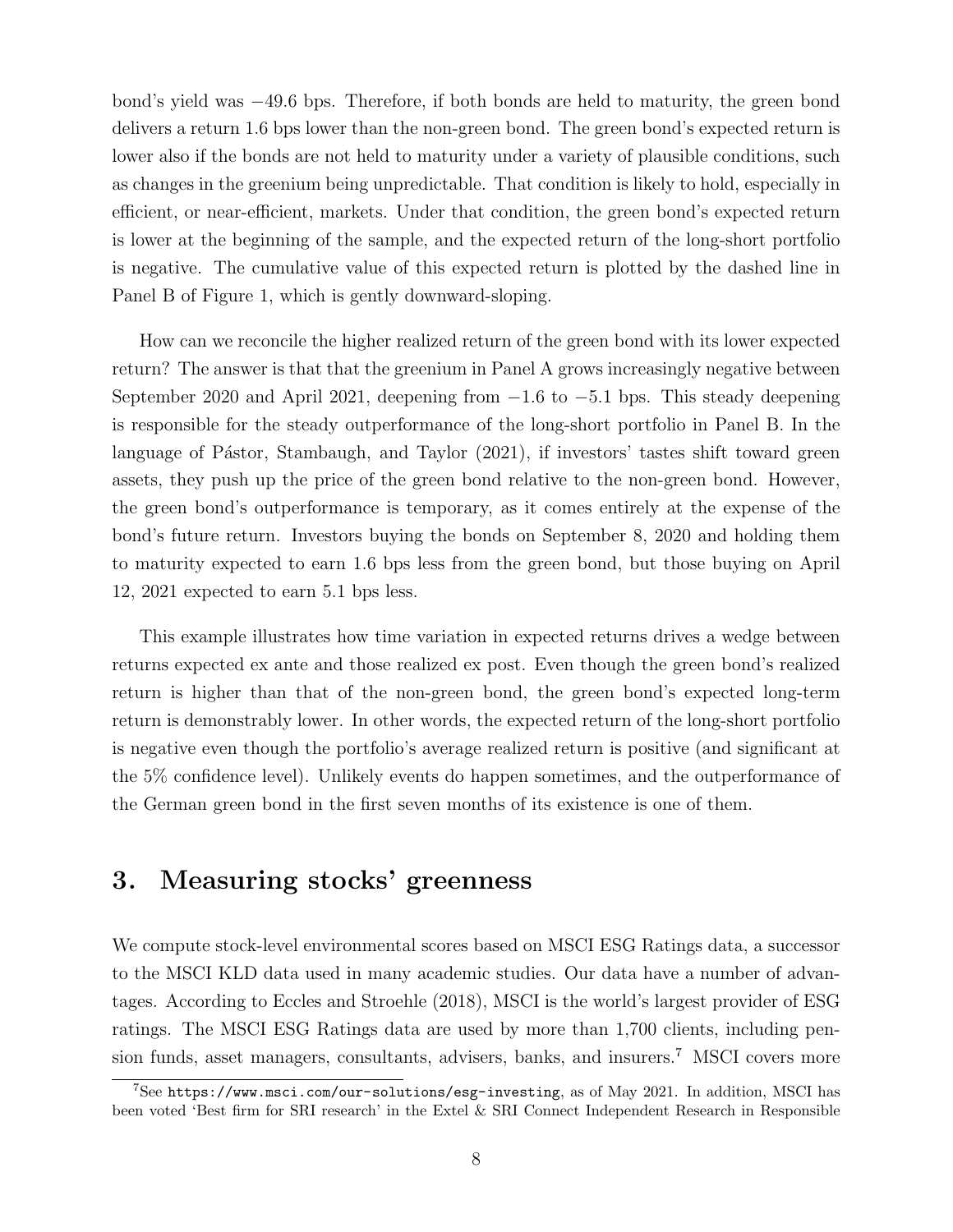firms than other ESG raters, such as Asset4, KLD, RobescoSAM, Sustainalytics, and Vigeo Eiris (Berg et al., 2020). MSCI generates its ratings from corporate documents, government data, various journals, and news media. It updates those ratings at least annually. MSCI's ESG research unit employs more than 200 analysts and incorporates artificial intelligence, machine learning, and natural language processing into its methodology.

The availability of industry-unadjusted granular data is another advantage of MSCI data for our purposes. With industry adjustment, a heavily-polluting firm is classified as green if it pollutes less than other firms in its heavily-polluting industry. That unappealing scenario does not arise in PST's theory, in which there is no industry adjustment. We therefore use MSCI's granular data to compute an environmental measure that is not industry adjusted. In contrast, MSCI's composite ESG rating is industry-adjusted, as are ratings from other leading providers.

We use the MSCI variables "Environmental pillar score" (*E<sub>-score*) and "Environmental</sub> pillar weight"  $(E<sub>-</sub>weight)$ . E<sub>score</sub> is a number between 0 and 10 measuring the firm's weighted-average score across 13 environmental issues related to climate change, natural resources, pollution and waste, and environmental opportunities. These scores are designed to measure a company's resilience to long-term environmental risks.  $E$ -weight, which is typically constant across firms in the same industry, is a number between 0 and 100 measuring the importance of environmental issues relative to social and governance issues.<sup>8</sup>

We compute the unadjusted greenness score of firm i at the beginning of month t as

$$
G_{i,t-1} = -(10 - E\_score_{i,t-1}) \times E\_weight_{i,t-1}/100 , \qquad (1)
$$

where  $E\_score_{i,t-1}$  and  $E\_weight_{i,t-1}$  are from company i's most recent MSCI ratings date before month t, looking back no more than 12 months. The quantity  $10 - E$ \_score<sub>it-1</sub> measures how far the company is from a perfect environment score of 10. The product  $(10-E\_score_{i,t-1})\times E\_weight_{i,t-1}$  measures how brown the firm is, specifically, the interaction of how badly the firm scores on environmental issues and how large the environmental impacts are for the industry's typical firm (i.e.,  $E\_weight_{i,t-1}$ ). The initial minus sign converts the measure from brownness to greenness.

Including  $E$ -weight in equation (1) is important for capturing a company's greenness. For example, in 2019, Exxon Mobil and Best Buy had similar E<sub>-score</sub> values: 4.2 and 4.1,

Investment Survey in each year from 2015 through 2019 (https://www.msci.com/zh/esg-ratings).

<sup>8</sup>MSCI's E, S, and G weights sum to 100. According to MSCI, "The weightings take into account both the contribution of the industry, relative to all other industries, to the negative or positive impact on the environment or society; and the timeline within which we expect that risk or opportunity for companies in the industry to materialize...." We follow MSCI in using the GICS sub-industry classification.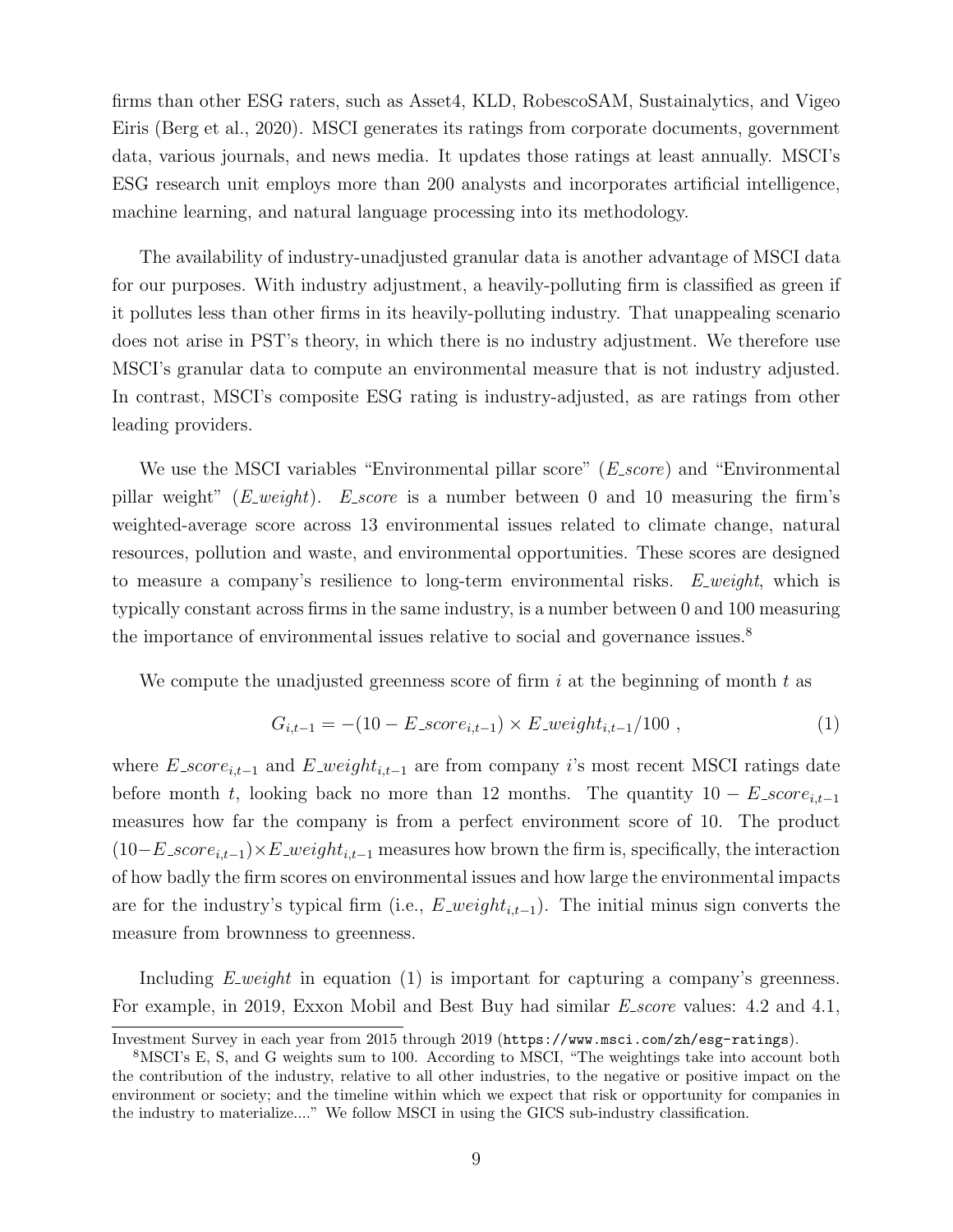respectively. If we only used E<sub></sub> score, we would judge these companies to be similarly green. But E weight is 48 for Exxon and only 11 for Best Buy, reflecting that oil and gas companies have larger environmental impacts than consumer retail companies. Exxon and Best Buy end up with  $G_{i,t} = -2.78$  and  $-0.65$ , respectively, indicating that Best Buy is much greener than Exxon. Similar to us, MSCI uses the interaction of  $E\_score$  and  $E\_weight$  when computing firms' composite ESG ratings.<sup>9</sup>

The environmental score we use in our analysis is

$$
g_{i,t} = G_{i,t} - \overline{G}_t \t\t(2)
$$

where  $\overline{G}_t$  is the value-weighted average of  $G_{i,t}$  across all firms i. Since we subtract  $\overline{G}_t$ ,  $g_{i,t}$ measures the company's greenness relative to the market portfolio, as in PST.

We compute  $g_{i,t}$  in the sample of stocks with non-missing MSCI data and CRSP share codes of 10 or 11. We merge CRSP and MSCI by using a combination of CUSIP, ticker, and company name. Our sample extends from November 2012 to December 2020. We begin in November 2012 because MSCI's coverage increases dramatically in October 2012, when MSCI began covering small U.S. stocks.<sup>10</sup> Figure 2 plots the number of U.S. stocks with non-missing lagged MSCI ratings. This number increases sharply in November 2012, from roughly 500 to over 2,000. Our purchased MSCI data end in March 2020, but we extend our sample through December 2020 by looking back up to 12 months when computing  $G_{i,t-1}$ .

Table 1 shows industries ranked by their equal-weighted average  $g_{i,t}$  scores at the end of 2019. The lowest-ranked industries include chemicals, oil and gas exploration and production, steel, mining (including coal), paper and forest products, and marine transport. It is reassuring that these industries, which are generally viewed as having negative environmental impacts, appear at the bottom of our ranking.

<sup>9</sup>MSCI's composite ESG rating is based on their "Weighted Average Key Issue" score, which equals  $[E\_score \times E\_weight + S\_score \times S\_weight + G\_score \times G\_weight]/100$ , where S and G refer to social and governance. So if MSCI used a formula like equation (1) to compute greenness not just on environmental but also on social and governance dimensions, then we could express MSCI's composite ESG score as 10 plus the sum of E, S, and G greenness.

 $^{10}$ Before October 2012, MSCI covered only the largest 1,500 companies in the MSCI World Index, plus large companies in the UK and Australia MSCI indexes. In October 2012 MSCI added many smaller U.S. firms when it began covering also the MSCI U.S. Investible Market Index.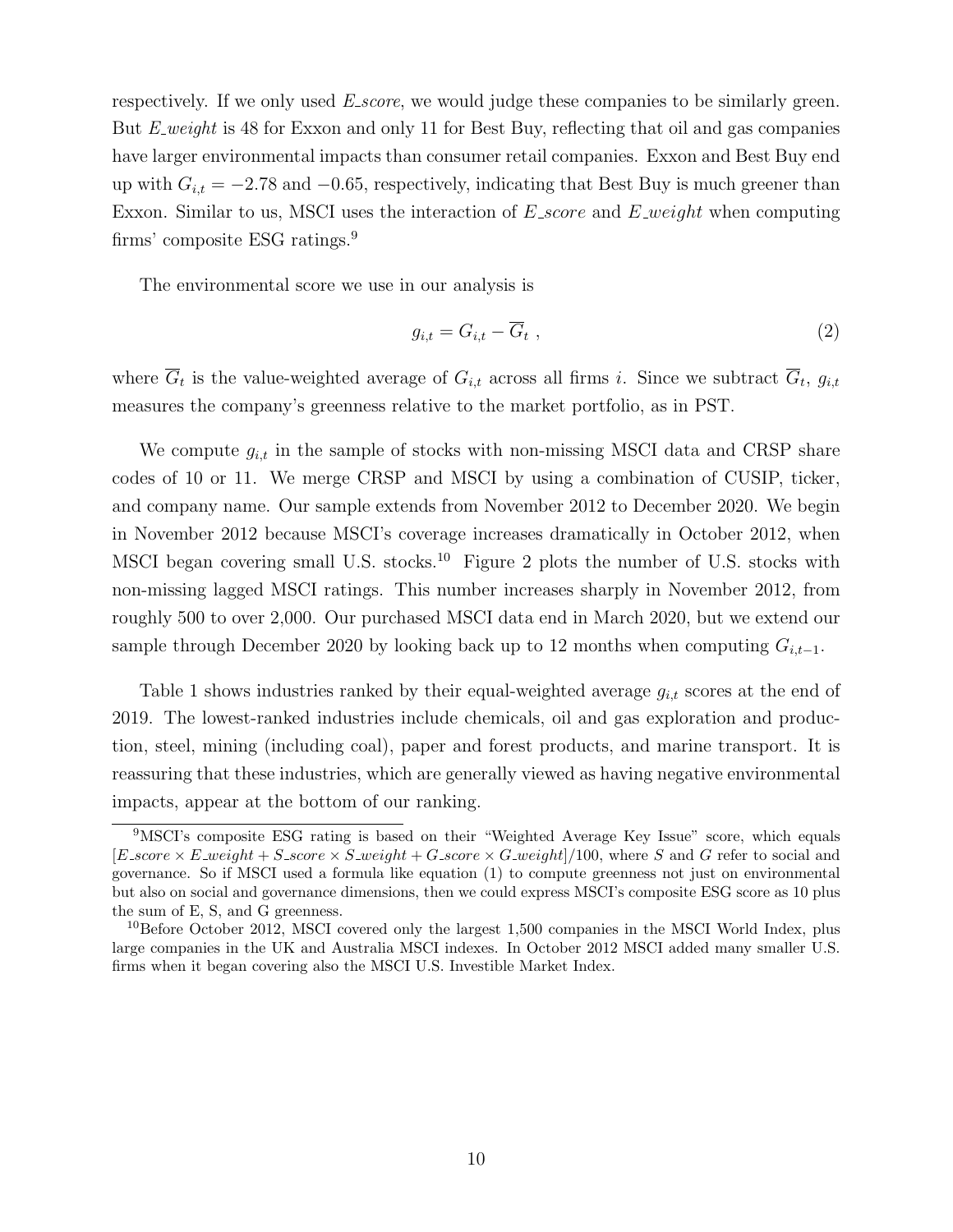# 4. The green factor

#### 4.1. Constructing the green factor

We construct the green factor by following the ESG factor methodology derived by PST. The factor is a return spread between environmentally friendly and unfriendly stocks. PST show that the factor's realizations can be estimated month by month by running cross-sectional regressions of market-adjusted excess stock returns on the stocks' greenness characteristics, with no intercept. The slope from one such regression, which represents the green factor's realization in month  $t$ , is given in equation (34) of PST as

$$
\hat{f}_{gt} = \frac{g_{t-1}' \tilde{r}_t^e}{g_{t-1}' g_{t-1}} \,, \tag{3}
$$

where  $g_{t-1}$  is the vector containing stocks' greenness characteristics,  $g_{i,t-1}$ , and  $\tilde{r}_t^e \equiv \tilde{r}_t$  $\beta_{m,t-1}\tilde{r}_{mt}$  is the vector of stocks' market-adjusted excess returns. Specifically,  $\tilde{r}_t$  is the vector of stocks' returns in excess of the risk-free rate,  $\tilde{r}_{mt}$  is the market return in excess of the risk-free rate, and  $\beta_{m,t-1}$  is the vector of stocks' market betas, which we estimate from rolling monthly regressions of individual stocks' excess returns on excess market returns using up to 60 months (and no less than 36 months) of data ending in month t. Since  $\tilde{r}_t$  and  $\tilde{r}_{mt}$  are excess returns, the green factor is the return on a zero-cost portfolio.

Zero-cost portfolios are commonly used as factors in the finance literature, but they are generally empirically motivated, and their construction details are somewhat arbitrary (e.g., Fama and French, 1993, 2015). In contrast, our green factor is theoretically motivated, and its construction methodology is derived analytically. The factor is essentially a portfolio of market-adjusted stock positions where each stock is weighted by its greenness, with green stocks receiving positive weights and brown stocks negative weights. PST show that when factor weights are based on greenness rather than market capitalization, assets are priced in equilibrium by two factors: the market portfolio and the green factor.

### 4.2. The green factor's performance

Figure 3 plots the green factor's cumulative return. Green stocks strongly outperformed brown in the 2010s, with a cumulative return difference of nearly 40% over our 8.2-year sample period. The factor averaged 31 bps per month (t-statistic: 2.91), as reported in the first column of Table 2. The table's remaining columns report results of regressing the green factor on various other return factors, including those in the three- and five-factor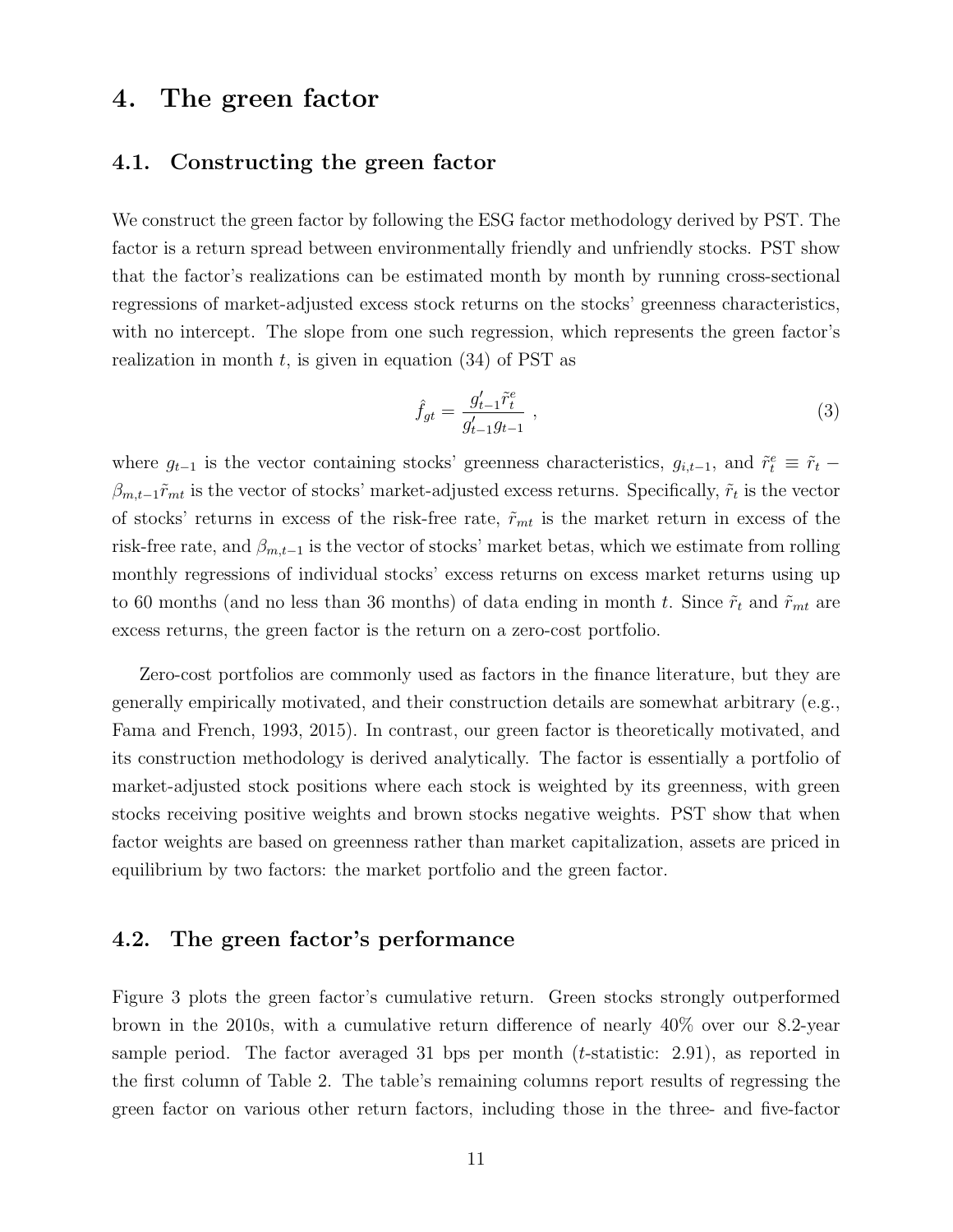models of Fama and French (1993, 2015), the momentum factor (UMD) as constructed by those authors, and the traded liquidity factor of Pástor and Stambaugh (2003). In all cases the green factor's alpha (regression constant) is economically and statistically significant, ranging from 18 to 37 bps per month, with t-statistics between 2.42 and 3.38.

Much of the above performance of green stocks stems from industry-level greenness. If we construct the green factor as in equation (3) but instead use industry-adjusted  $g_{i,t-1}$  values, the resulting factor's performance is substantially lower, by more than half. Details appear in the Appendix.

The green factor's lowest alpha in Table 2 occurs in column 4, where we adjust for the three Fama-French factors and momentum. Its significant exposures to SMB, HML, and UMD indicate that the green factor tilts toward large stocks, growth stocks, and recent winners. Net of those exposures, the factor's alpha is 18 bps per month  $(t = 2.46)$ .

#### 4.3. Pricing value and momentum

During our sample period, the market-adjusted monthly alphas of HML and UMD are −71 bps and 66 bps, respectively, with t-statistics of −1.93 and 1.92, as shown in columns 1 and 3 of Table 3. The green factor's significant exposures to value and momentum, noted above, prompt us to ask a performance question in the reverse direction: To what extent can the green factor's strong performance account for the last decade's historic underperformance of value, or for the positive performance of momentum?

To address this question, we turn to the equilibrium setting of PST, in which expected returns obey a two-factor model that includes the market and an ESG factor. Here we assign the latter role to the green factor. HML's and UMD's alphas with respect to the two-factor model, which are shown in columns 2 and 4 of Table 3, are much smaller in magnitude than with just market adjustment. HML's alpha becomes −15 bps instead of −71 bps; UMD's alpha becomes  $-6$  bps instead of 66 bps. The t-statistics shrink to  $-0.50$  and  $-0.22$ .

While the green factor's significant performance survives controlling for HML and UMD exposures, the reverse is not true. Nearly 80% of HML's negative alpha, and all of UMD's positive alpha, disappear after controlling for the green factor's strong performance. Recognizing the brown nature of value stocks, and the green nature of growth stocks, thus helps us understand why the value strategy experienced its worst decade ever in the 2010s.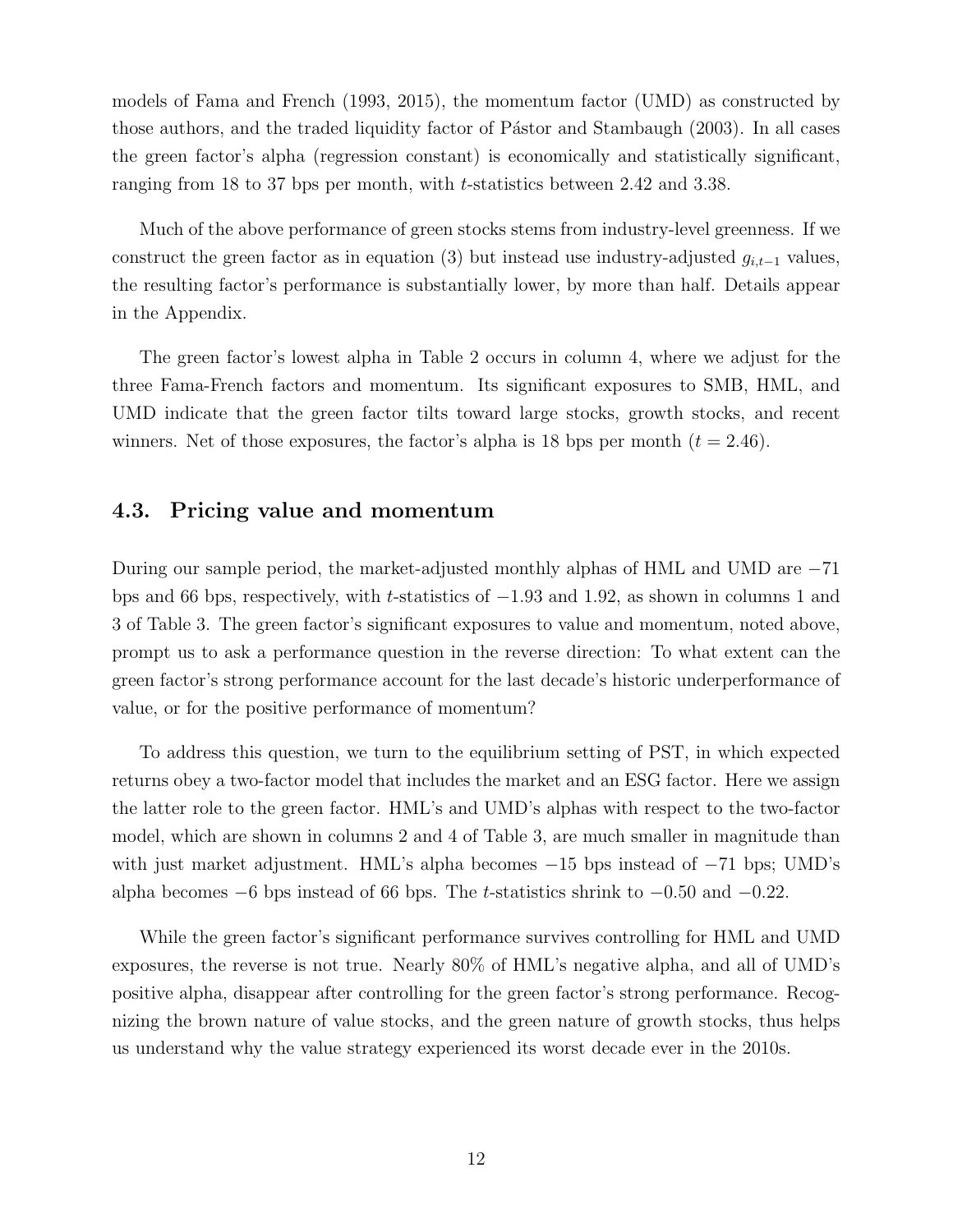# 5. Explaining the green factor's performance

What accounts for the green factor's strong performance over the last decade? After all, the factor's expected performance is negative, according to PST's model. As those authors explain, however, the green factor's realized performance can be positive in periods of unanticipated increases in demands for green firms' products and stocks (or decreases in demands for brown firms' products and stocks). These green demands can increase for various reasons, but a likely leading source is increased concerns about climate change.

In this section we investigate whether the green factor's positive performance can be explained by increases in climate concerns and green demands. We first describe how we proxy empirically for changes in (i) climate concerns, via media coverage, (ii) green-product demand, via firms' earnings news, and (iii) green-investment demand, via flows into sustainable funds. We then estimate the extent to which these shocks explain the green factor's realized performance. We find that climate concerns play the most important role, explaining virtually all of the green factor's positive performance over the sample period.

#### 5.1. Measuring climate concerns

We measure concerns about climate change by using the Media Climate Change Concerns index (MCCC) of Ardia et al. (2021). This index, which is available from January 2003 through June 2018, is constructed by using data from eight major U.S. newspapers. It captures the number of climate news stories each day as well as their negativity and focus on risk. For each news article discussing climate change, Ardia et al. compute a "concern" measure that interacts two quantities: the fraction of total words related to risk and the scaled difference between negative and positive words. They aggregate this measure to the newspaper-day level by adding the concern values across stories. Next, they aggregate to the day level by averaging across newspapers, after adjusting for heterogeneity across newspapers. Finally, they take the square root of this daily measure because, as they put it, "One concerning article about climate change may increase concerns, but 20 concerning articles are unlikely to increase concerns 20 times more."

We measure the level of climate concern by using a distributed-lag model that assumes individuals' memory of climate news stories decays gradually over time. Let  $MCCC_t$  be the MCCC index averaged across days in month t. We define the level of climate concerns at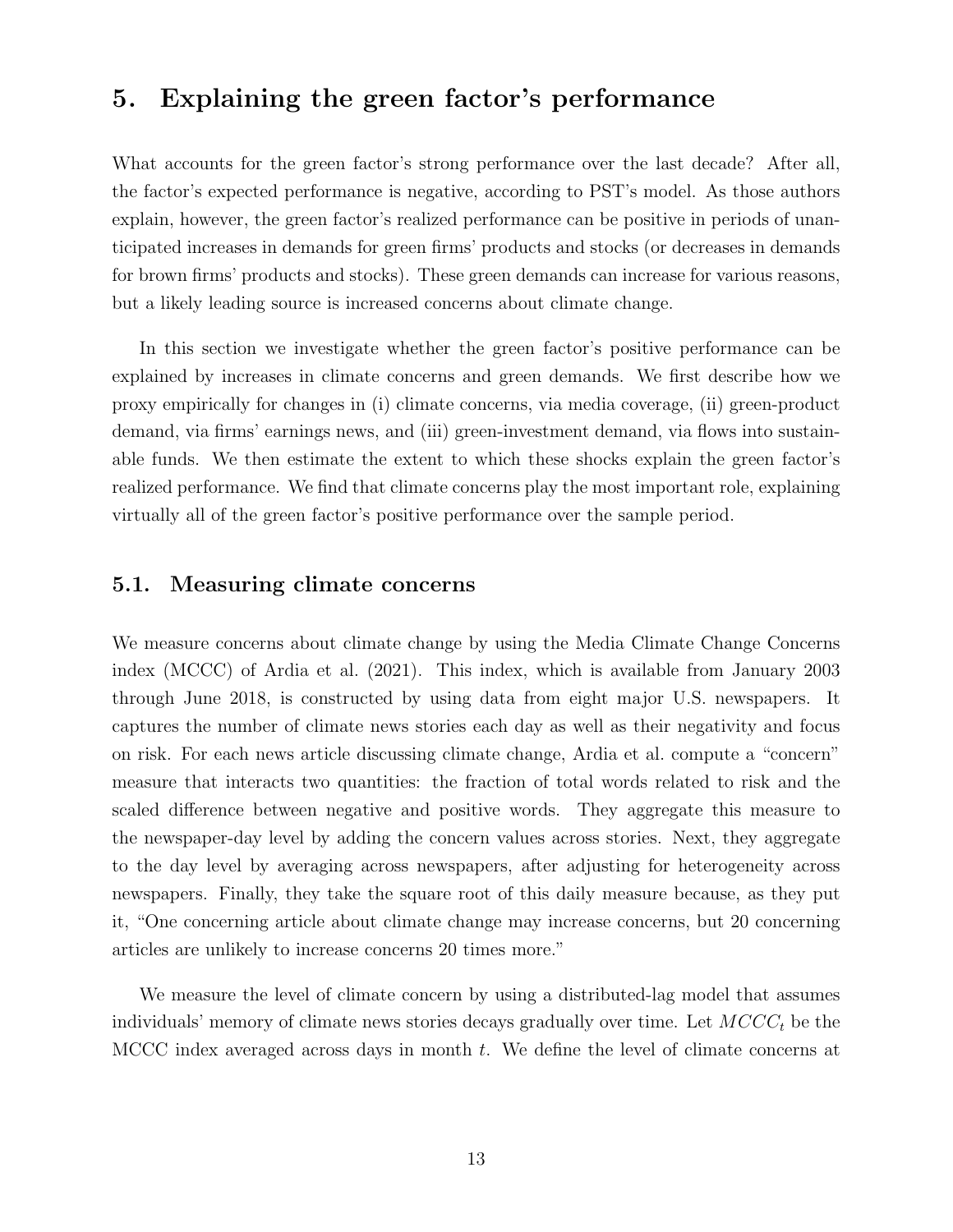the end of month  $t$  as

$$
C_t = \sum_{\tau=0}^{T} \rho^{\tau} MCCC_{t-\tau} , \qquad (4)
$$

where  $0 < \rho < 1$  measures how long climate news persists in investors' memories. We set the half-life of news stories to one year, which implies  $\rho = 0.94$ . The  $C_t$  series looks very similar for similar values of  $\rho$ . We set  $T = 36$  months, because the MCCC index is relatively short-lived and its further lags have small effects on  $C_t$  (as  $0.94^{36} \approx 0.1$ ).

Figure 4 plots the climate concern measure,  $C_t$ , between November 2012 and June 2018. The level of  $C_t$  nearly doubles during this period. Over the same period, the green factor's performance, also plotted in Figure 4, is strongly positive, cumulating to nearly 18%.

Green factor returns should respond to unanticipated changes in climate concerns. The change in climate concerns, defined as  $\Delta C_t \equiv C_t - C_{t-1}$ , follows from equation (4):

$$
\Delta C_t = MCCC_t - \sum_{\tau=1}^T MCCC_{t-\tau} \rho^{\tau-1} (1-\rho) - \rho^T MCCC_{t-1-T} . \tag{5}
$$

We treat this change as unanticipated, given that its autocorrelation is insignificantly different from zero.

Ardia et al. compute unexpected changes in climate concerns as the prediction errors from rolling AR(1) models applied to the MCCC index. Our motivation for  $\Delta C_t$  is different, but  $\Delta C_t$  has a 94% correlation with the AR(1) error series. While we prefer our approach, we find very similar results if we use the latter series, as we report in the Appendix.

#### 5.2. Other drivers of green demands

Increased climate concerns are likely to play a key role in boosting demands by consumers for green firms' products as well as demands by investors for green firms' stocks. Nonetheless, green demands can also arise from other sources. We allow for such sources by including additional proxies for green demand shifts. We first focus on the product-demand channel by constructing measures of firms' earnings news. We then turn to the investment-demand channel by measuring flows of capital into sustainable funds. Of course, all of the above forces driving green demands also drive brown demands, just in the opposite direction.

News about firms' profits affects the green factor's performance. Positive performance can reflect better earnings news for green firms than brown, due to effects not necessarily captured by our climate-concern measure. To allow for such effects, we compute two earnings-news measures using data from CRSP and I/B/E/S.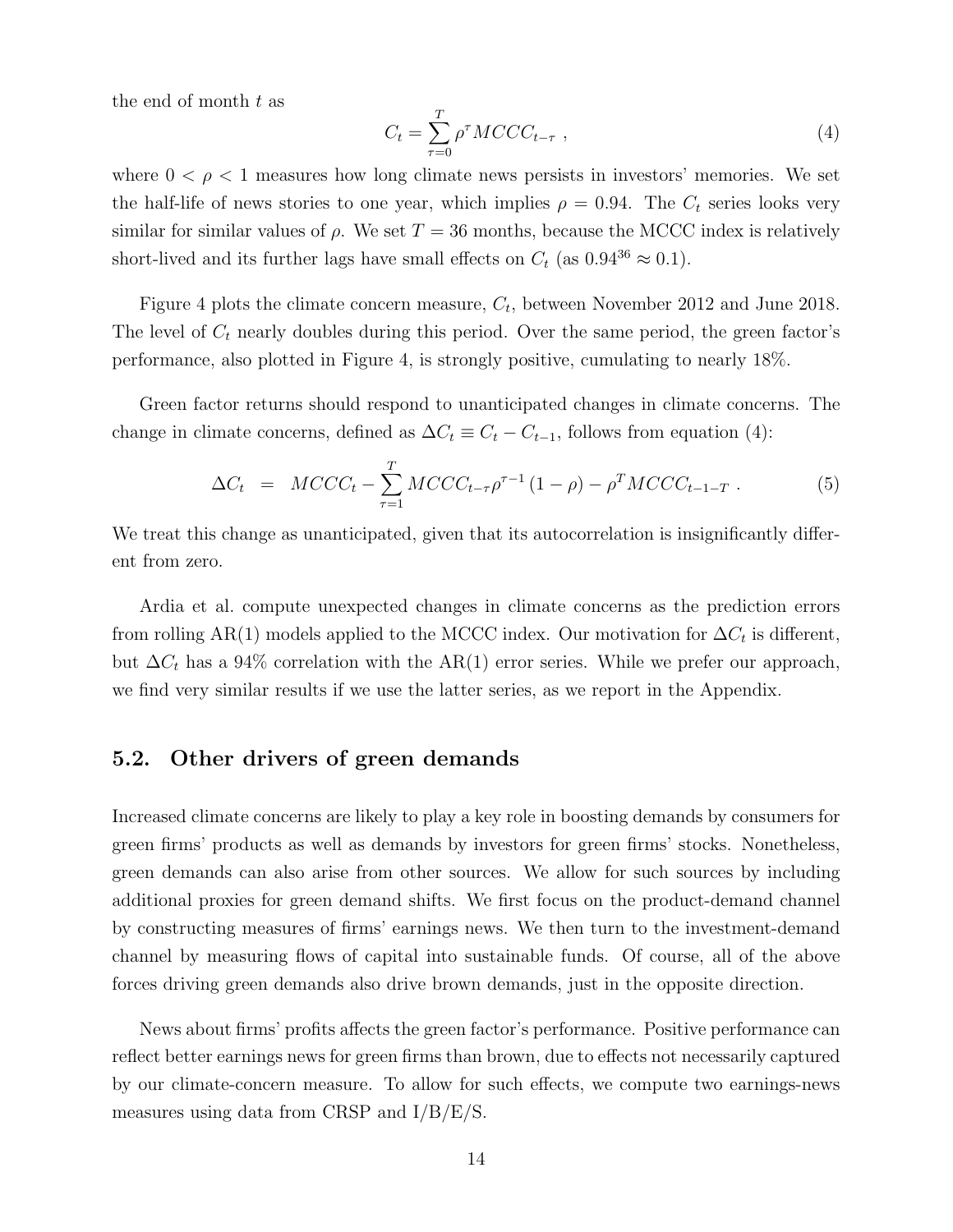The first measure is based on the idea that a large portion of earnings news occurs on days when firms make earnings-related announcements (Beyer et al., 2010). We consider two types of announcements: those of quarterly earnings and voluntary forward guidance regarding future earnings. We compute stock returns in excess of the market during the three-tradingday windows centered on these announcement dates. We add the excess returns across unique events within a given stock-quarter. For about 70% of observations, no summation is required because the forward-guidance date coincides with the earnings-announcement date. Many firms never issue forward guidance, and some firms start or stop issuing forward guidance. We find that our announcement-return measure explains about 20% of the variance of quarterly stock-level returns (see the Appendix).

Our second measure captures news about long-term earnings. Such news can arrive gradually over time, in between the quarterly announcements. This second measure uses data on analysts' forecasts of each firm's long-run earnings growth rate. For firm  $i$  and quarter t, the measure equals the earliest mean analyst forecast in quarter  $t + 1$  minus the latest mean forecast in quarter  $t - 1$ . Using forecasts from quarters  $t - 1$  and  $t + 1$  helps to capture all news arriving in quarter t. The measure may also include a small amount of information that arrives in quarters  $t - 1$  or  $t + 1$ , but those inclusions are innocuous since they should not help explain returns in quarter t. We winsorize this measure at the  $1\%$ level. We find that this measure is significantly related to quarterly stock-level returns but explains less than 1% of their variance (see the Appendix).

Measuring the part of returns coming from earnings news is known to be difficult, and our measures surely miss important earnings news. Our first measure misses short-term news that arrives outside the three-day announcement windows. Analysts' long-term forecasts are only three- to five-year forecasts, so they exclude news about distant earnings. Any climaterelated news affecting earnings more than five years in the future would elude our measures. Another limitation is that analysts' forecasts can differ from investors' forecasts.

Since the green factor is an aggregate time-series variable, we need to convert our firmlevel earnings measures into aggregate ones. We do so by following the construction of our green factor in equation (3). For earnings measure  $X_{it}$ , we compute its aggregate greenminus-brown counterpart as  $g_t' X_t/(g_t' g_t)$ , where  $X_t$  is the vector containing  $X_{it}$ .

To proxy for shifts in investors' demand for green assets, we use flows into sustainable funds. From Morningstar's 2021 Sustainable Funds U.S. Landscape Report, we obtain data on quarterly total flows into U.S. sustainable funds.<sup>11</sup> We scale these flows, which we refer

 $11$ The data combine active and passive funds, equity and bond funds, open-end funds, and ETFs. Morn-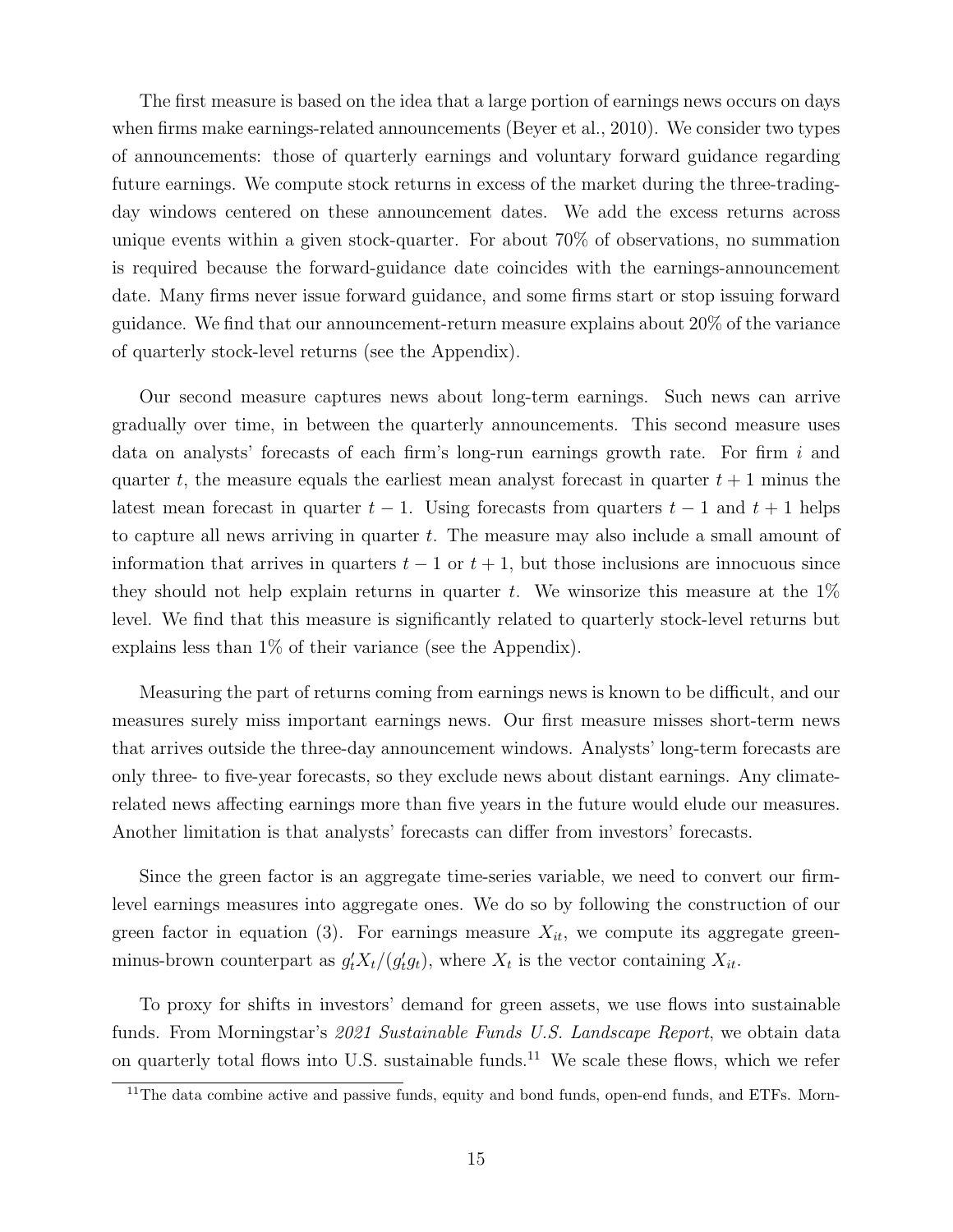to as "ESG flows," by the average total market capitalization of CRSP stocks during the quarter. ESG flows increased dramatically in 2013–2020, especially beginning in 2019.

### 5.3. Sources of the green factor's performance

Table 4 relates monthly green-factor performance to our proxies for shifts in green demands by investors and consumers. We first regress the green factor on climate-concern shocks from both the current and previous month. We find that the green factor's response to climate news is significantly positive, albeit mostly lagged. (See Section 7 for a deeper analysis of the lag.) In column 1 of Table 4, the coefficient on the current climate shock is positive but insignificant, whereas the coefficient on the previous month's shock is nearly four times larger and has a t-statistic of 2.85. Aside from this curious lag, the green factor's positive response to climate-concern shocks makes sense. An increase in climate concerns is likely to raise both the demand for products of green firms and the demand to hold those firms' stocks; both effects push green stock prices higher relative to brown. Climate shocks explain 17% of the green factor's monthly variance. Column 2 of Table 4 adds the earnings-news variables to the previous regression. Both variables enter positively, indicating better earnings news for greener stocks, but neither coefficient is estimated precisely enough to be statistically significant. The climate coefficients remain similar to those in column 1.

What if there had been no shocks to climate concerns or to green-versus-brown earnings? Figure 5 compares the green factor's realized performance to its counterfactual performance in the absence of climate and earnings shocks. Using the regression estimated in column 2 of Table 4, we compute the counterfactual monthly green factor as the regression intercept plus the estimated residual, thereby assuming zero shocks to climate concerns and earnings. (Equivalently, the counterfactual equals the realized value minus the regressors times their respective coefficients.) The dashed line in Figure 5 plots the cumulative counterfactual return, and the solid line shows the cumulative realized return. We also plot a 95% confidence interval around the counterfactual, recognizing that the regression coefficients are estimated with error. To compute this interval, we repeatedly draw regression coefficients from their estimated sampling distribution, use those coefficients to compute simulated counterfactual returns, and then plot the simulated returns' 95% confidence intervals.

The striking result in Figure 5 is that, absent climate-concern and earnings shocks, the green factor's performance is essentially flat. Moreover, the counterfactual performance is

ingstar defines a sustainable fund as follows: "For a fund to be included in the sustainable funds universe, it must hold itself out to be a sustainable investment. In other words, ESG concerns must be central to its investment process and the fund's intent should be apparent from a simple reading of its prospectus...."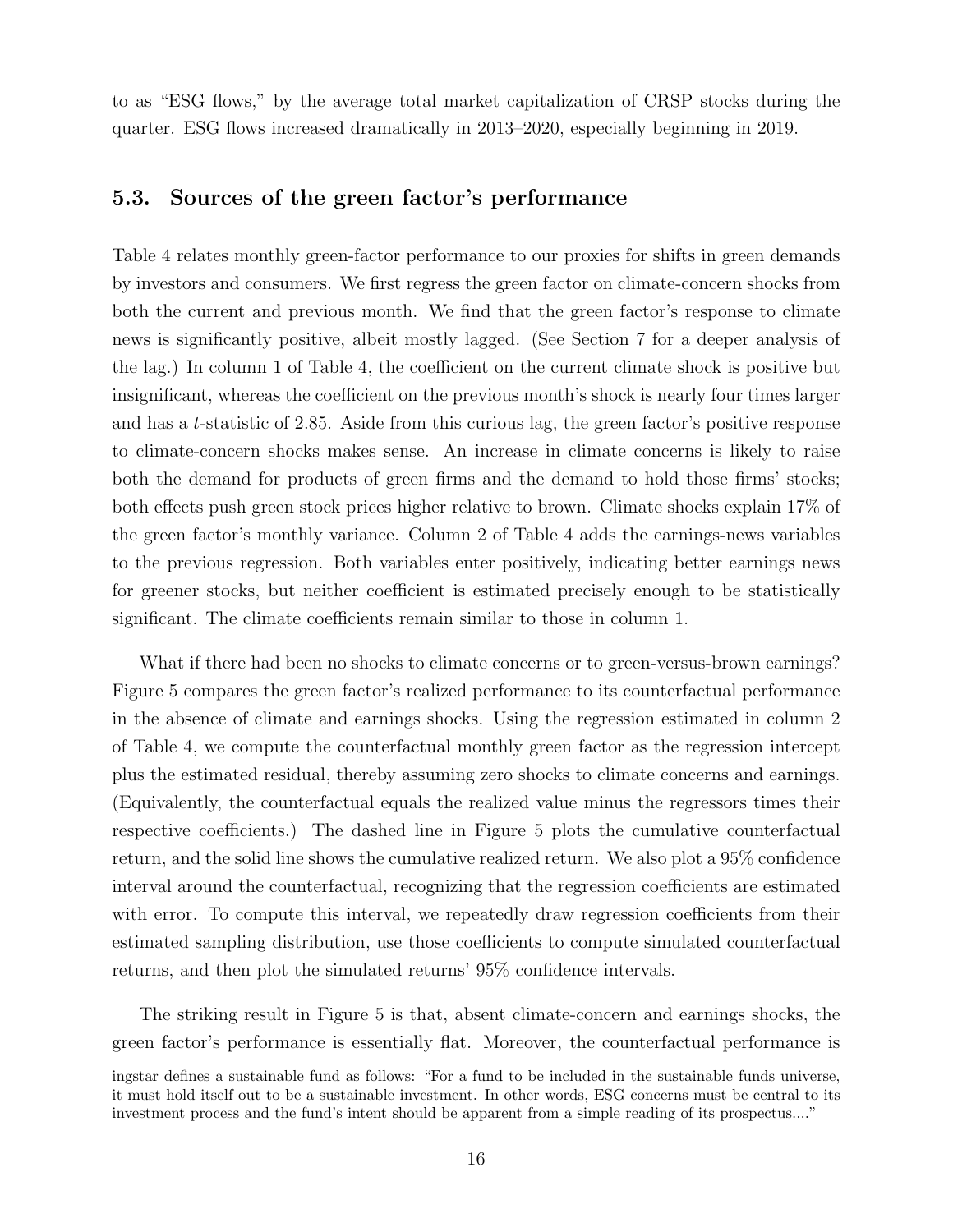reliably below the realized performance, as the latter lies well outside the 95% confidence interval. Because the climate-concern and earnings shocks are unanticipated, so too is essentially all of the green factor's positive performance over the period. That is, the positive performance does not imply higher expected returns on green stocks versus brown.

Column 3 of Table 4 adds sustainable fund flows to the previous regression. Reverse causation is a potential concern when regressing returns on contemporaneous flows. Instead of flows (or shifts in ESG tastes) causing returns, flows could be chasing same-period returns. We address this potential endogeneity by instrumenting for same-quarter sustainable flow using its previous-quarter value. The exclusion restriction plausibly holds, because flows cannot chase future realized returns. We find large first-stage t-statistics, indicating that the relevance condition holds and there is no problem with weak instruments.

In column 3 we also add sustainable funds' lagged total AUM, a proxy for the level of ESG tastes. This addition is motivated by PST's theoretical result that the expected greenfactor return depends negatively on the average strength of ESG tastes (see equation (33) in PST), and the size of the ESG industry depends positively on those tastes (see Figure 5 in PST). We obtain annual sustainable fund AUM from the previously mentioned Morningstar report.<sup>12</sup> We scale ESG AUM by the total market capitalization of CRSP stocks.

The coefficients on both of the fund variables in column 3 exhibit their predicted signs. The estimated coefficient on flows is positive, consistent with higher flows indicating stronger green-stock demands and thus upward pressure on green-stock prices. The lagged AUM of sustainable funds gets a negative estimated coefficient, consistent with the above PST prediction. As with the earnings shocks, however, neither of the fund variables enters with enough precision to achieve statistical significance. One possible explanation is that our proxies for ESG flows and assets are noisy, given that they are derived from data on U.S. sustainable mutual funds and ETFs, omitting other ESG holdings. The coefficients on the climate and earnings variables are virtually unchanged from their values in column 2. These results suggest that our proxies for earnings news and ESG flows do not provide information about shifts in green demands beyond that captured by our climate-concern variable.

We also decompose the green factor's performance with respect to its sources. Figure

$$
A\hat{U}M_t = \begin{cases} \text{True, known } AUM_t \text{ if } t \text{ is the year's last quarter} \\ A\hat{U}M_{t-1}(1+R_t^{mkt}) + ESGFlow_t(1+\frac{1}{2}R_t^{mkt}) \text{ otherwise,} \end{cases}
$$
(6)

where  $R_t^{mkt}$  is the market return in quarter t. The fraction  $\frac{1}{2}$  reflects that flows arrive throughout a quarter.

<sup>12</sup>We convert Morningstar's annual series to a quarterly series by using data on ESG flows and market returns, to approximate capital gains and losses. We estimate ESG funds' AUM at the end of quarter  $t$ , denoted  $A\hat{U}\overline{M}_t$  as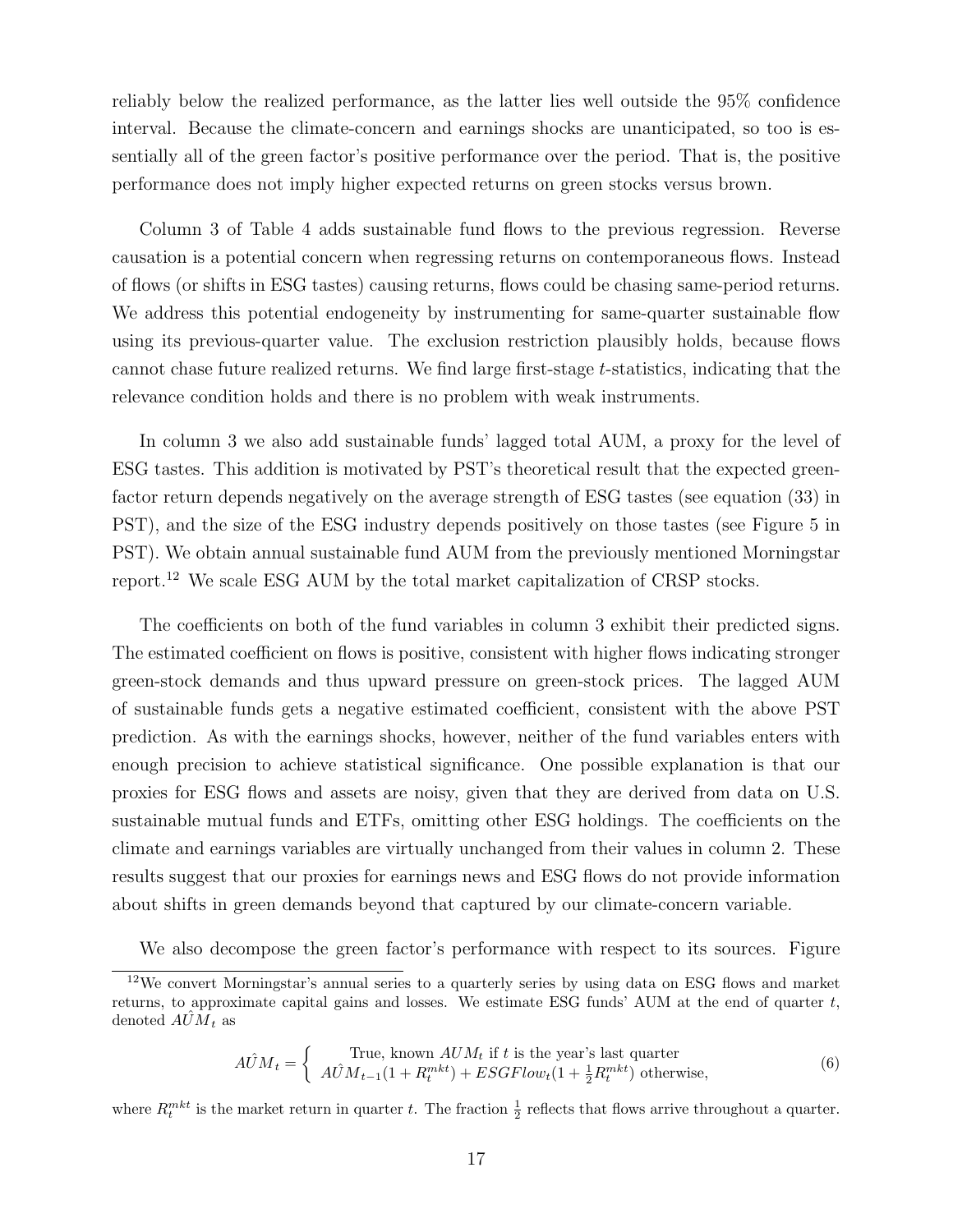6 displays the decomposition based on the estimates in column 3 of Table 4. The solid line plots the green factor's realized cumulative performance. The other lines show the factor's counterfactual performance after "turning off" one or more shocks. First, we compute counterfactual green-factor returns assuming zero changes in climate concerns. These counterfactual returns equal realized green-factor returns minus the contemporaneous and lagged changes in climate concerns times their respective estimated coefficients. Next, we additionally assume zero earnings shocks. Finally, we assume zero ESG flows. To plot the latter line, we set ESG flows to zero in the regression model, and we set ESG assets to their counterfactual values in the absence of ESG flows. Counterfactual ESG assets grow by ESG funds' imputed returns but not their flows.<sup>13</sup>

Figure 6 reveals that climate-concern shocks account for most of the gap between the actual and counterfactual performance plotted previously in Figure 5; the additional contribution from earnings shocks is modest. New in Figure 6 is the effect of zeroing out sustainable fund flows, in addition to the climate-concern and earnings shocks removed previously. Under that all-in scenario, the counterfactual performance of the green factor is substantially negative, as shown by the bottom dash-dot line. In other words, shutting down all of the identified ex post shocks to the green factor leaves it with negative estimated performance, consistent with its theoretically implied ex ante performance.

Next, we analyze sources of the green factor's alpha. As shown earlier in Table 2, the green factor's performance over our sample period remains significantly positive after controlling for various factors. In particular, even though the green factor tilts away from value stocks, the value factor's unprecedented underperformance in the 2010s cannot explain the green factor's positive performance. To assess similar robustness of the results in this section, we compute each month's realized green factor net of its exposure to the three factors of Fama and French (1993) by taking the intercept plus the residual from the time-series regression of the green factor on the Fama-French factors. We then use this green-factor "alpha" instead of the green factor to repeat the analyses in Table 4 and Figure 5. The results appear in

$$
ESGR1_t = \frac{ESGAssets_t - ESGFlows_t}{ESGAssets_{t-1}} - 1 \tag{7}
$$

$$
ESGR2_t = \frac{ESGAssets_t}{ESGAssets_{t-1} + ESGFlows_t} - 1.
$$
\n(8)

We set  $ESG\tilde{A}ssets_t = ESGAssets$  in 2009q4, then in subsequent quarters we grow ESG assets by the imputed  $ESGR_t$ . We then scale  $ESG\tilde{A}ssets_t$  by the size of CRSP, as before. We find that counterfactual ESG assets are roughly flat from 2009 to 2020.

<sup>&</sup>lt;sup>13</sup>Define ESGAssets<sub>t</sub> to be AUM at end of quarter t, ESGFlows<sub>t</sub> to be ESG flows during t, and ESGR<sub>t</sub> to be return on ESG funds in t. We impute the value of  $ESGR_t$  by taking the average of  $ESGR_{1t}$  and  $ESGR2<sub>t</sub>$  from the following two equations, which differ only in the assumed timing of flows: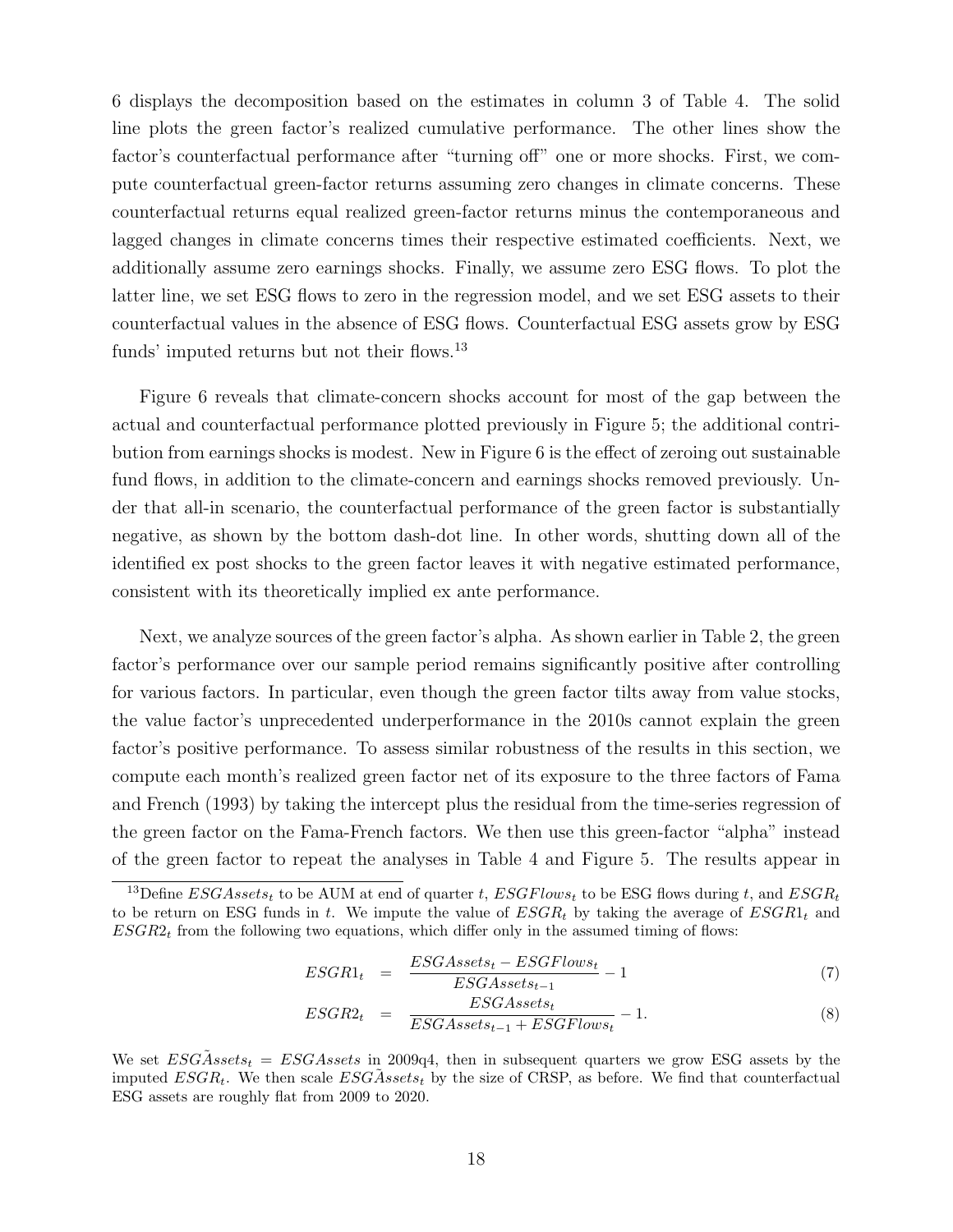Table 5 and Figure 7.

The results in Table 5 are very similar to those in Table 4. Climate-concern shocks enter positively for both the current and previous month, with the previous month's effect being much larger and statistically significant. Although none of the other variables enter with significance, their coefficients again have their predicted signs, with the minor exception of ESG flow, which enters with a small negative coefficient. Overall, the regression results using the green-factor alpha deliver a virtually identical message to those using the green factor. Not surprisingly, the same statement then applies to the counterfactual analysis displayed in Figure 7. That is, zeroing out climate and earnings shocks removes all of the otherwise substantial positive alpha. We find similar results if we repeat these analyses using Carhart (1997) four-factor alphas, Pástor-Stambaugh (2003) four-factor alphas, or Fama and French (2015) five-factor alphas (see the Appendix).

As explained earlier, our measure of climate concerns builds on that of Ardia et al. (2021). Those authors in turn acknowledge the prior work of Engle et al. (2020), who construct two measures of climate concerns, also based on media coverage. Ardia et al. discuss those alternative measures and explain that their measure adds risk as an another component of climate concerns. We rely on that more recent measure, but we also examine the robustness of our results to including the Engle et al. measures. We find that doing so does not change our conclusions. For example, we augment the independent variables in column 3 of Table 4 by including climate-concern shocks based on both of the Engle et al. measures for the current and previous month. The coefficients on all of those additional variables are statistically insignificant. In contrast, the shocks we construct based on the Ardia et al. measure still enter in that augmented regression as they do in the earlier regressions: the coefficient is positive and insignificant for the current month but much larger and significant for the previous month. See the Appendix for details.

### 6. Greenness and individual stock returns

All of our empirical analysis thus far is based on the green factor. That factor's positive performance is essentially equivalent to green stocks outperforming brown, given the factor's construction in equation (3). Next, to show that our conclusions do not hinge solely on the green factor's time series, we run panel regressions using individual stocks.

Table 6 reports regressions of individual stock returns in month t on various regressors. All regressions include time fixed effects and therefore capture cross-sectional variation in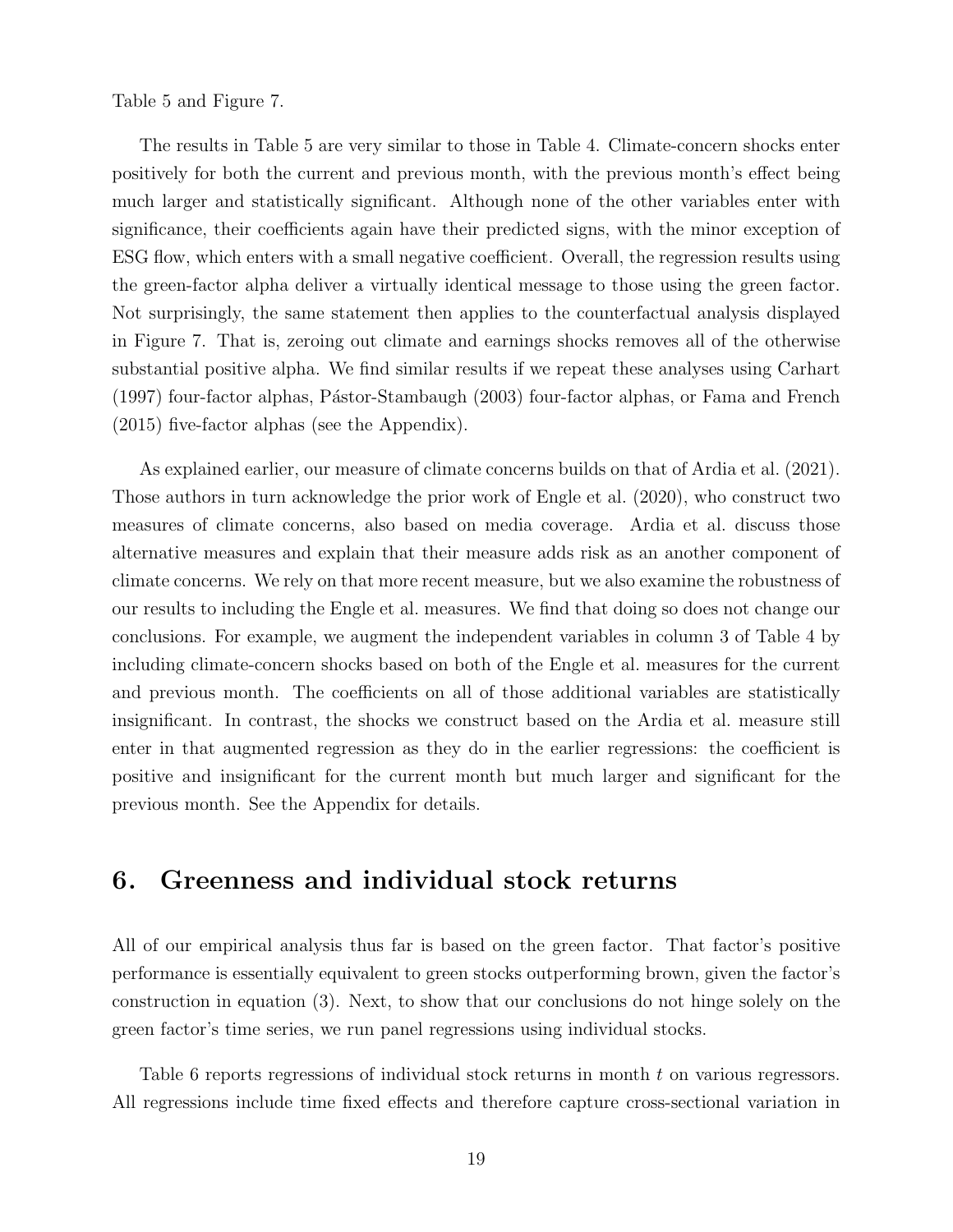returns. We begin in column 1 with a single regressor: the stock's greenness,  $g_{i,t-1}$ . The coefficient on greenness is significantly positive, indicating that greener stocks perform better over the sample period, consistent with the positive performance of the green factor.

Column 2 of Table 6 adds two regressors:  $g_{i,t-1}$  interacted with the climate-concern shock in months t and  $t - 1$ . The coefficients on those regressors mirror the results in column 1 of Table 4: the coefficient on  $g_{i,t-1}$  interacted with month t's climate-concern shock is positive but insignificant, while the coefficient on the interaction with month  $t-1$ 's shock is larger and significant. As before, this result implies that green stocks outperform when climate concerns increase, albeit mostly with a lag. Notably, the coefficient on stand-alone greenness,  $g_{i,t-1}$ , turns slightly negative.<sup>14</sup> That is, all of green stocks' outperformance indicated in column 1 disappears after we remove the effects of increased climate concerns. This result accords with that in Figure 6, in which the green factor's positive performance all but disappears after removing climate shocks.

Column 3 of Table 6 adds the two earnings-news variables for individual stocks. Not surprisingly, both are strongly related to individual stock returns. Even after controlling for these important drivers of individual stock returns, however, the climate-concern coefficients are little changed, and the coefficient on  $g_{i,t-1}$  remains slightly negative. The same is true in column 4, which adds interactions between  $g_{i,t-1}$  and the ESG flow and AUM variables defined earlier. Similar to before, we instrument for the interaction of  $g_{i,t-1}$  and contemporaneous ESG flows by using  $g_{i,t-1}$  interacted with lagged ESG flows. Consistent with the predicted signs, the flow interaction enters positively and the AUM interaction enters negatively, but neither is significant. These results mirror the time-series results in Table 4. Finally, adding book-to-market as a regressor in column 5 has negligible effects. Importantly, across columns 2 through 5, the climate-concern coefficients remain little changed, and the coefficient on  $g_{i,t-1}$  remains slightly negative but insignificant.

Overall, the panel-regression analysis of individual stocks delivers the same message as the time-series analysis of the green factor: the outperformance of green stocks over brown is attributable entirely to climate-concern shocks.

 $14$ The sample shrinks as we move across the columns and add more regressors. These changes in sample are not responsible for the changes in g's coefficient, however. In the Appendix, we hold the sample constant across the columns and show a similar pattern in  $g$ 's coefficients.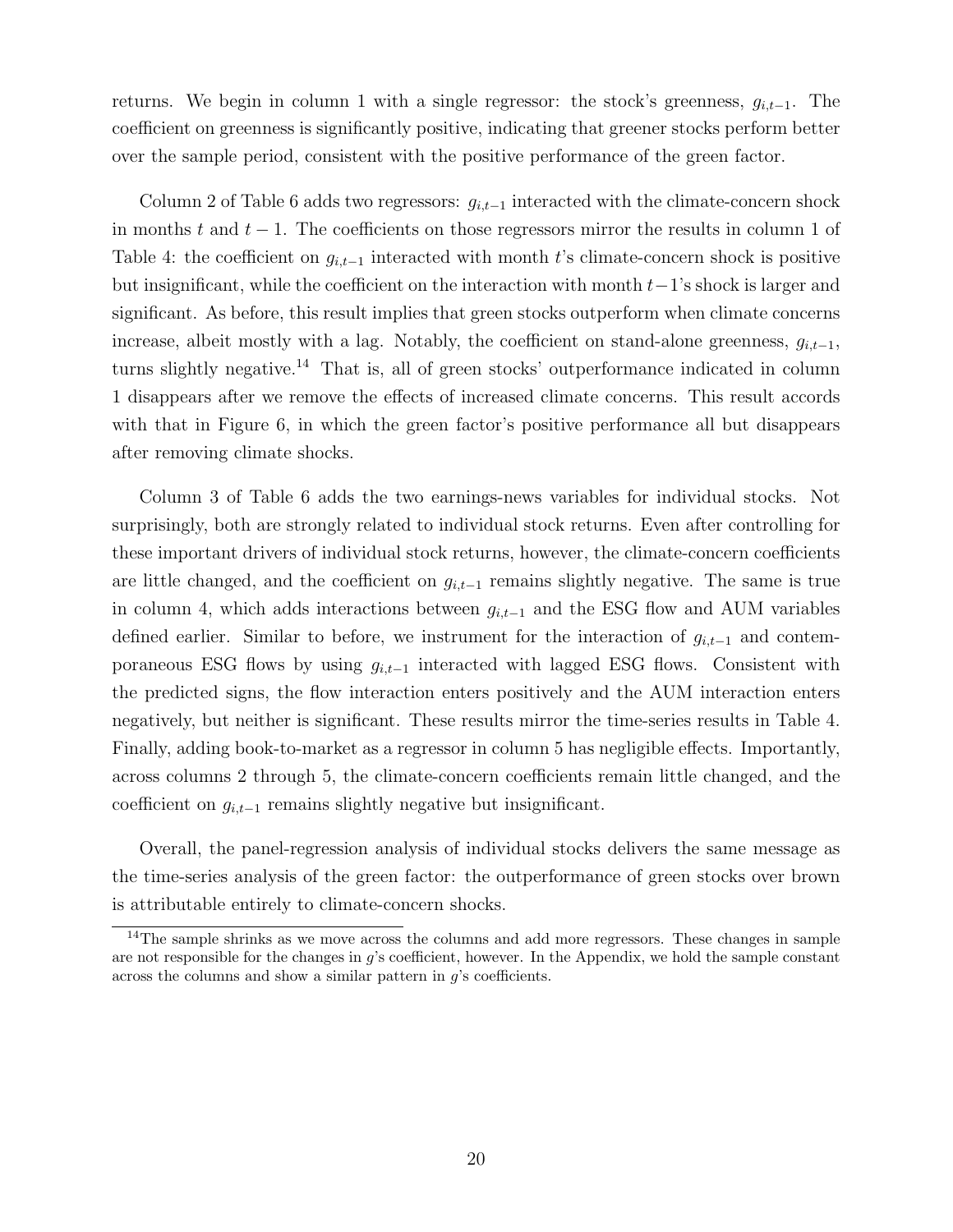# 7. Timing of climate news and green-factor returns

In this section, we take a closer look at the strong relation between the green factor's returns and shocks to climate concerns. As shown previously in Section 5.3, this relation is positive but mostly asynchronous. Recall from Tables 4 and 5 that the green factor has a positive but insignificant relation to the current month's climate-concern shock, whereas its relation to the previous month's climate shock is significant and much stronger. To better understand this relation, we examine it at a higher data frequency.

First, we turn to the weekly frequency. The weekly change in climate concerns is well approximated by  $MCCC_t$ , the value of the MCCC index averaged across the days in week  $t<sup>15</sup>$  To create the weekly green-factor series, we compute a daily series by applying equation (3) at the daily frequency and then compounding those daily factor realizations within each week. A convenient by-product of this approach is the daily factor series, which we use later in this section. We estimate the slope coefficients in the time-series regression

$$
GF_t = a + \sum_{\tau=0}^{T} \beta_{\tau} MCCC_{t-\tau} + e_t , \qquad (9)
$$

where  $GF_t$  is the green factor in week t and  $T = 7$  weeks.

Figure 8 plots the estimated  $\beta_{\tau}$  coefficients for lags  $\tau = 0, 1, \ldots, 7$  weeks, along with their 95% confidence intervals. The point estimate of  $\beta_0$  is positive but far from significant. The estimates of  $\beta_2$ ,  $\beta_3$ ,  $\beta_4$ , and  $\beta_5$  are all positive, though only  $\beta_4$  is significant, marginally, at the 95% confidence level. The weekly relation is thus lagged, peaking at the lag of four weeks. This evidence is consistent with our prior evidence based on monthly data. Stock prices seem to incorporate shifts in climate concerns with a multi-week delay.

Second, we conduct the same analysis at the daily frequency. We measure the daily change in climate concerns by  $MCCC_t$ , the value of the MCCC index on day t, with an adjustment for non-trading days. On such days, stock returns are missing, but the MCCC index is available. Since news released during non-trading days gets into stock prices on the first subsequent trading day, we define  $MCCC_t$  to be the sum of the MCCC index values since the end of the previous trading day. For example,  $MCCC_t$  on a Monday is the sum of the raw MCCC values from Saturday, Sunday, and Monday. We then run the time-series regression in equation (9), except that t is now measured in days, with  $T = 5$  days.

<sup>&</sup>lt;sup>15</sup>The weekly value of  $\rho$  implied by the monthly value of 0.94 is 0.985. As a result,  $1 - \rho \approx 0$  and the second term in equation (5) is small. With  $T = 3 \times 52 = 156$  weeks,  $\rho^T = 0.985^{156} \approx 0.09$ , so the third term in equation (5) is also small, implying  $\Delta C_t \approx MCCC_t$ . We use the same approximation later at the daily frequency, where it is even more precise because the daily  $\rho = 0.998$  and  $T = 3 \times 365 = 1,095$  days.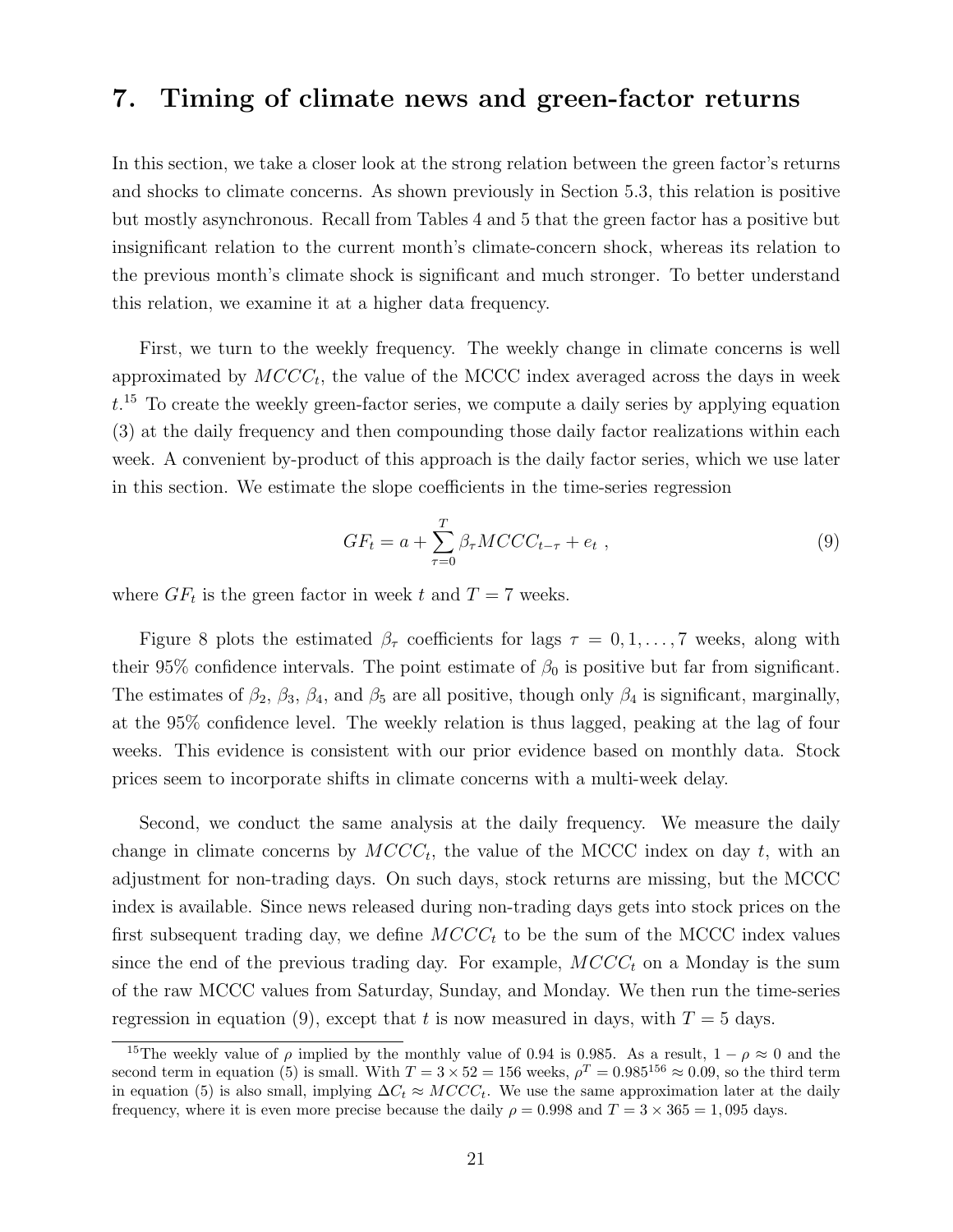Figure 9 plots the estimates of  $\beta_{\tau}$  for lags of  $\tau = 0, 1, \ldots, 5$  days, along with their 95% confidence intervals. Unlike in weekly data, the positive estimate of  $\beta_0$  is now statistically significant. This evidence is consistent with that of Ardia et al. (2021), who also report a positive contemporaneous daily relation between their MCCC index and green stock returns. This is not a given because Ardia et al. measure stocks' greenness differently, by using firms' self-reported greenhouse gas emissions as reported by the Asset4/Refinitiv database. Ardia et al.'s stock universe is also smaller than ours as they focus on the S&P 500 firms.

Figure 9 also shows negative estimates of  $\beta_1$  and  $\beta_2$ , though only that of  $\beta_1$  is significant, and marginally so. The estimated magnitudes of  $\beta_1$  and  $\beta_2$  add up approximately to that of  $\beta_0$ , indicating that the negative relations estimated at lags of one and two days offset the positive contemporaneous relation. These results explain why we do not observe significant contemporaneous relations in weekly and monthly data. A natural interpretation of the daily results is that trading driven by same-day climate news exerts temporary price pressure that is fully reversed within two days.

# 8. Conclusion

Realized returns are a popular proxy for expected returns in the empirical asset pricing literature. However, high realized returns do not always indicate high expected returns, especially if they are realized over a relatively short period. We offer the salient example of green assets over the past decade. We show that green assets' high recent returns are unexpected, reflecting news about environmental concerns rather than high expected returns. After constructing a theoretically motivated green factor from U.S. stock data, we show that the factor's recent outperformance vanishes after removing the effects of climate-concern shocks. Surprisingly, those shocks get reflected in the green factor's returns with a multiweek delay. We also find that a two-factor asset pricing model featuring the green factor absorbs much of the historic underperformance of value stocks in the 2010s.

Realized asset returns are notoriously noisy, and much of their volatility is viewed as inexplicable (e.g., Roll, 1984). We explain some of it for the green factor by linking the factor's returns to various proxies for shocks to green demands, such as a text-based measure of climate concerns, two measures of green-versus-brown earnings news, and sustainable fund flows. Additional proxies can be considered by future studies, with the aim of explaining a larger fraction of the green factor's returns. Future work can also apply our approach to other aspects of ESG investing, within various equity styles, and for other asset classes.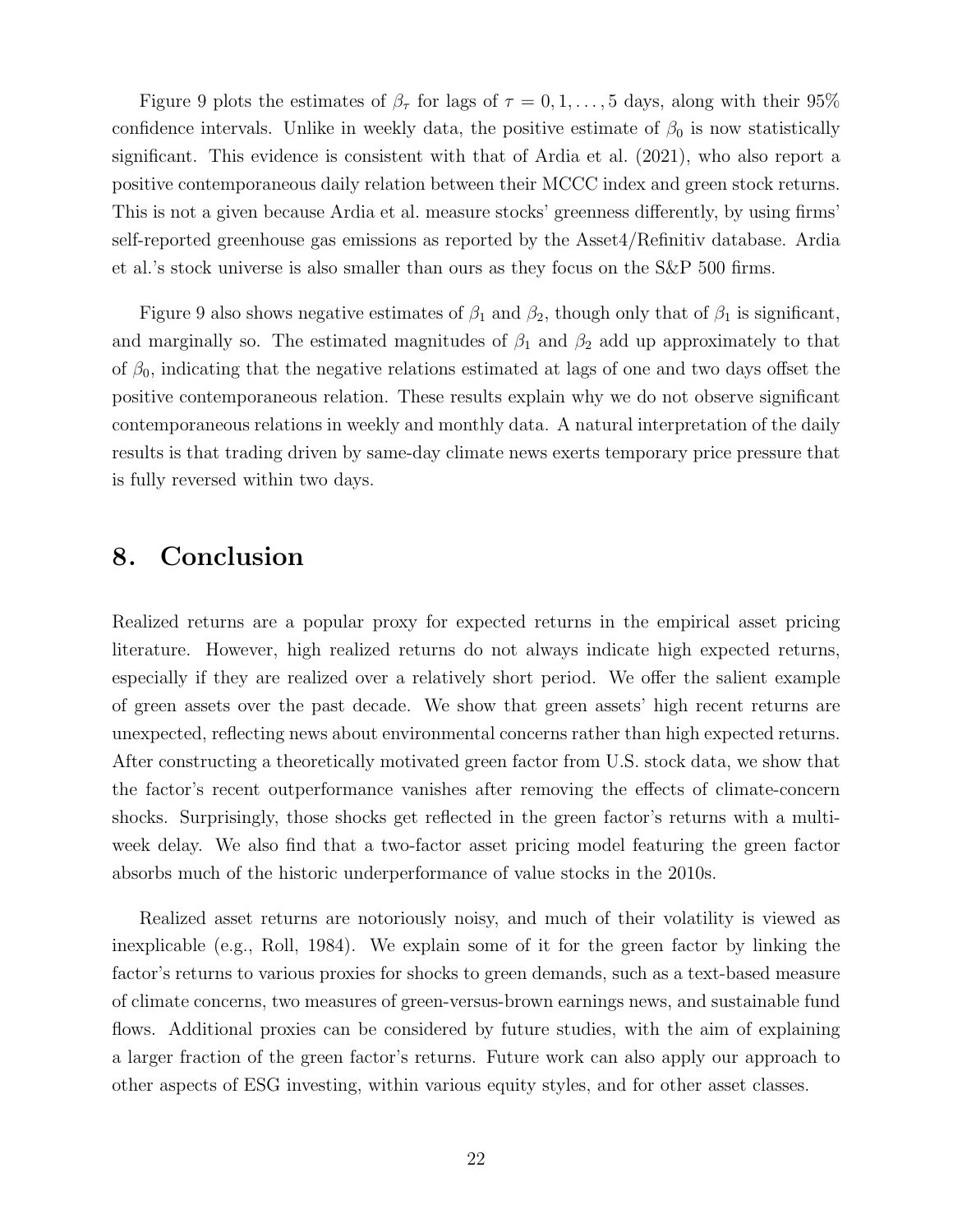Our results contain a warning for investigations of climate-risk pricing. We find that green stocks typically outperform brown when climate concerns increase. This result echoes similar findings by Choi, Gao, and Jiang (2020), Engle et al. (2020), and Ardia et al. (2021). Equilibrium expected returns of stocks that are better hedges against adverse climate shocks include a negative hedging premium if the representative investor is averse to such shocks (e.g., PST). Empirically confirming a climate risk premium, however, must confront the large unanticipated positive component of green stock returns during the last decade. Without accounting for those unexpectedly high returns on stocks that appear to be relatively good climate hedges, one could be led astray. That is, one could infer that stocks providing better climate hedging have higher expected returns, not lower as theory predicts.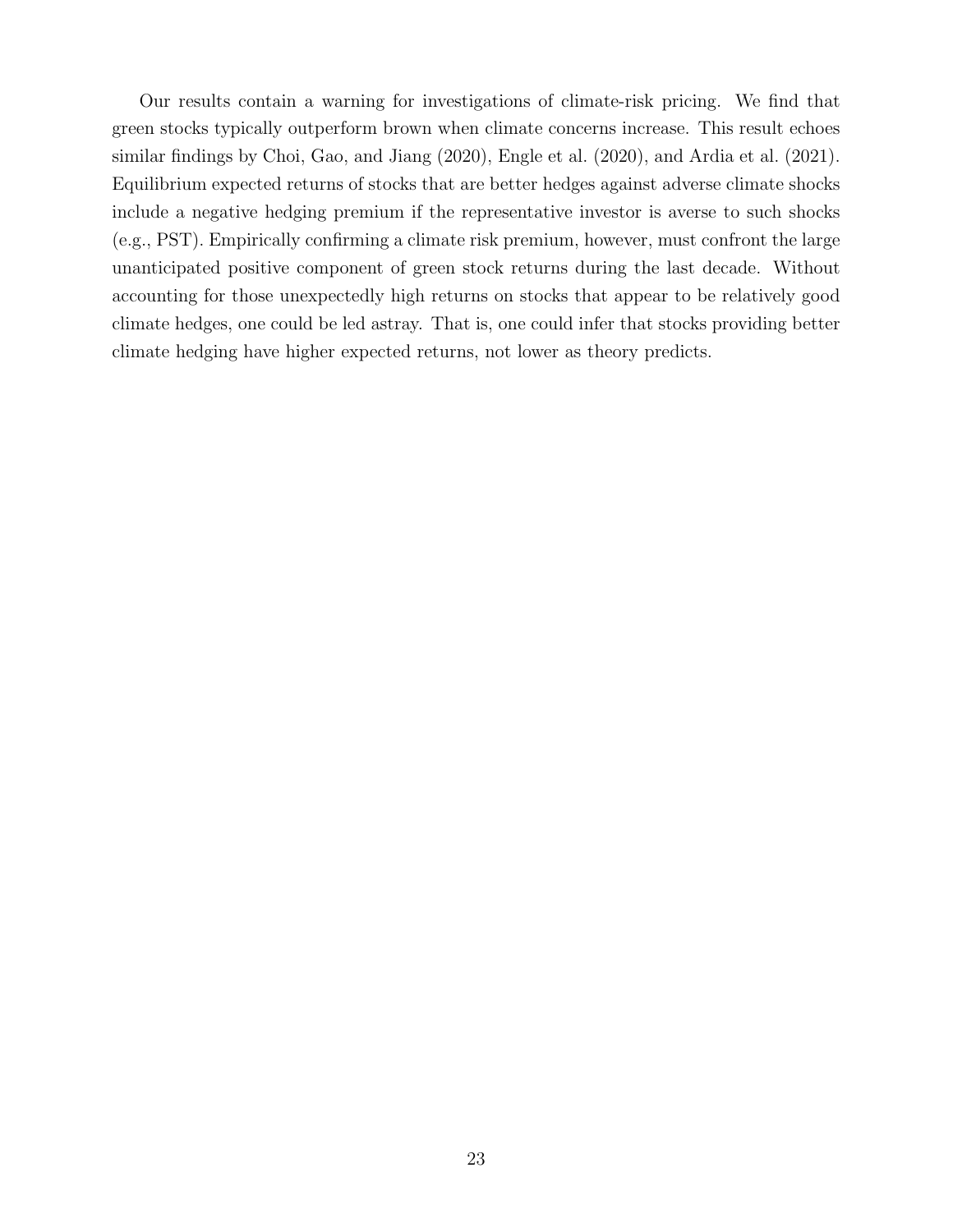

Figure 1. German twin bonds. Panel A plots the daily time series of the "greenium," the difference between the yields of the German government's 10-year green bond and its non-green twin, in annual terms. Panel B plots the performance of a portfolio that goes long the 10-year green bond and short its non-green twin. The solid line plots this long-short portfolio's daily cumulative realized return. The dashed line plots the expected cumulative return as of the first day of trading of the green bond (September 8, 2020), absent a subsequent change in the greenium, which was  $-1.6$  bps on that day.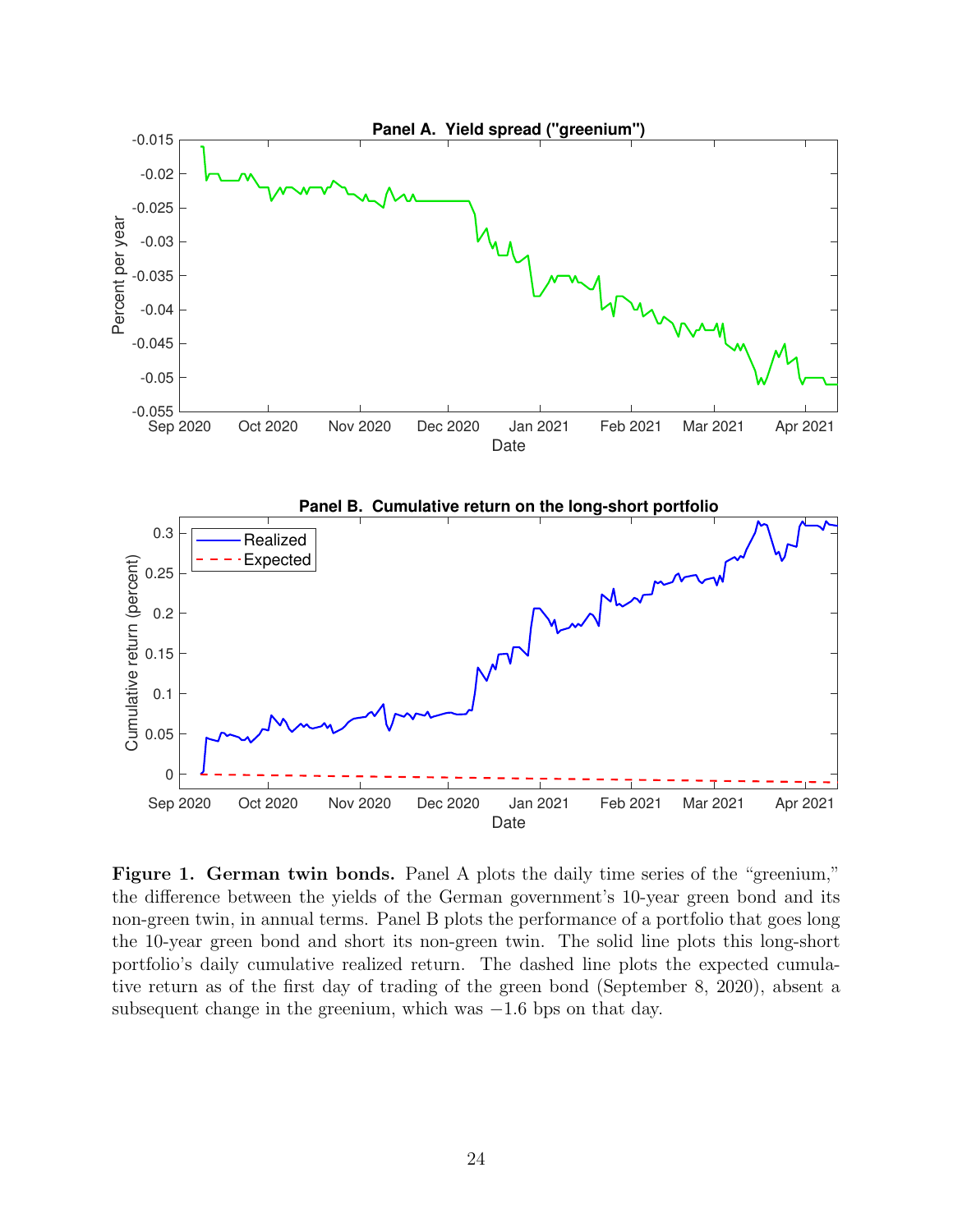

Figure 2. MSCI coverage. The figure plots the number of stocks in our sample with non-missing MSCI environmental scores at the beginning of the month. The dashed red line is at November 2012, where our sample begins. MSCI expanded its coverage in October 2012. We begin our sample in November 2012, as we require lagged environmental scores.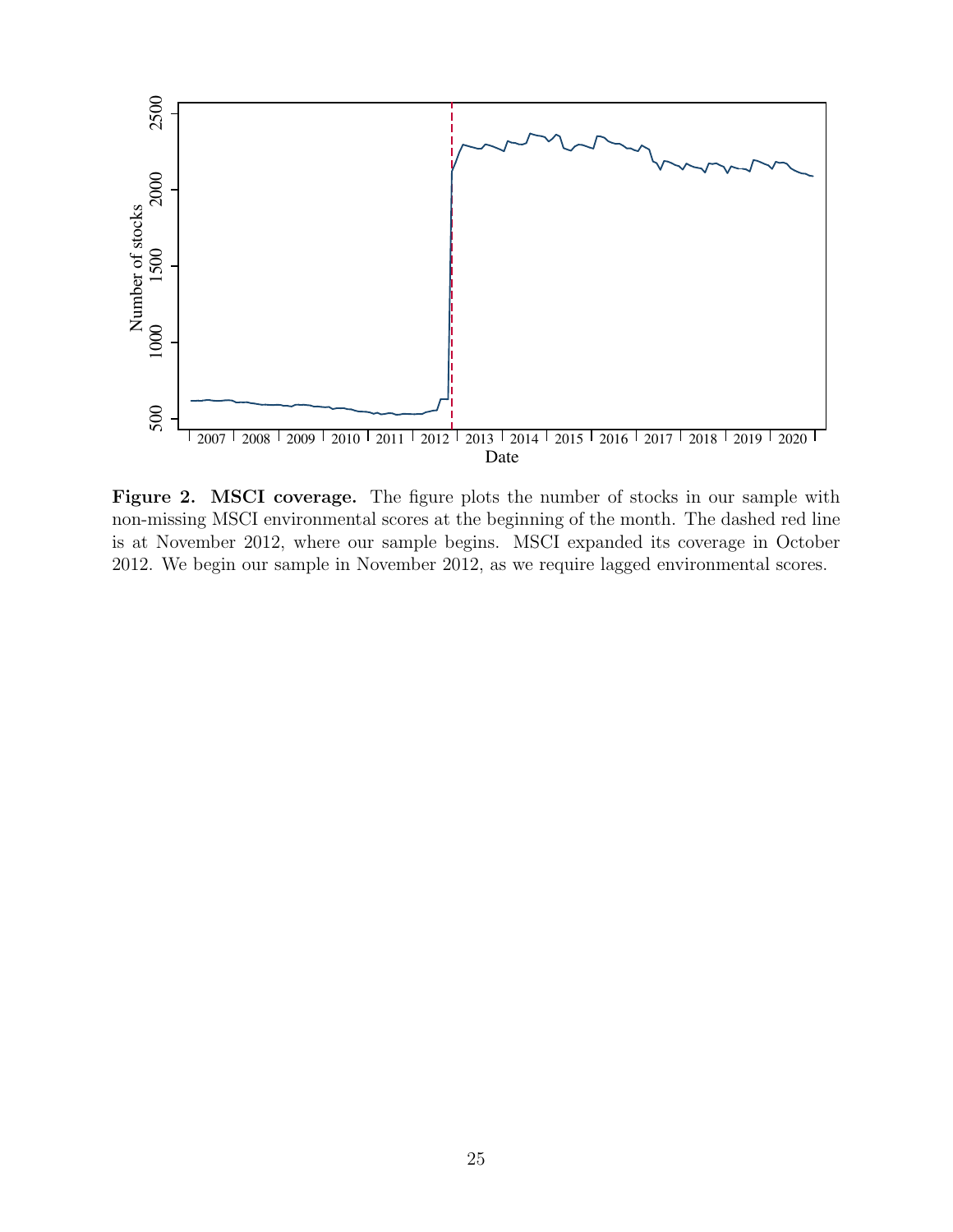

Figure 3. Cumulative return of the green factor. This figure plots the cumulative return of the green factor, which is computed from equation (3) on a monthly basis.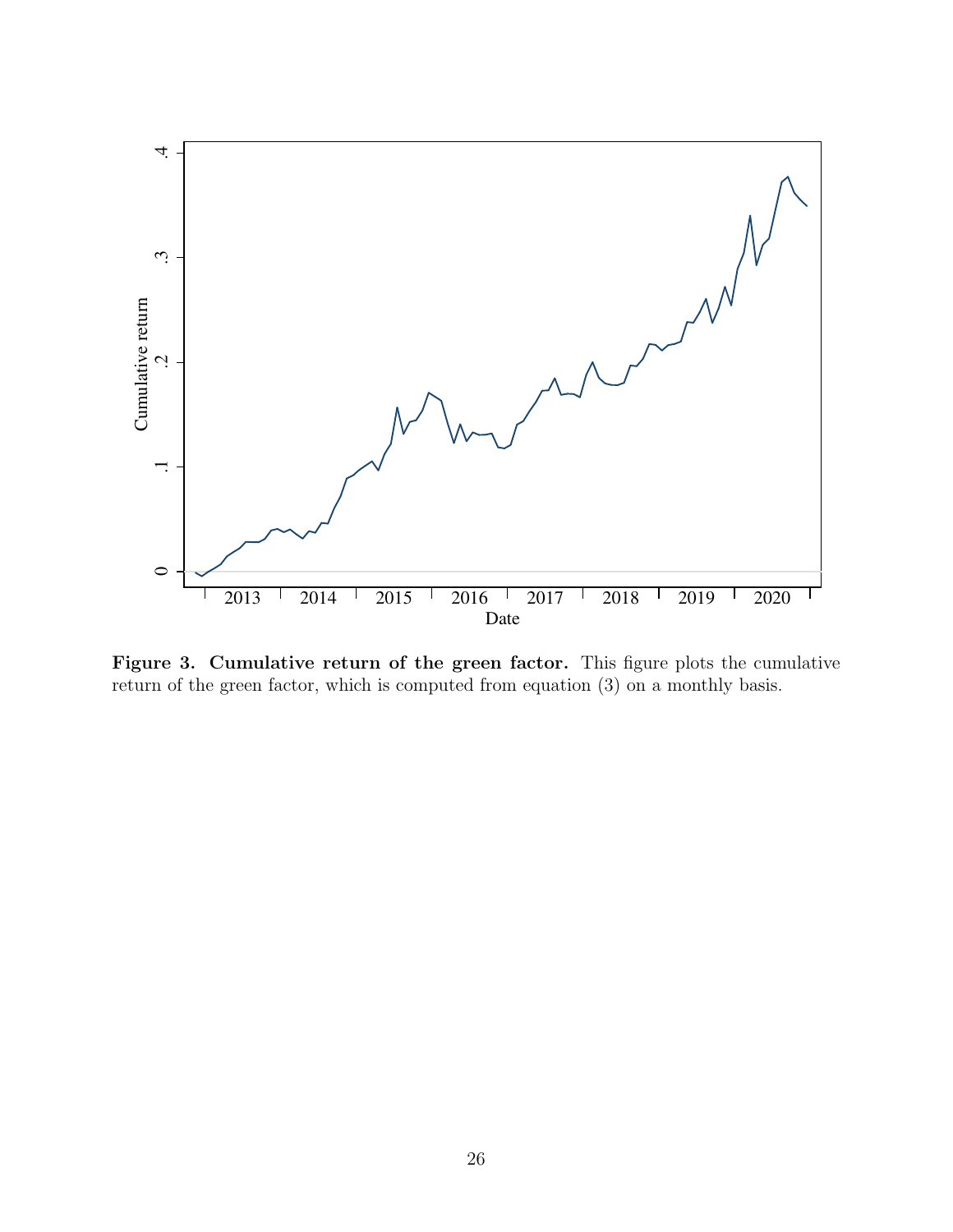

Figure 4. Climate concerns and the green factor. The level of climate concerns is computed as  $C_t = \sum_{\tau=0}^{36} \rho^{\tau} MCCC_{t-\tau}$ , where  $MCCC_t$  is the monthly measure of Ardia et al.  $(2021)$ , and  $\rho = 0.94$ .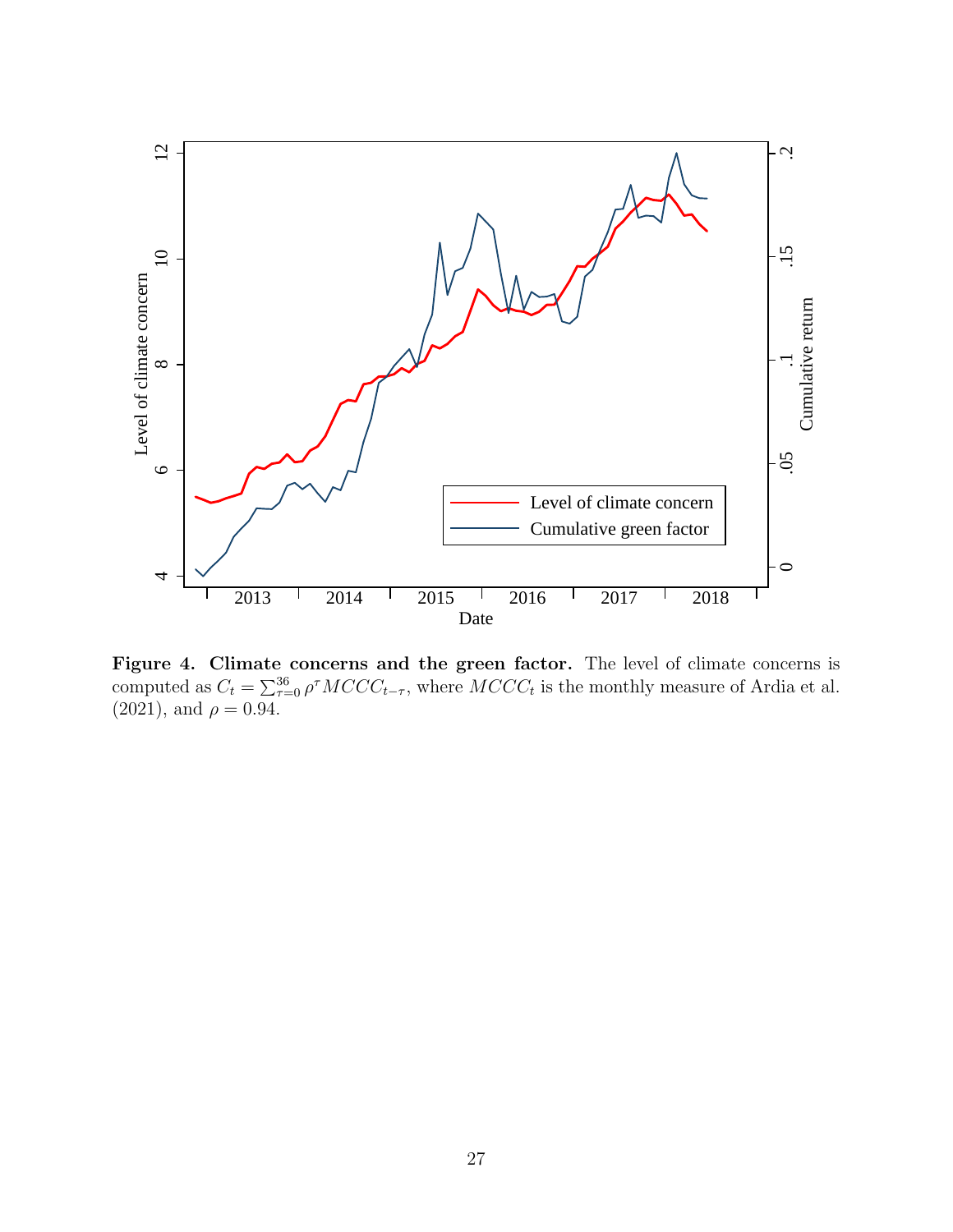

Figure 5. Counterfactual green-factor returns. The solid line shows realized cumulative, compounded green-factor returns. The dashed line shows its counterfactual counterpart computed from column 2 of Table 4. The counterfactual monthly green-factor return equals its realized value minus the regressors times their respective regression slopes. Dotted lines indicate the counterfactual's 95% confidence interval. We compute confidence intervals using the following steps: (1) Estimate the regression from column 2 of Table 4 and store the estimated coefficients and their covariance matrix. (2) Repeat the following steps  $(2a)-(2c)$ 500 times: (2a) draw a new coefficient vector from a normal distribution with mean and variance saved in step  $(1)$ ;  $(2b)$  use the new coefficient to compute each period's counterfactual return; (2c) compute and store cumulative counterfactual returns. (3) Each month, compute the 2.5th and 97.5th percentiles of the counterfactual cumulative returns stored in step  $(2c)$ .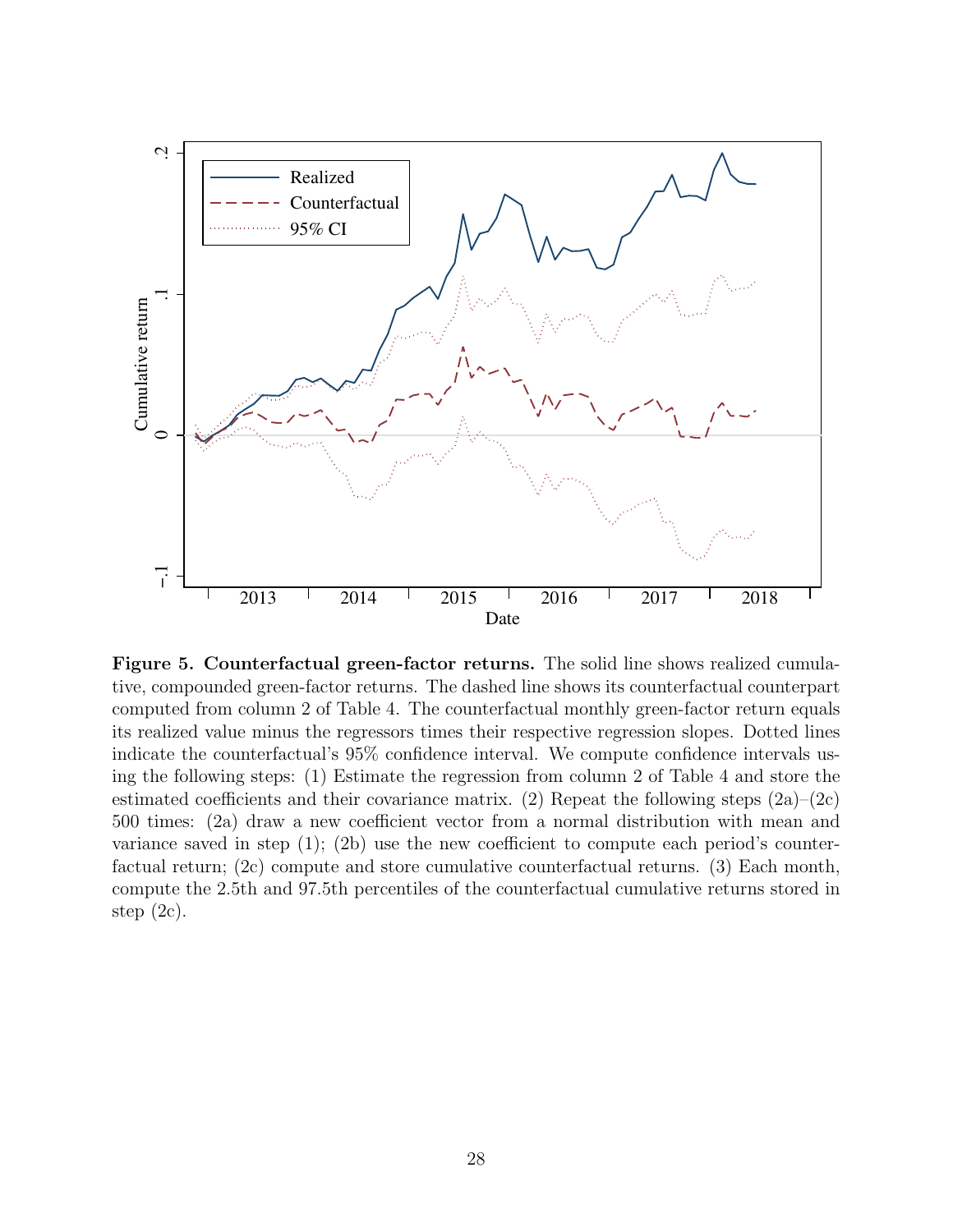

Figure 6. Components of green-factor returns. The solid line plots the realized cumulative, compounded green-factor returns. The remaining lines show counterfactual greenfactor returns computed using the model from column 3 of Table 4. To create the line "(1) No climate news," we compute counterfactual monthly green-factor returns as their realized value minus the values of "∆ Climate concerns (same month)" and "∆ Climate concerns (prev. month)" times their respective regression coefficients. To create the line "(2) Also no CF news," we use the previous counterfactual returns but also subtract "Earnings announcement returns" and "∆ Earnings forecasts" times their respective regression coefficients. To create the line "(3) Also no ESG flows," we use the previous counterfactual returns but also subtract "ESG flows" times its regression coefficient and ["ESG assets" minus counterfactual ESG assets] times the coefficient on "ESG assets," where counterfactual ESG assets is computed as in footnote 13.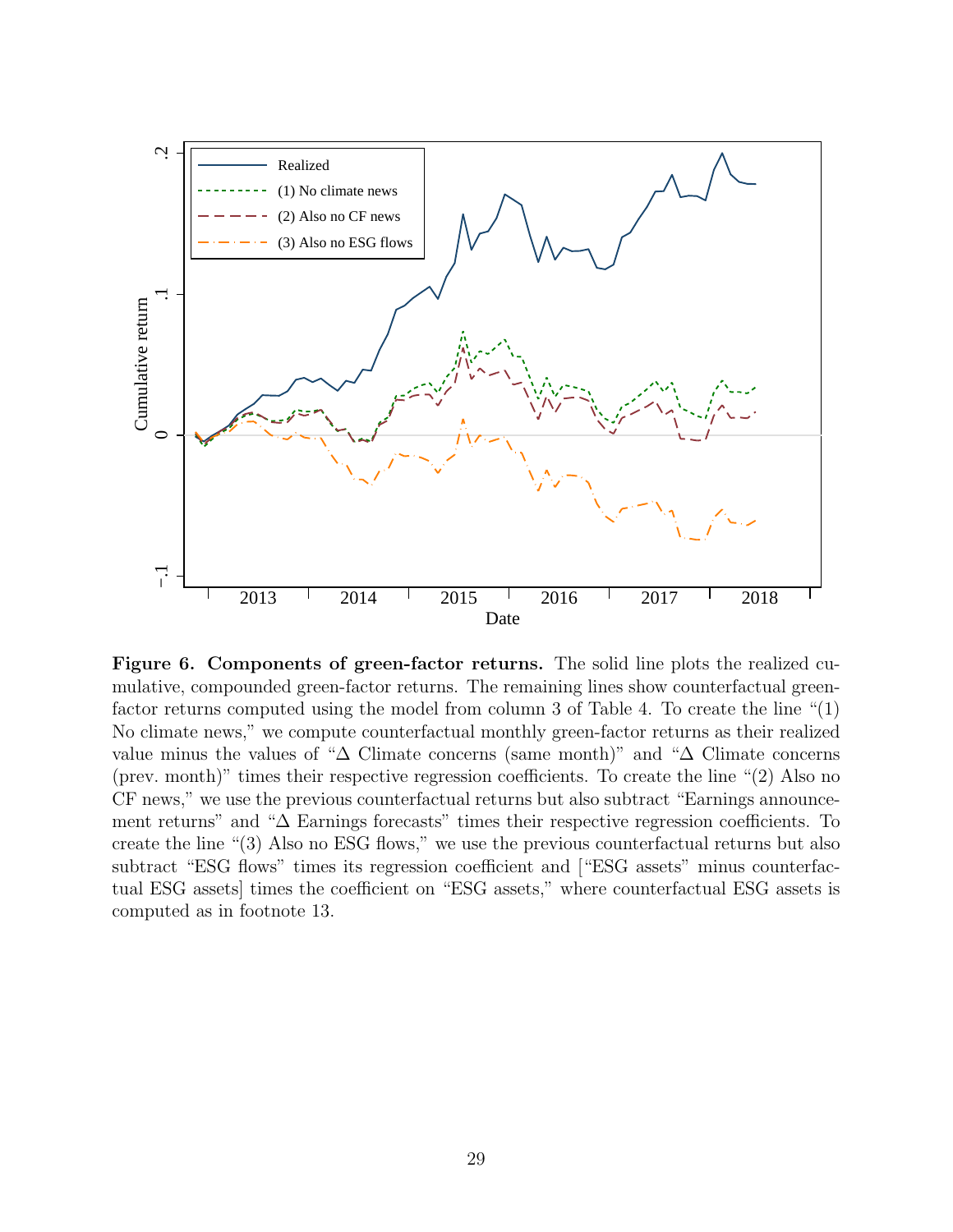

Figure 7. Counterfactual green-factor alpha. This is the same as Figure 5 but replaces the green factor with its Fama-French three-factor alphas, computed as in Table 5.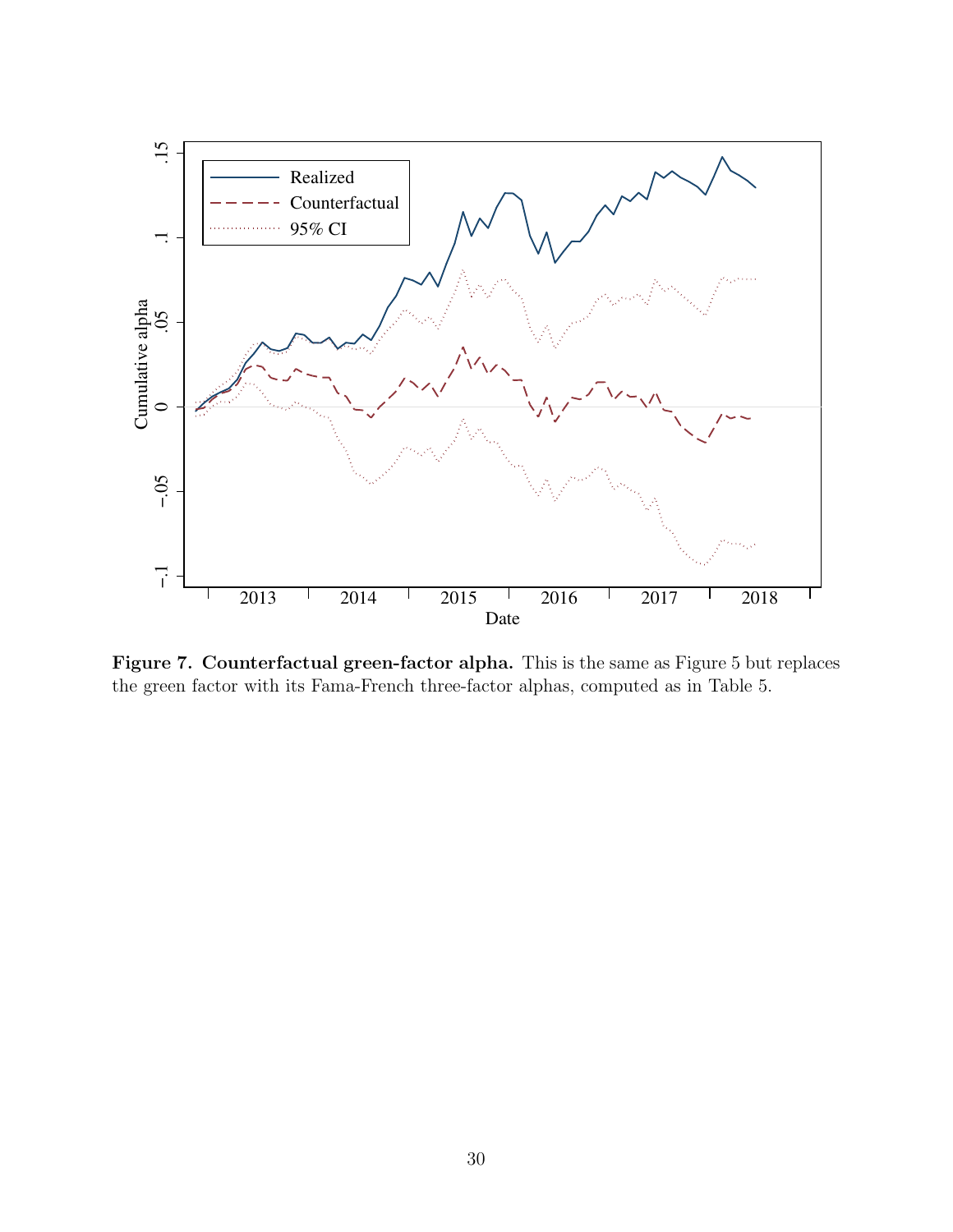

Figure 8. Weekly response of the green factor to climate news. This figure plots the  $\beta_{\tau}$  coefficients from the weekly time-series regression in equation (9). The sample runs from November 2012 to June 2018. Dashed lines indicate  $95\%$  confidence intervals.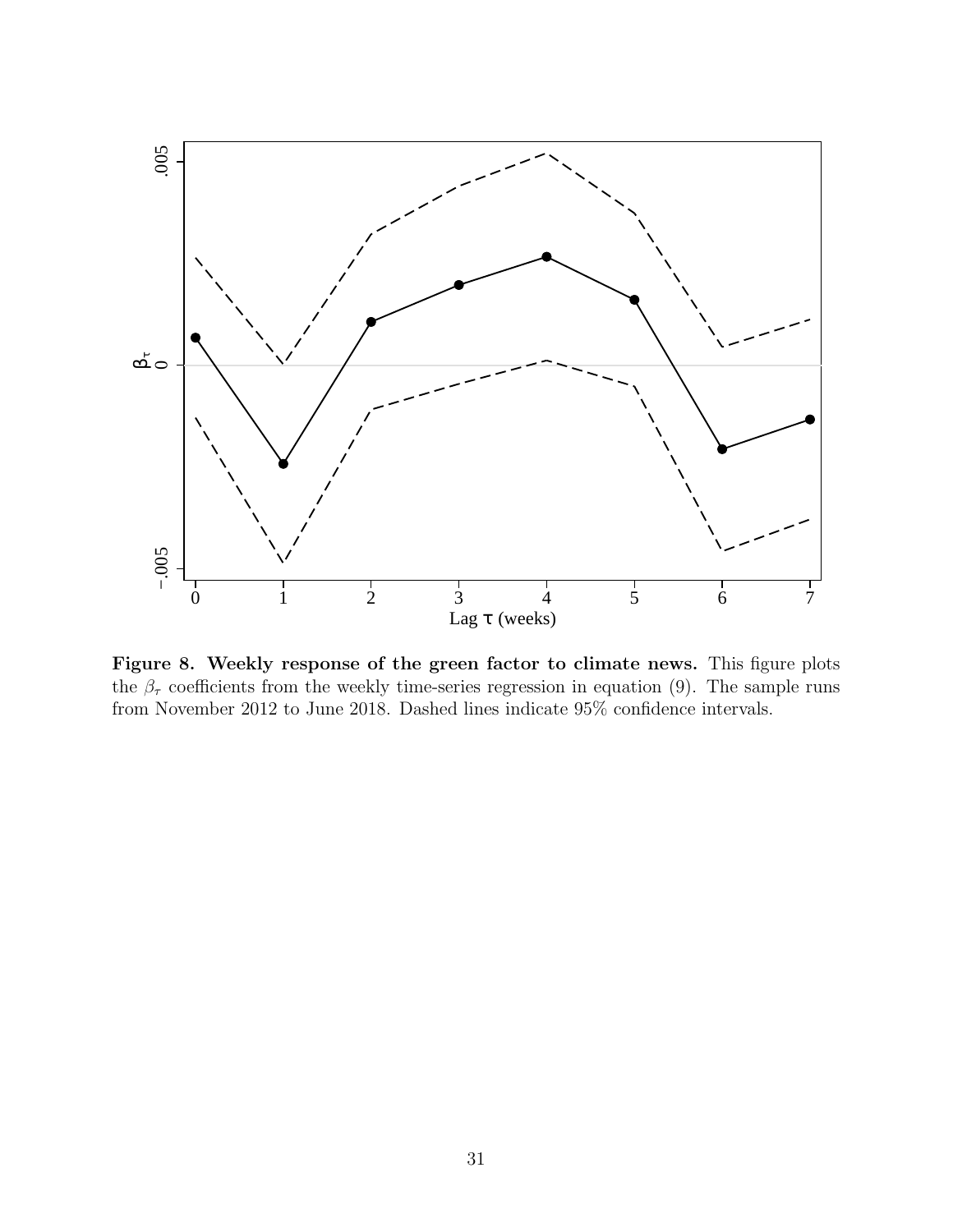

Figure 9. Daily response of the green factor to climate news. This figure plots the  $\beta_{\tau}$  coefficients from the daily time-series regression in equation (9). The sample runs from November 2012 to June 2018. Dashed lines indicate 95% confidence intervals.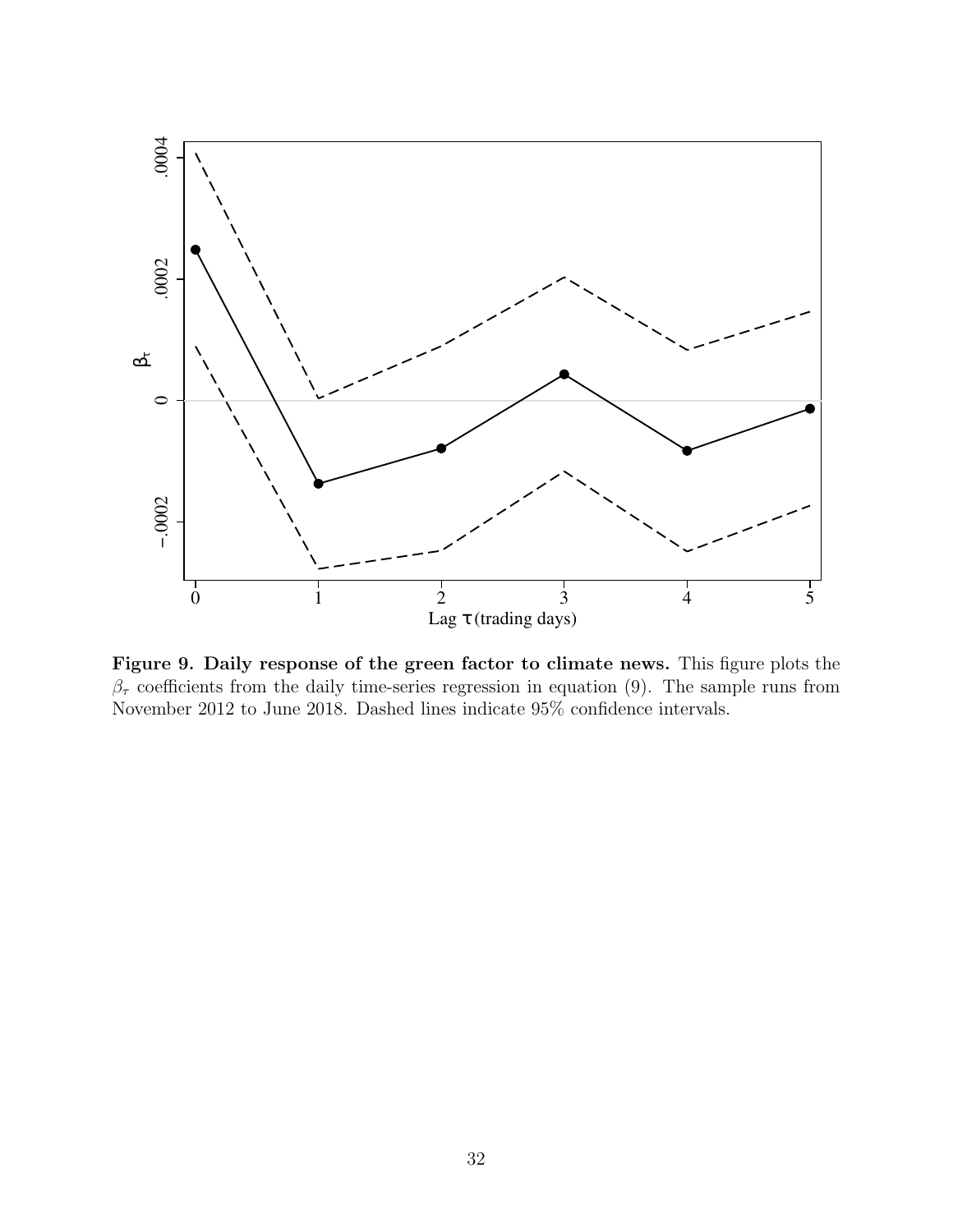### Table 1 Industries ranked by environmental scores

Average $g$  is the environmental score averaged across firms within each MSCI industry at the end of 2019. MSCI uses the GICS sub-industry classification.

| Rank           | MSCI Industry                     | Average $q$ | Rank | MSCI Industry                      | Average $q$ |
|----------------|-----------------------------------|-------------|------|------------------------------------|-------------|
| 1              | Asset Management & Custody Banks  | 0.870       | 33   | Textiles, Apparel & Luxury Goods   | $-0.502$    |
| $\overline{2}$ | Professional Services             | 0.850       | 34   | Auto Components                    | $-0.505$    |
| 3              | Telecommunication Services        | 0.841       | 35   | Property & Casualty Insurance      | $-0.506$    |
| $\overline{4}$ | Consumer Finance                  | 0.837       | 36   | Casinos $&$ Gaming                 | $-0.542$    |
| 5              | Health Care Equipment & Supplies  | 0.835       | 37   | Real Estate Development            | $-0.548$    |
| 6              | Health Care Providers & Services  | 0.825       | 38   | Semiconductors                     | $-0.657$    |
| 7              | Life & Health Insurance           | 0.761       | 39   | Electrical Equipment               | $-0.750$    |
| 8              | Interactive Media & Services      | 0.736       | 40   | Construction & Farm Machinery      | $-0.758$    |
| 9              | Diversified Financials            | 0.732       | 41   | Tobacco                            | $-0.885$    |
| 10             | Media & Entertainment             | 0.704       | 42   | Trading Companies & Distributors   | $-0.987$    |
| 11             | Diversified Consumer Services     | 0.614       | 43   | Industrial Machinery               | $-1.040$    |
| 12             | Biotechnology                     | 0.567       | 44   | Containers & Packaging             | $-1.091$    |
| 13             | Pharmaceuticals                   | 0.489       | 45   | Energy Equipment & Services        | $-1.159$    |
| 14             | Multi-Line Insurance & Brokerage  | 0.405       | 46   | Real Estate Management & Services  | $-1.198$    |
| 15             | Investment Banking & Brokerage    | 0.387       | 47   | Airlines                           | $-1.214$    |
| 16             | Banks                             | 0.348       | 48   | Hotels & Travel                    | $-1.566$    |
| 17             | Restaurants                       | 0.309       | 49   | <b>Building Products</b>           | $-1.620$    |
| 18             | Construction $&$ Engineering      | 0.125       | 50   | Utilities                          | $-1.903$    |
| 19             | Aerospace & Defense               | 0.097       | 51   | Integrated Oil & Gas               | $-2.008$    |
| 20             | Commercial Services & Supplies    | 0.069       | 52   | Food Products                      | $-2.019$    |
| 21             | Air Freight & Logistics           | $-0.055$    | 53   | Beverages                          | $-2.044$    |
| 22             | Household Durables                | $-0.116$    | 54   | Metals and Mining, Precious        | $-2.193$    |
| 23             | Software & Services               | $-0.130$    | 55   | Oil $\&$ Gas Refining, Marketing   | $-2.522$    |
| 24             | Electronic Equipment, Instruments | $-0.170$    | 56   | Construction Materials             | $-2.556$    |
| 25             | Leisure Products                  | $-0.173$    | 57   | Specialty Chemicals                | $-2.818$    |
| 26             | Automobiles                       | $-0.215$    | 58   | Marine Transport                   | $-2.828$    |
| 27             | Retail - Food & Staples           | $-0.251$    | 59   | Paper & Forest Products            | $-2.930$    |
| 28             | Retail - Consumer Discretionary   | $-0.269$    | 60   | Metals and Mining, Non-Precious    | $-2.947$    |
| 29             | Road & Rail Transport             | $-0.299$    | 61   | Steel                              | $-2.955$    |
| 30             | Household & Personal Products     | $-0.300$    | 62   | Oil & Gas Exploration & Production | $-3.010$    |
| 31             | Industrial Conglomerates          | $-0.364$    | 63   | Diversified Chemicals              | $-3.212$    |
| 32             | Technology Hardware, Storage      | $-0.391$    | 64   | Commodity Chemicals                | $-3.783$    |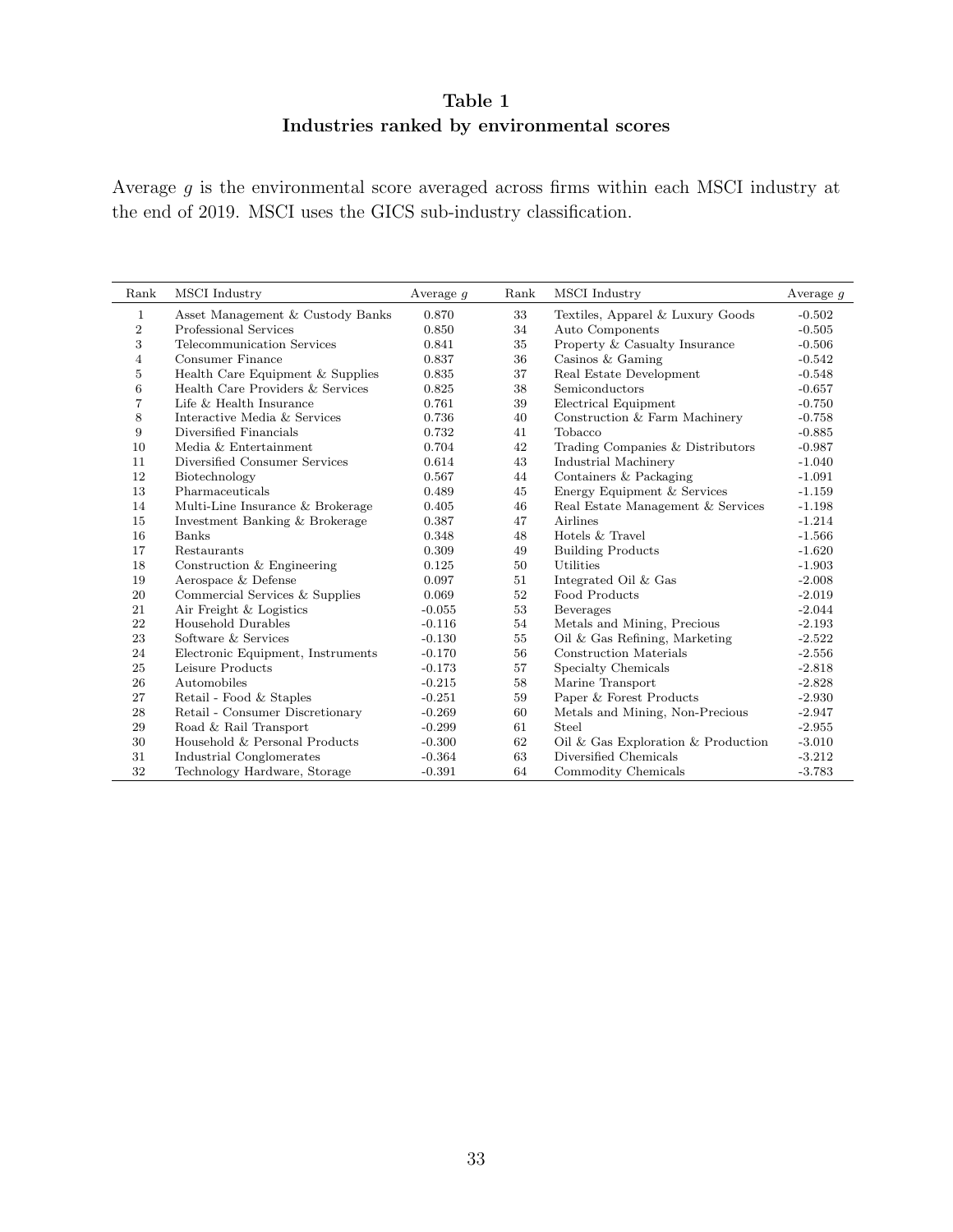### Table 2 Green-factor performance

We estimate monthly time-series regressions using data from November 2012 to December 2020. The dependent variable is the green factor. Mkt-Rf is the excess market return. SMB and HML are the size and value factors of Fama and French (1993). UMD is the momentum factor of Carhart (1997). LIQ is the traded liquidity factor of Pástor and Stambaugh (2003). RMW and CMA are the profitability and investment factors of Fama and French (2015). Returns are in percent per month. Robust *t*-statistics are in parentheses.

|              | $\left(1\right)$ | $\left( 2\right)$ | (3)       | $\left( 4\right)$ | (5)       | (6)       |
|--------------|------------------|-------------------|-----------|-------------------|-----------|-----------|
| Constant     | 0.312            | 0.371             | 0.205     | 0.180             | 0.202     | 0.209     |
|              | (2.91)           | (3.38)            | (2.48)    | (2.46)            | (2.42)    | (2.60)    |
| Mkt-RF       |                  | $-0.0474$         | 0.00648   | 0.0374            | 0.00925   | 0.00552   |
|              |                  | $(-1.28)$         | (0.17)    | (1.19)            | (0.29)    | (0.17)    |
|              |                  |                   |           |                   |           |           |
| <b>SMB</b>   |                  |                   | $-0.121$  | $-0.0977$         | $-0.107$  | $-0.169$  |
|              |                  |                   | $(-3.77)$ | $(-3.54)$         | $(-2.24)$ | $(-4.02)$ |
| <b>HML</b>   |                  |                   | $-0.198$  | $-0.120$          | $-0.196$  | $-0.150$  |
|              |                  |                   | $(-6.42)$ | $(-3.78)$         | $(-5.70)$ | $(-4.49)$ |
|              |                  |                   |           |                   |           |           |
| <b>UMD</b>   |                  |                   |           | 0.127             |           |           |
|              |                  |                   |           | (4.57)            |           |           |
| LIQ          |                  |                   |           |                   | $-0.0229$ |           |
|              |                  |                   |           |                   | $(-0.38)$ |           |
|              |                  |                   |           |                   |           |           |
| <b>RMW</b>   |                  |                   |           |                   |           | $-0.130$  |
|              |                  |                   |           |                   |           | $(-1.62)$ |
| <b>CMA</b>   |                  |                   |           |                   |           | $-0.138$  |
|              |                  |                   |           |                   |           | $(-2.36)$ |
| Observations | 98               | 98                | 98        | 98                | 98        | 98        |
| $R^2$        | 0.000            | 0.034             | 0.408     | 0.519             | 0.411     | 0.464     |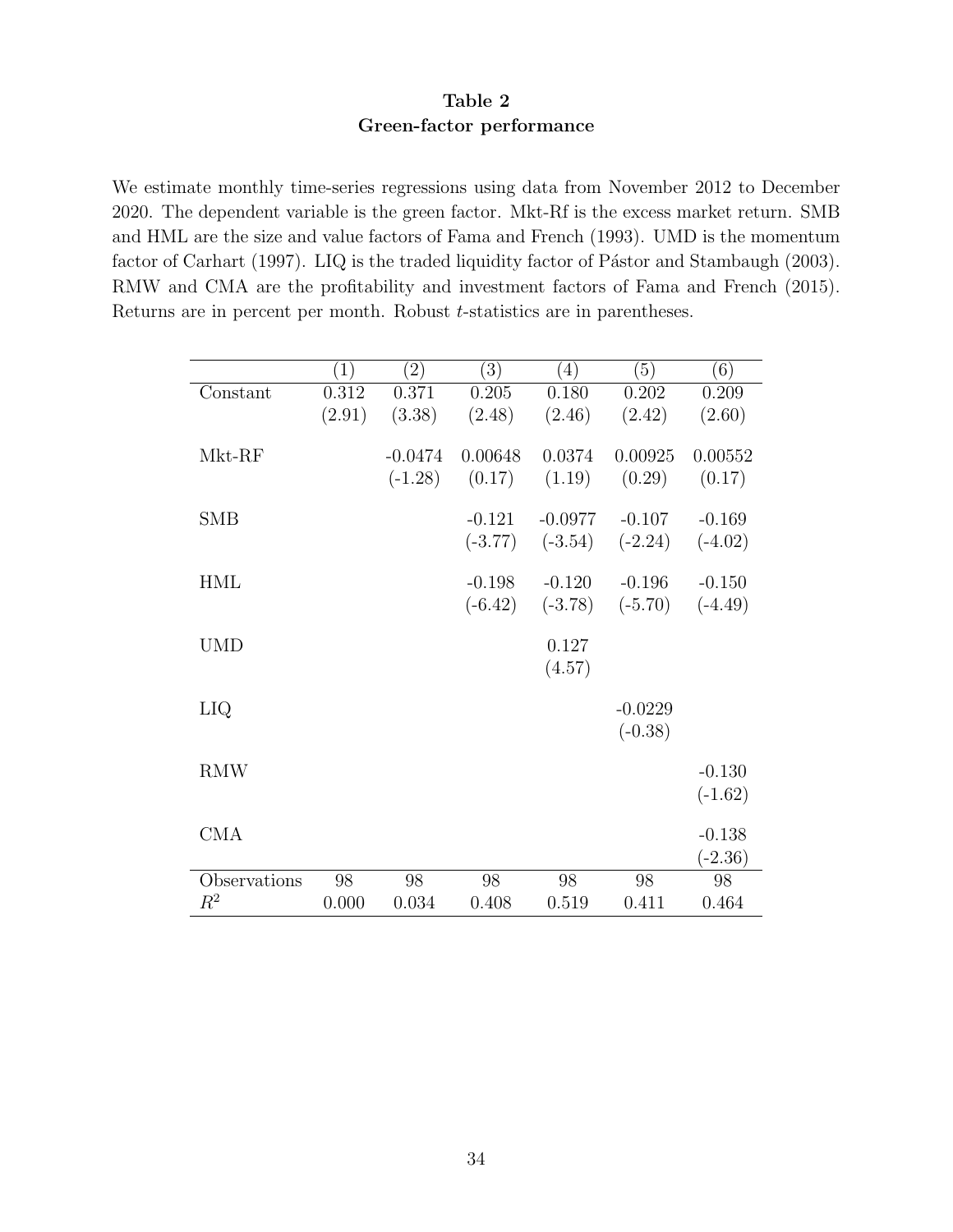### Table 3 Pricing value and momentum in the green-factor model

We estimate monthly time-series regressions of either HML (in columns 1 and 2) or UMD (in columns 3 and 4) on the excess market return and the green factor by using data from November 2012 to December 2020. Returns are in percent per month. Robust t-statistics are in parentheses.

|              | Value     |           | Momentum  |           |  |  |
|--------------|-----------|-----------|-----------|-----------|--|--|
| Constant     | $-0.709$  | $-0.151$  | 0.663     | $-0.0640$ |  |  |
|              | $(-1.93)$ | $(-0.50)$ | (1.92)    | $(-0.22)$ |  |  |
| $Mkt-RF$     | 0.139     | 0.0678    | $-0.368$  | $-0.275$  |  |  |
|              | (1.18)    | (0.70)    | $(-3.75)$ | $(-3.14)$ |  |  |
| Green factor |           | $-1.503$  |           | 1.960     |  |  |
|              |           | $(-4.55)$ |           | (6.18)    |  |  |
| Observations | 98        | 98        | 98        | 98        |  |  |
| $R^2$        | 0.041     | 0.345     | 0.173     | 0.487     |  |  |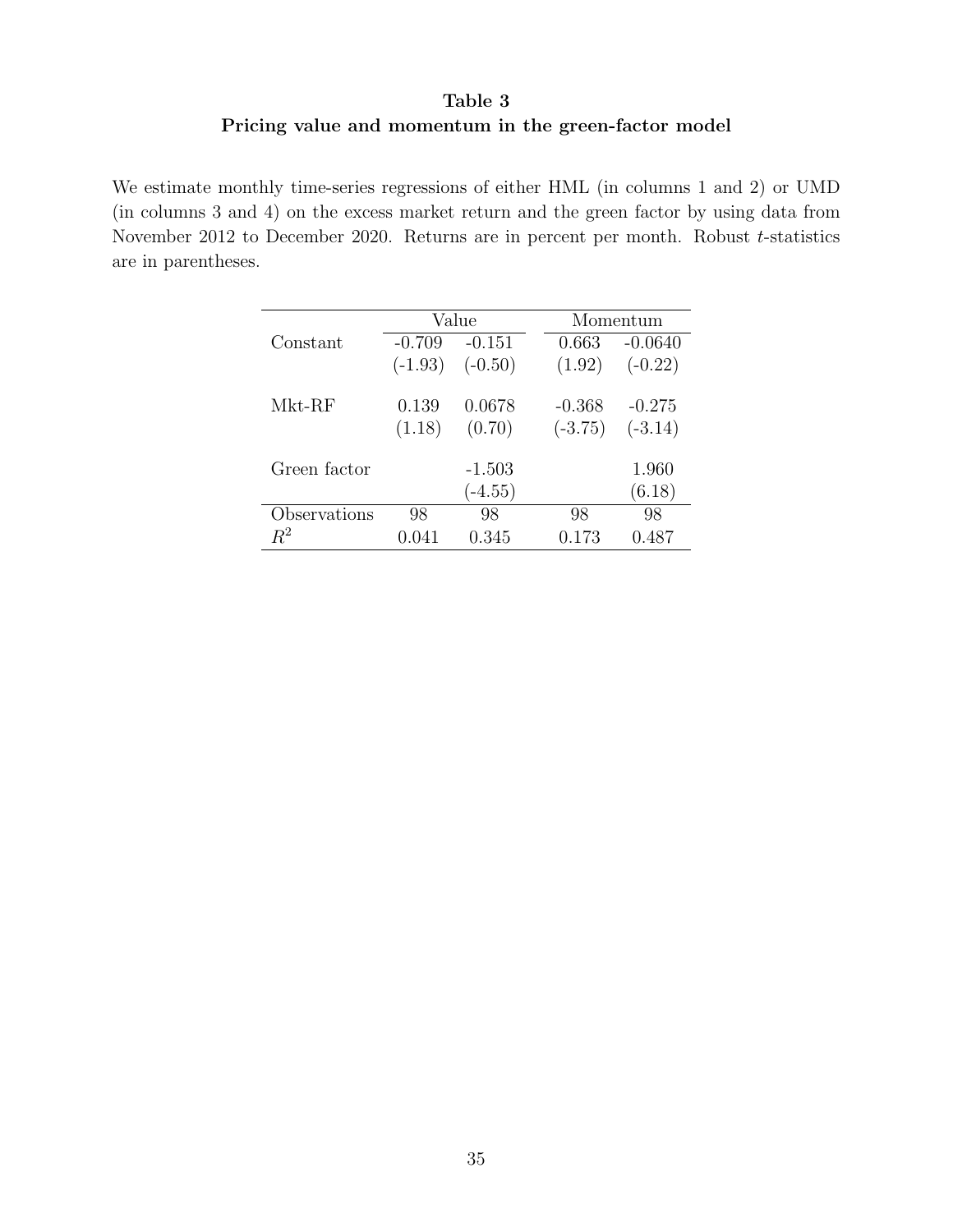### Table 4 Sources of green-factor returns

We estimate monthly time-series regressions using data from November 2012 to June 2018. The dependent variable is the green factor. "∆ Climate concerns" is a monthly change in the level of climate concerns, computed as in equation (5). The two earnings-news measures, "Earnings announcement returns" and "∆ Earnings forecasts," are described in Section 5.2. They correspond to the quarter that contains the given month. "ESG flows" equals the quarter's dollar flow into ESG funds scaled by the average total CRSP market capitalization during the quarter that contains the given month, times 1000. We instrument for contemporaneous ESG flow by using its previousquarter value. The first-stage t-statistic for lagged flows is 3.23. "ESG assets" equals total AUM in ESG funds scaled by the total CRSP market capitalization and measured at the beginning of the quarter containing the given month, times  $1000$ . Robust  $t$ -statistics are in parentheses.

|                                         | $\left( 1\right)$ | $\left( 2\right)$ | $\left(3\right)$ |
|-----------------------------------------|-------------------|-------------------|------------------|
| $\Delta$ Climate concerns (same month)  | 0.00637           | 0.00328           | 0.00357          |
|                                         | (0.95)            | (0.49)            | (0.54)           |
|                                         |                   |                   |                  |
| $\Delta$ Climate concerns (prev. month) | 0.0235            | 0.0211            | 0.0212           |
|                                         | (2.85)            | (2.52)            | (2.59)           |
|                                         |                   |                   |                  |
| Earnings announcement returns           |                   | 0.558             | 0.509            |
|                                         |                   | (0.98)            | (0.87)           |
|                                         |                   |                   |                  |
| $\Delta$ Earnings forecasts             |                   | 0.227             | 0.260            |
|                                         |                   | (0.41)            | (0.42)           |
|                                         |                   |                   |                  |
| ESG flows                               |                   |                   | 0.0429           |
|                                         |                   |                   | (0.46)           |
|                                         |                   |                   |                  |
| ESG assets                              |                   |                   | $-0.00157$       |
|                                         |                   |                   | $(-0.59)$        |
|                                         |                   |                   |                  |
| Constant                                | 0.000132          | 0.000289          | 0.00195          |
|                                         | (0.11)            | (0.22)            | (0.37)           |
| Observations                            | 68                | 68                | 68               |
| $\,R^2$                                 | 0.171             | 0.190             | 0.181            |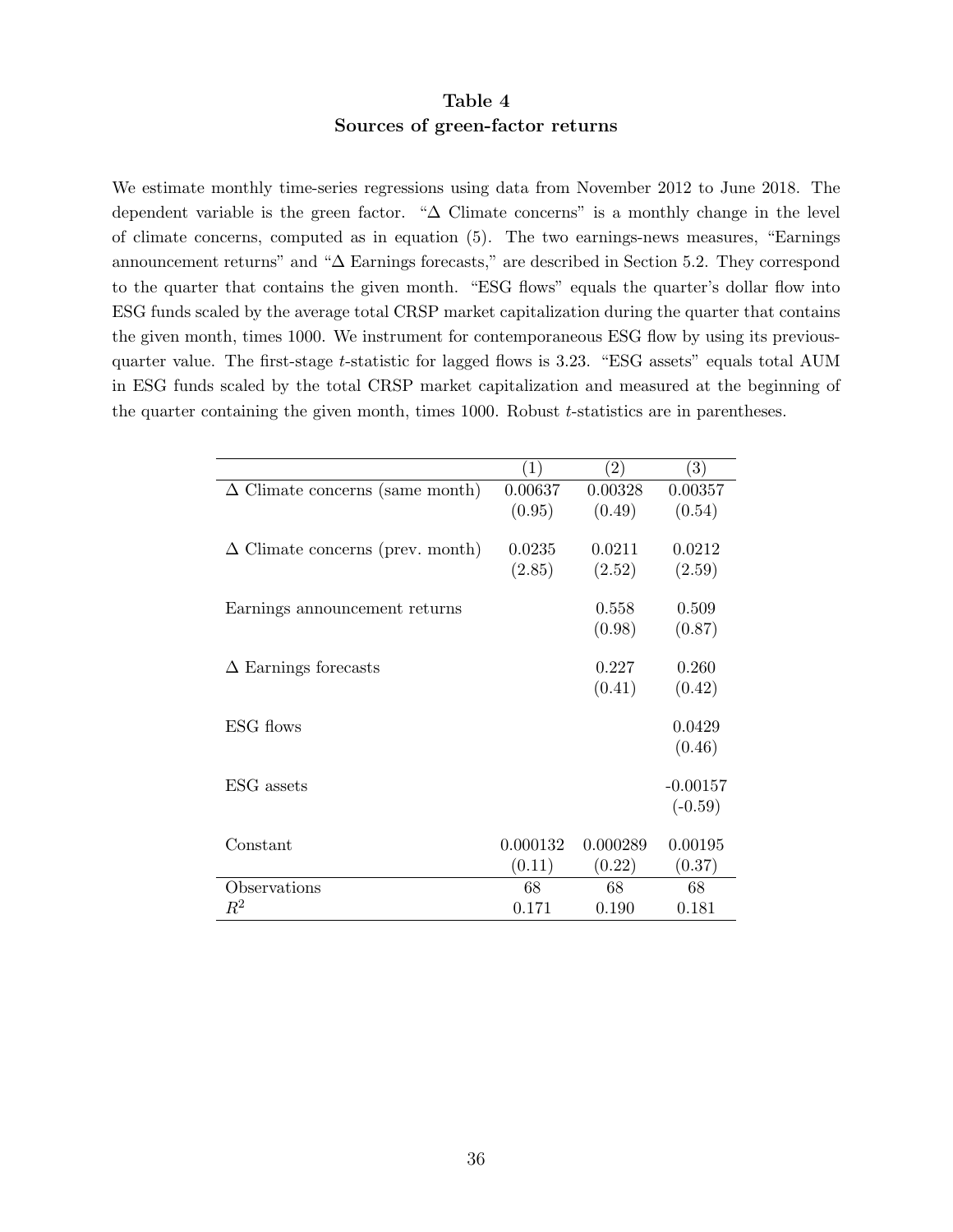### Table 5 Sources of green-factor alpha

This is the same as Table 4, except the dependent variable is the green factor's Fama-French three-factor alpha. We estimate these alphas in time-series regressions of the monthly green factor on the Fama-French factors, using data from November 2012 to June 2018. We set each month's alpha equal to the estimated intercept plus residual.

|                                         | (1)         | $\left( 2\right)$ | $\left(3\right)$ |
|-----------------------------------------|-------------|-------------------|------------------|
| $\Delta$ Climate concerns (same month)  | 0.00730     | 0.00583           | 0.00498          |
|                                         | (1.34)      | (1.08)            | (0.85)           |
|                                         |             |                   |                  |
| $\Delta$ Climate concerns (prev. month) | 0.0183      | 0.0170            | 0.0168           |
|                                         | (3.32)      | (3.03)            | (3.06)           |
|                                         |             |                   |                  |
| Earnings announcement returns           |             | 0.219             | 0.307            |
|                                         |             | (0.53)            | (0.66)           |
|                                         |             |                   |                  |
| $\Delta$ Earnings forecasts             |             | 0.184             | 0.0987           |
|                                         |             | (0.39)            | (0.21)           |
|                                         |             |                   |                  |
| ESG flows                               |             |                   | $-0.0103$        |
|                                         |             |                   | $(-0.12)$        |
|                                         |             |                   |                  |
| ESG assets                              |             |                   | $-0.00111$       |
|                                         |             |                   | $(-0.48)$        |
|                                         |             |                   |                  |
| Constant                                | $-0.000173$ | $-0.0000734$      | 0.00307          |
|                                         | $(-0.18)$   | $(-0.07)$         | (0.70)           |
| Observations                            | 68          | 68                | 68               |
| $\,R^2$                                 | 0.187       | 0.194             | 0.193            |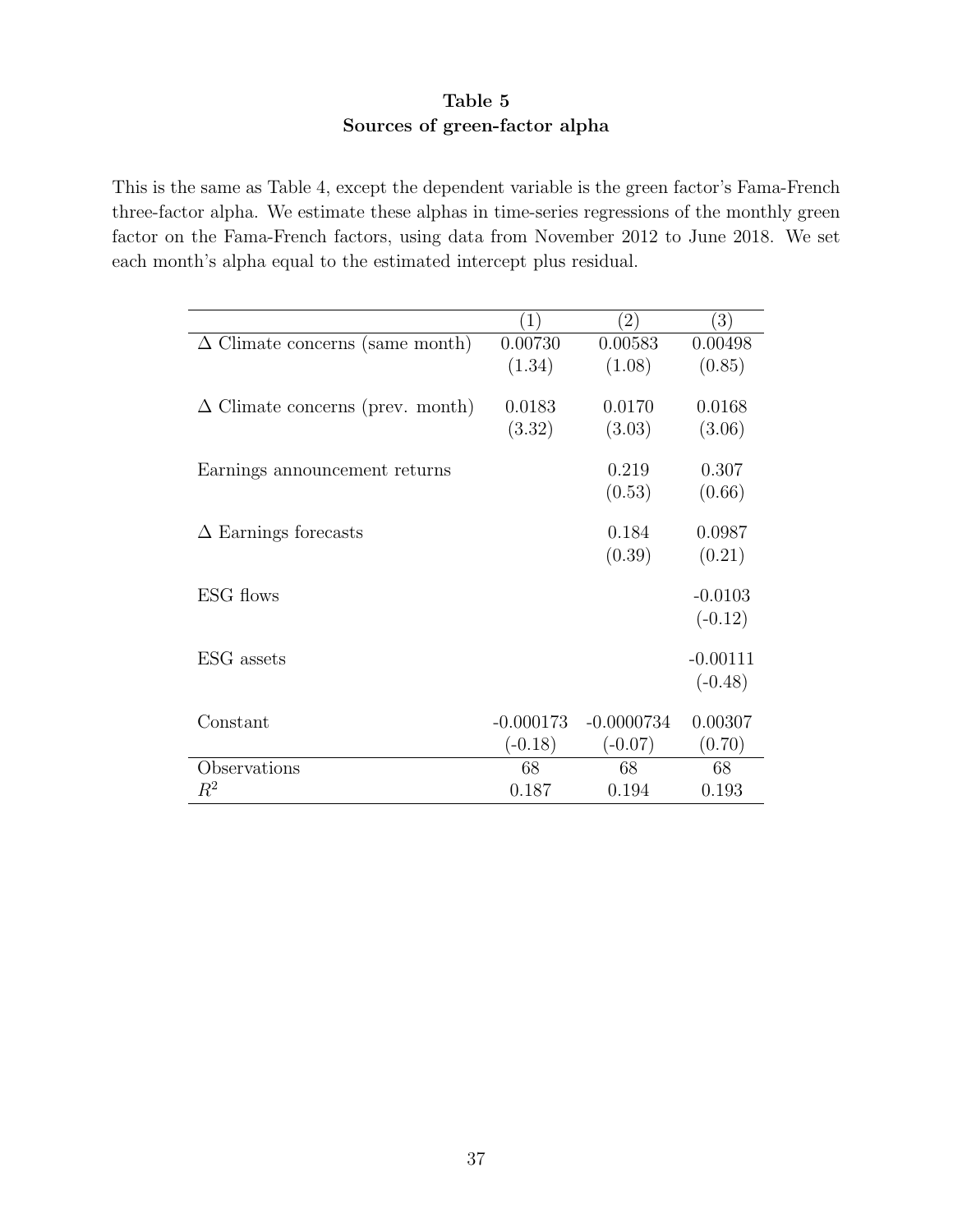### Table 6 Greenness and individual stock returns

This table shows results from panel regressions in which the dependent variable is stock i's return in month t.  $g_{i,t-1}$  is the stock's lagged greenness.  $\Delta C_t$  is month t's change in aggregate climate concerns, computed from equation (5). "[Earnings announcement ret.] $_{i,t}$ " is the stock's sum of the three-trading-day excess returns (stock minus market) around earnings announcements and management earnings forecasts (if available) during the quarter containing month t. "[ $\Delta$  Earnings forecast  $i_{i,t}$ " is the change in analysts' mean long-term earnings growth rate forecast for stock i during the quarter containing month  $t$ . "[ESG flows] $t$ " is the flow into ESG funds scaled by the total CRSP market capitalization during the quarter that contains month  $t$ , times 1000. We instrument for  $g_{i,t-1} \times [\text{ESG flows}]_t$  by using  $g_{i,t-1}$  times scaled ESG flows from the previous quarter. The first-stage t-statistics for the instrument in columns 4 and 5 are 3.61 and 5.27, respectively. "[ESG assets $|_{t-1}$ " equals total ESG AUM scaled by CRSP at the end of the previous quarter, times 1000. We subtract from ESG assets a constant equal to the counterfactual ESG assets averaged across regression observations. Subtracting this constant affects the coefficient on  $q_{i,t-1}$  but not the coefficient on  $g_{i,t-1} \times [\text{ESG assets}]_{t-1}$ . BE/ME is lagged at least six months. The sample begins in November 2012. All regressions include month fixed effects, cluster by month, and use robust standard errors.

|                                              | $\left( 1\right)$ | $\left( 2\right)$ | $\left( 3\right)$ | (4)        | (5)         |
|----------------------------------------------|-------------------|-------------------|-------------------|------------|-------------|
| $g_{i,t-1}$                                  | 0.00213           | $-0.0000103$      | $-0.000267$       | $-0.00309$ | $-0.00416$  |
|                                              | (2.24)            | $(-0.01)$         | $(-0.27)$         | $(-0.84)$  | $(-0.85)$   |
| $g_{i,t-1} \times \Delta C_t$                |                   | 0.00769           | 0.00802           | 0.00830    | 0.00806     |
|                                              |                   | (1.15)            | (1.36)            | (1.31)     | (1.15)      |
|                                              |                   |                   |                   |            |             |
| $g_{i,t-1} \times \Delta C_{t-1}$            |                   | 0.0166            | 0.0148            | 0.0159     | 0.0168      |
|                                              |                   | (2.21)            | (2.24)            | (2.30)     | (2.29)      |
| Earnings announcement ret. $i_{i,t}$         |                   |                   | 0.320             | 0.320      | 0.315       |
|                                              |                   |                   | (13.14)           | (13.14)    | (12.36)     |
|                                              |                   |                   |                   |            |             |
| $[\Delta$ Earnings forecast $]_{i,t}$        |                   |                   | 0.0592            | 0.0596     | 0.0587      |
|                                              |                   |                   | (5.02)            | (5.08)     | (4.45)      |
|                                              |                   |                   |                   |            |             |
| $g_{i,t-1} \times \text{[ESG flows]}_{t}$    |                   |                   |                   | 0.0753     | 0.0813      |
|                                              |                   |                   |                   | (0.79)     | (0.77)      |
| $g_{i,t-1} \times [\text{ESG assets}]_{t-1}$ |                   |                   |                   | $-0.00160$ | $-0.000847$ |
|                                              |                   |                   |                   | $(-0.58)$  | $(-0.33)$   |
|                                              |                   |                   |                   |            |             |
| $ln(BE/ME)_{i,t-1}$                          |                   |                   |                   |            | $-0.000741$ |
|                                              |                   |                   |                   |            | $(-0.52)$   |
| Observations                                 | 218,208           | 151,294           | 131,689           | 131,689    | 114,320     |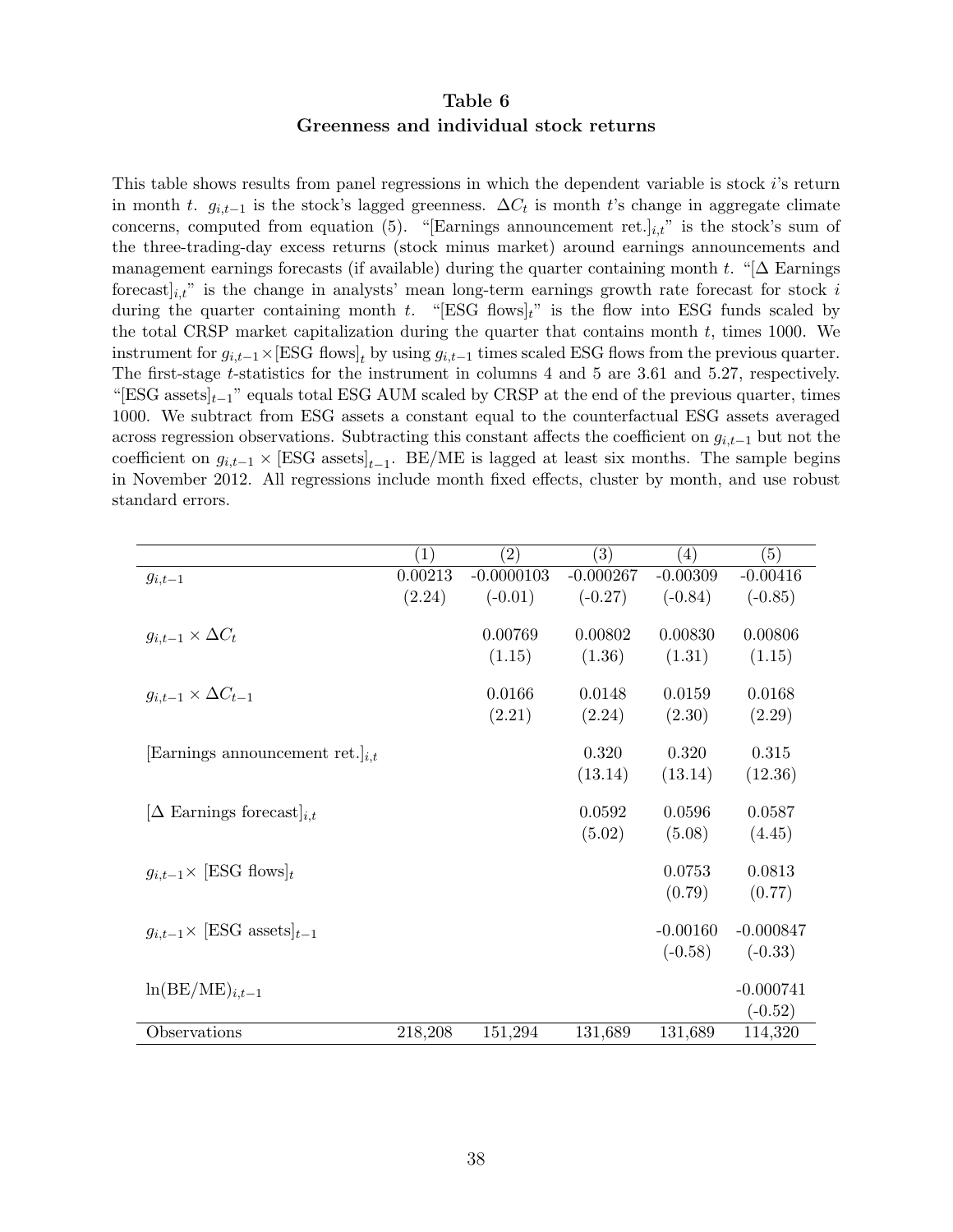#### REFERENCES

- Ardia, David, Keven Bluteau, Kris Boudt, and Koen Inghelbrecht, 2021, Climate change concerns and the performance of green versus brown stocks, Working paper, National Bank of Belgium.
- Avramov, Doron, Si Cheng, Abraham Lioui, and Andrea Tarelli, 2021, Sustainable investing with ESG rating uncertainty, Working paper, IDC.
- Baker, Malcolm, Daniel Bergstresser, George Serafeim, and Jeffrey Wurgler, 2018, Financing the response to climate change: The pricing and ownership of U.S. green bonds, Working paper, Harvard University.
- Baldauf, Markus, Lorenzo Garlappi, and Constantine Yannelis, 2020, Does climate change affect real estate prices? Only if you believe in it, Review of Financial Studies 33, 1256– 1295.
- Berg, Florian, Julian F. Koelbel, and Roberto Rigobon, 2020, Aggregate confusion: The divergence of ESG ratings, Working paper, MIT.
- Bernstein, Asaf, Matthew T. Gustafson, and Ryan Lewis, 2019, Disaster on the horizon: The price effect of sea level rise, Journal of Financial Economics 134, 253–272.
- Beyer, Anne, Daniel A. Cohen, Thomas Z. Lys, and Beverly R. Walther, 2010, The financial reporting environment: Review of the recent literature, Journal of Accounting and Economics 50, 296–343.
- BlackRock, 2020, Global Sustainable Investing Survey.
- Bolton, Patrick, and Marcin Kacperczyk, 2020, Do investors care about carbon risk? Journal of Financial Economics, forthcoming.
- Bolton, Patrick, and Marcin Kacperczyk, 2021, Global pricing of carbon-transition risk, NBER working paper.
- Carhart, Mark M., 1997, On persistence in mutual fund performance, Journal of Finance 52, 57–82.
- Chava, Sudheer, 2014, Environmental externalities and cost of capital, Management Science 60, 2223–2247.
- Choi, Darwin, Zhenyu Gao, and Wenxi Jiang, 2020, Attention to global warming, Review of Financial Studies 33, 1112–1145.
- Eccles, Robert G., and Judith C. Stroehle, 2018, Exploring social origins in the construction of ESG measures, Working paper, University of Oxford.
- El Ghoul, Sadok, Omrane Guedhami, Chuck CY Kwok, and Dev R. Mishra, 2011, Does corporate social responsibility affect the cost of capital?, Journal of Banking and Finance 35, 2388–2406.
- Engle, Robert F., Stefano Giglio, Bryan T. Kelly, Heebum Lee, and Johannes Stroebel, 2020, Hedging climate change news, Review of Financial Studies 33, 1184–1216.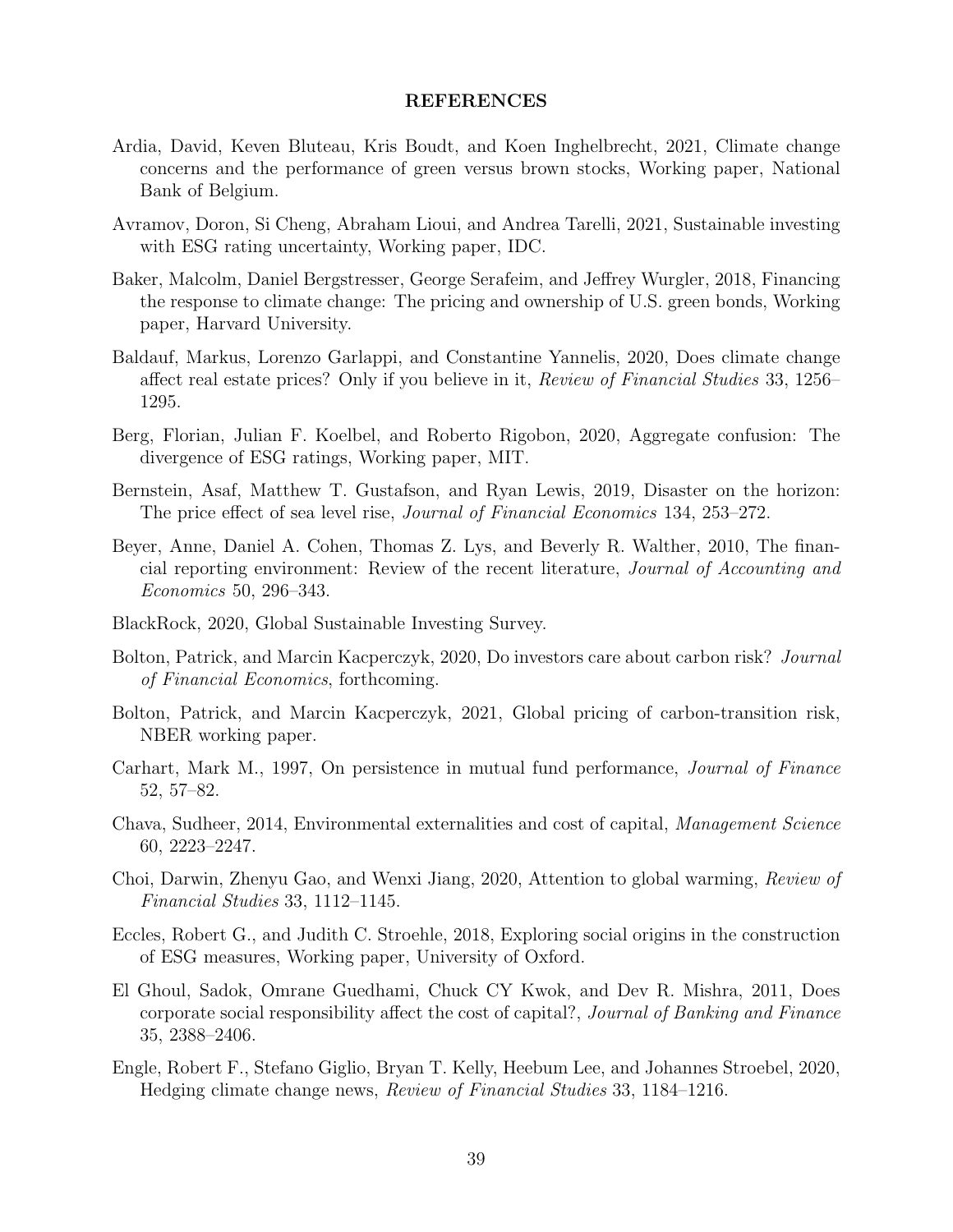- Faccini, Renato, Rastin Matin, and George S. Skiadopoulos, 2021, Dissecting climate risks: Are they reflected in stock prices? Working paper, University of London.
- Fama, Eugene F., and Kenneth R. French, 1993, Common risk factors in the returns on stocks and bonds, Journal of Financial Economics 33, 3–56.
- Fama, Eugene F., and Kenneth R. French, 2002, The equity premium, Journal of Finance 57, 637–659.
- Edmans, Alex, Does the stock market fully value intangibles? Employee satisfaction and equity prices, Journal of Financial Economics 101, 621–640.
- Fama, Eugene F., and Kenneth R. French, 2007, Disagreement, tastes, and asset prices, Journal of Financial Economics 83, 667–689.
- Fama, Eugene F., and Kenneth R. French, 2015, A five-factor asset pricing model, Journal of Financial Economics 116, 1–22.
- Fink, Larry, 2021, BlackRock CEO's annual letter to shareholders. https://www.blackrock. com/corporate/investor-relations/larry-fink-chairmans-letter.
- Giglio, Stefano, Bryan T. Kelly, and Johannes Stroebel, 2020, Climate Finance, Annual Review of Financial Economics, forthcoming.
- Giglio, Stefano, Matteo Maggiori, Krishna Rao, Johannes Stroebel, and Andreas Weber, 2021, Climate change and long-run discount rates: Evidence from real estate, Review of Financial Studies, forthcoming.
- Goldsmith-Pinkham, Paul S., Matthew Gustafson, Ryan Lewis, and Michael Schwert, 2021, Sea level rise exposure and municipal bond yields, Working paper, Yale University.
- Görgen, Maximilian, Andrea Jacob, Martin Nerlinger, Ryan Riordan, Martin Rohleder, and Marco Wilkens, 2020, Carbon risk, Working paper, University of Augsburg.
- Heinkel, Robert, Alan Kraus, and Josef Zechner, 2001, The effect of green investment on corporate behavior, Journal of Financial and Quantitative Analysis 36, 431–449.
- Hong, Harrison, Frank Weikai Li, and Jiangmin Xu, 2019, Climate risks and market efficiency, Journal of Econometrics 208, 265–281.
- Hsu, Po-Hsuan, Kai Li, and Chi-Yang Tsou, 2020, The pollution premium. Working paper, HKUST.
- Huynh, Thanh, and Ying Xia, 2021, Climate change news risk and corporate bond returns, Journal of Financial and Quantitative Analysis, forthcoming.
- Ilhan, Emirhan, Zacharias Sautner, and Grigory Vilkov, 2021, Carbon tail risk, Review of Financial Studies 34, 15401571.
- In, Soh Young, Ki Young Park, and Ashby Monk, 2019, Is 'being green' rewarded in the market? An empirical investigation of decarbonization and stock returns, Working paper, Stanford University.
- Krueger, Philipp, Zacharias Sautner, and Laura T. Starks, 2020, The importance of climate risks for institutional investors, Review of Financial Studies 33, 1067–1111.